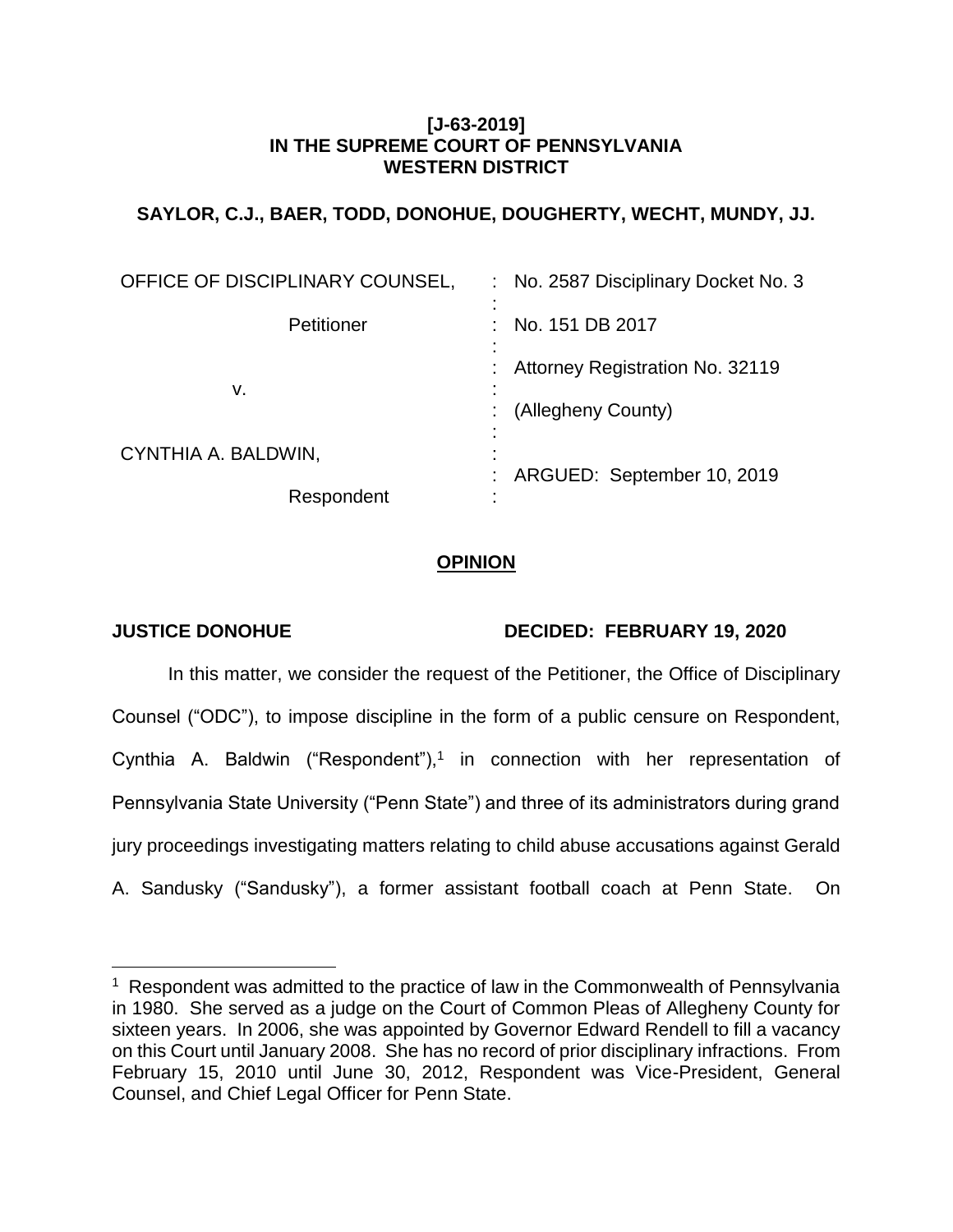November 21, 2017, the ODC filed a Petition for Discipline against the Respondent, charging her with violations of Rules 1.1, 1.6(a), 1.7(a) and 8.4(d) of the Pennsylvania Rules of Professional Conduct relating to her joint representation of Timothy Curley ("Curley"), Penn State's Athletic Director, Gary Schultz ("Schultz"), Penn State's former Senior Vice-President for Finance and Business, and Graham Spanier ("Spanier"), Penn State's president (collectively "Individual Clients") as well as Penn State (collectively with Individual Clients, the "Clients"). In its findings and recommendations, the Disciplinary Board of the Supreme Court of Pennsylvania ("Disciplinary Board") concluded that Respondent "failed to protect her clients' right to competent counsel and entitlement to unfettered loyalty, which serious misconduct contributed to criminal charges against her clients, and ultimately caused certain charges to be quashed, thereby prejudicing the administration of justice." Disciplinary Board's Report and Recommendations, 3/18/2019, at 48 (hereinafter, the "Disciplinary Board Report"). The Disciplinary Board recommended discipline in the form of a public censure by this Court. For the reasons set forth herein, we conclude that Respondent violated the aforementioned rules of professional conduct. Given the nature of the violations as discussed in this opinion, we impose discipline in the form of a public reprimand.

## **I. Scope and Standard of Review**

This Court recently reiterated its scope and standard of review in disciplinary proceedings:

> Our Court conducts de novo review of all attorney disciplinary matters; however, "the findings of the Hearing Committee and the Board are guidelines for judging the credibility of witnesses and should be given substantial deference." [*Cappuccio*, 48 A.3d 1231, 1236 Pa. 2012)]. In attorney disciplinary proceedings, the ODC bears the burden of proof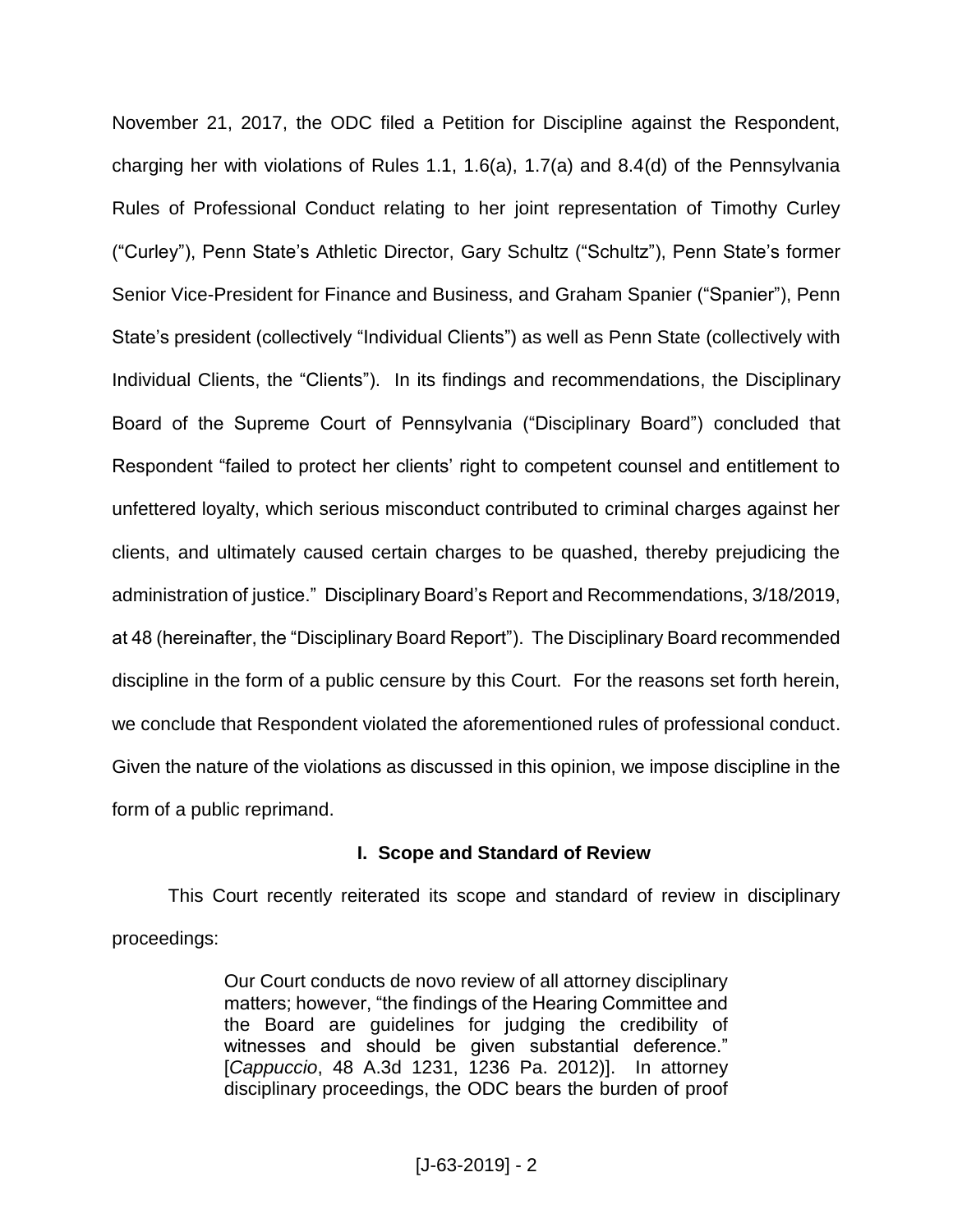of establishing an attorney's misconduct by a preponderance of the evidence. *Office of Disciplinary Counsel v. Preski*, 635 Pa. 220, 134 A.3d 1027, 1031 (2016). Because discipline "is imposed on a case-by-case basis, we must consider the totality of facts presented, including any aggravating or mitigating factors." *Id.* However, even though each attorney disciplinary matter must be resolved according to its unique facts and circumstances, our Court nevertheless endeavors to maintain consistency in disciplinary matters "so that similar misconduct is not punished in radically different ways." *Id.* (quoting *Office of Disciplinary Counsel v. Lucarini*, 504 Pa. 271, 472 A.2d 186, 190 (1983) (internal quotation marks omitted)).

*Office of Disciplinary Counsel v. Pozonsky*, 177 A.3d 830, 838 (Pa. 2018). Our de novo review requires a review of the voluminous record presented to the Disciplinary Board in this case, including the transcripts of testimony provided at the evidentiary hearing before the Hearing Committee of the Disciplinary Board ("Hearing Committee") on ODC's allegations of rules violations against Respondent. The disciplinary record also contains the exhibits admitted by the parties before the Hearing Committee (all entered into evidence pursuant to a stipulation of the parties, N.T., 5/22/2018, at 11-12). These exhibits include, inter alia, a large number of grand jury materials (including transcripts of relevant testimony before the grand jury, subpoenas issued by the grand jury, and findings of fact and presentments of the grand jury),<sup>2</sup> transcripts and legal opinions of the Court of Common Pleas of Dauphin County and the subsequent opinions of the Superior

<sup>&</sup>lt;sup>2</sup> The grand jury documents in the present disciplinary record were unsealed for public review by order of the supervising judge of the grand jury dated August 30, 2019. In addition, the parties have signed a joint notice of their understanding that, consistent with the supervising judge's disclosure order, all of the grand jury materials (including previously-sealed transcripts and legal memoranda) utilized in proceedings before the Court of Common Pleas of Dauphin County, have been unsealed.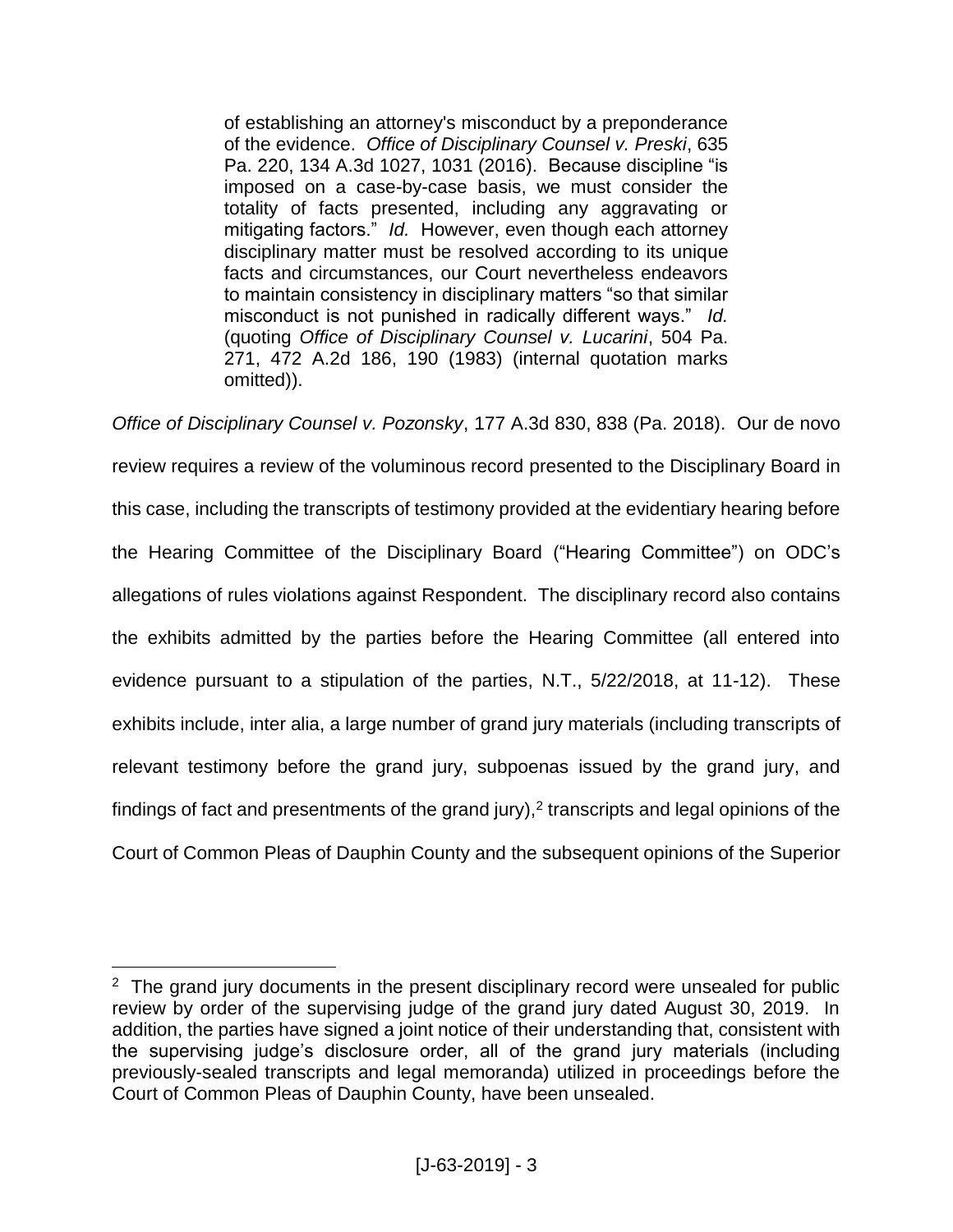Court<sup>3</sup> in the appeals from the Dauphin County court's decision relating to criminal charges filed against Curley, Schultz and Spanier, and the Freeh Report.<sup>4</sup>

# **II. Factual and Procedural History**

# **A. Grand Jury Presentment**

The facts underlying the ODC's Petition for Discipline against the Respondent are ultimately intertwined with Presentment No. 29, issued by the Thirty-Third Statewide Investigating Grand Jury on October 26, 2012 (hereinafter, the "Grand Jury Presentment"). We provide this summary of facts to provide context for our discussion and analysis of these disciplinary proceedings.

In 2009, the Office of Attorney General ("OAG") presented allegations of Sandusky's repeated sexual abuse of children to a statewide investigating grand jury. Of relevance here, the ensuing investigation uncovered two instances of abuse that took place on the Penn State campus, one in 1998 and a second in 2001.

The 1998 incident involved an eleven-year-old boy. Grand Jury Presentment at 6. Sandusky took the victim to the East Area Locker Room on Penn State's campus, where they wrestled and then used exercise machines. *Id.* Sandusky then insisted that they shower together. *Id.* Sandusky put his arms around the victim and squeezed him, making

<sup>3</sup> *Commonwealth v. Curley*, 131 A.3d 994 (Pa. Super. 2016); *Commonwealth v. Schultz*, 133 A.3d 294 (Pa. Super. 2016); *Commonwealth v. Spanier*, 132 A.3d 481 (Pa. Super. 2016).

<sup>&</sup>lt;sup>4</sup> The "Freeh Report" refers to the lengthy report prepared by Freeh, Sporkin and Sullivan, LLP, a firm engaged by the Special Investigations Task Force on behalf of the Penn State Board of Trustees as "special investigative counsel" on November 21, 2011. Special investigative counsel was tasked with, inter alia, investigating the alleged failure of Penn State personnel to respond to, and report to the appropriate authorities, the sexual abuse of children by former Penn State football coach Sandusky.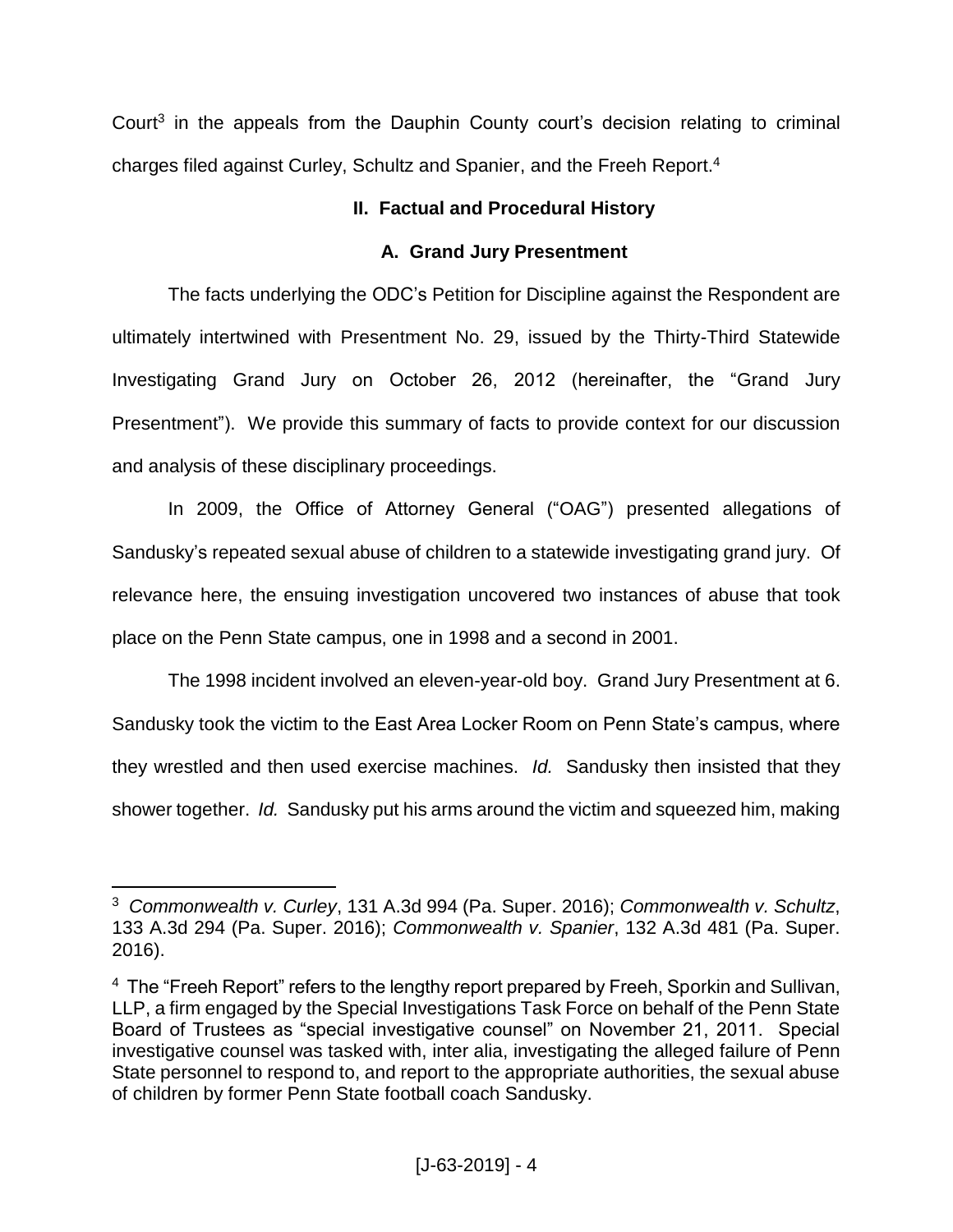the boy very uncomfortable. *Id.* When Sandusky took the victim home, his mother asked why his hair was wet and became concerned upon learning of the joint shower. *Id.* The next morning, she filed a report with the University Police Department. *Id.* Centre County Children and Youth Services were also notified, but it referred the case to the Pennsylvania Department of Public Welfare, citing a conflict of interest due to its involvement with the Second Mile Foundation, a charity established by Sandusky in the 1970's that focused on assisting boys between the ages of eight and eighteen. *Id.* at 7.

Tom Harmon was the Chief of Police of the University Police Department in 1998.<sup>5</sup> As his department's investigation proceeded, Chief Harmon kept Schultz, who oversaw the University Police Department as part of his administrative position at Penn State, updated on its progress. *Id.* at 8. Schultz, in turn, kept Curley and Spanier apprised of the investigation's progress, primarily through email messages. *Id.* at 9. On June 9, 1998, Schultz sent Curley an email, on which Spanier was copied, informing him that the Centre County District Attorney had decided not to pursue criminal charges against Sandusky. *Id.* at 10. The police report of the investigation was not filed in the usual location. Instead, it was assigned an administrative number, which made it difficult, if not impossible, to access the report without that number. *Id.* at 11.

The Grand Jury Presentment also reported that in 2001, Michael McQueary, then a graduate assistant for the football team, witnessed Sandusky with a young boy in a locker room shower on the University's main campus. *Id.* at 12. McQueary reported this incident to head football coach Joseph V. Paterno, *id.* at 13, who testified to the grand

<sup>&</sup>lt;sup>5</sup> Chief Harmon and the lead detective on the case, Ronald Schreffler, both provided testimony to the grand jury.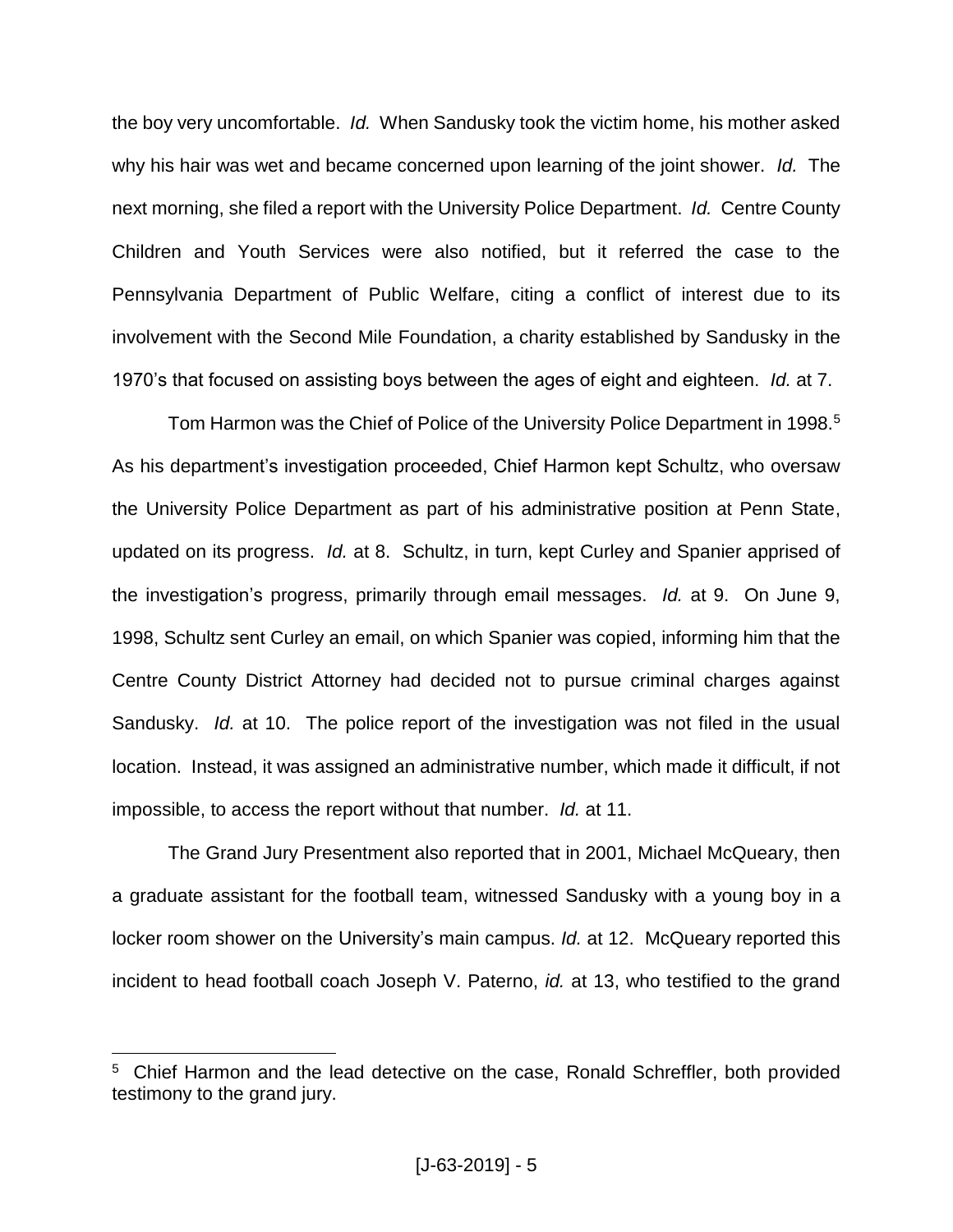jury that McQueary described Sandusky as fondling or doing something of a sexual nature to a young boy in the shower. *Id.* Paterno further testified that in turn he relayed this information to Schultz and Curley. *Id.* at 14. Seven to ten days later, Schultz and Curley met with McQueary. *Id.* at 16. McQueary told the grand jury that he described to Schultz and Curley the sexual nature of what he had witnessed. *Id.*

Schultz then decided upon a plan that involved three parts. First, Curley would meet with Sandusky, tell him that they were aware of the 1998 incident, advise him to seek professional help, and prohibit him from ever again bringing boys into campus facilities. *Id.* at 15-16. Second, the chair of Second Mile would be notified. *Id.* And third, the matter would again be reported to the Pennsylvania Department of Public Welfare for investigation, as had been done in 1998. *Id.* Curley responded that he would prefer not to report the matter to the public welfare department so long as Sandusky was cooperative with their efforts. *Id.* at 16-17. Spanier was advised of the modified approach and agreed with the decision not to report the matter to an outside agency. *Id.* at 17-18. Curley then executed the revised two-part plan, conducting separate meetings with Sandusky and a Second Mile representative. *Id.* at 18-19.

#### **B. Grand Jury Subpoenas to the Clients**

On December 28, 2010, Respondent received a telephone call from the OAG regarding a grand jury investigation of multiple claims of child abuse against Sandusky. N.T. 5/23/18, at 366. The OAG asked Respondent to accept service of four subpoenas (which she later did), one for documents directed to Penn State and three for testimony from Curley, Schultz, and Paterno. *Id.* at 367. The subpoena duces tecum was directed to Penn State and requested "any and all records pertaining to Jerry Sandusky and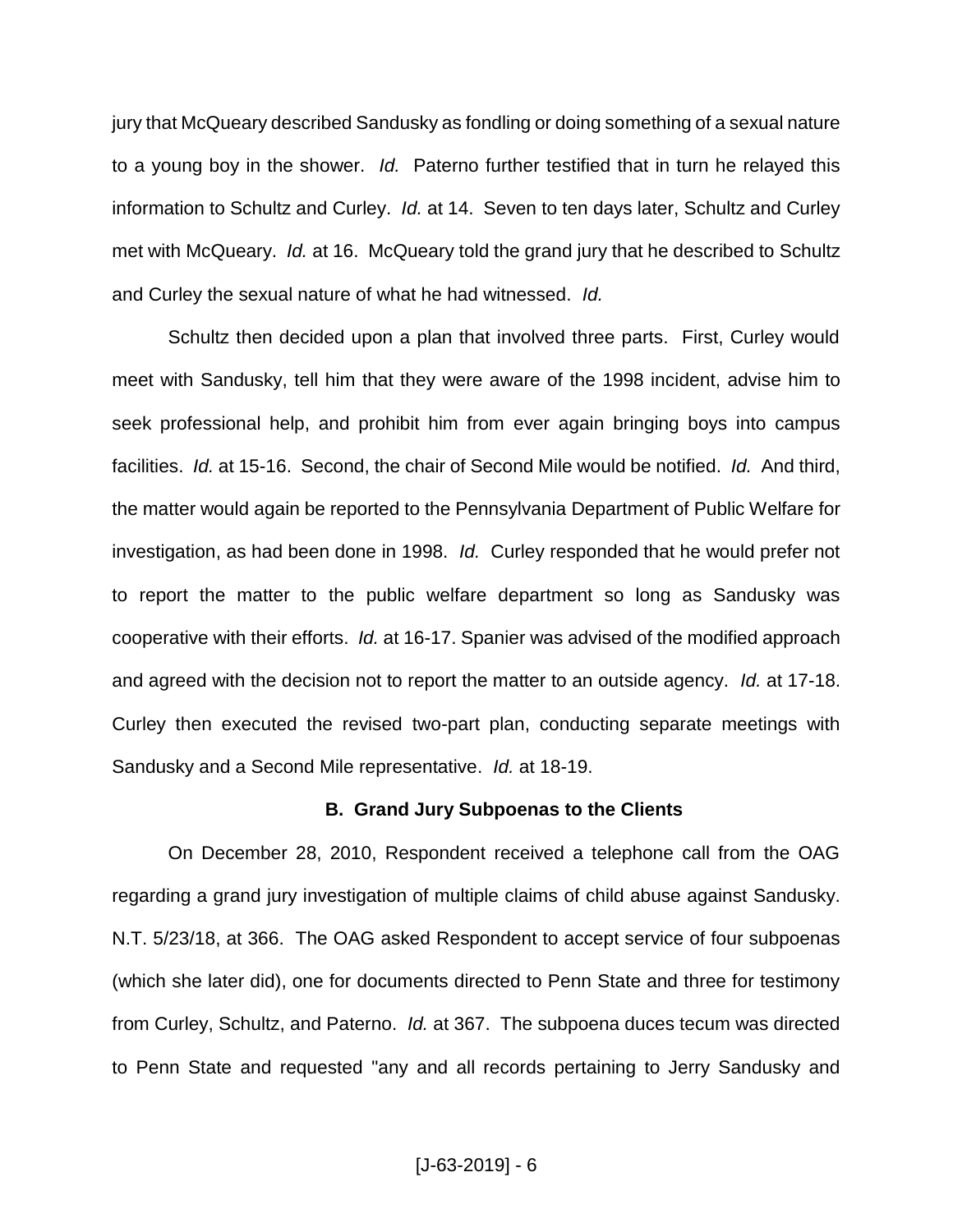incidents reported to have occurred on or about March 2002, and any other information concerning Jerry Sandusky and inappropriate contact with underage males both on and off University property. Response shall include any and all correspondence directed to or regarding Jerry Sandusky." Subpoena No. 1179, Attachment. The subpoenas to Curley, Schultz and Paterno<sup>6</sup> were directed to them personally, without reference to Penn State or their employment titles. Subpoena No. 1176 (Curley); Subpoena No. 1178 (Schultz); Subpoena No. 1177 (Paterno). These three subpoenas indicated that the witnesses were to appear to testify before the grand jury on January 12, 2011, just nine days later. *Id.* Curley and Schultz were not served with a subpoena duces tecum.

Respondent first met with Curley in connection with his grand jury testimony in Spanier's office. N.T. 5/23/18, at 371. Respondent later testified that:

> I explained to them [Curley and Spanier] about the grand jury, how it was, that it wasn't like a regular courtroom, how many people were on, that there would be thirty-some people on it, and what they were doing, that it was an investigating grand jury because they really didn't know what a grand jury was, and I – I did explain that [Curley] could have a personal attorney to go with him to the grand jury, and that, you know, he shouldn't be nervous, just tell the truth, that's what all of this is about..."

*Id.* at 371. Respondent further testified that Spanier, in Curley's presence, instructed Respondent to go with Curley to the grand jury; that she told them she was general counsel and could not be Curley's personal attorney; that nothing Curley said would be confidential; and that Curley could retain a personal attorney. According to Respondent,

Curley said that he did not know any lawyers. *Id.* at 372.

<sup>6</sup> Paterno retained independent counsel to represent him during the grand jury proceedings.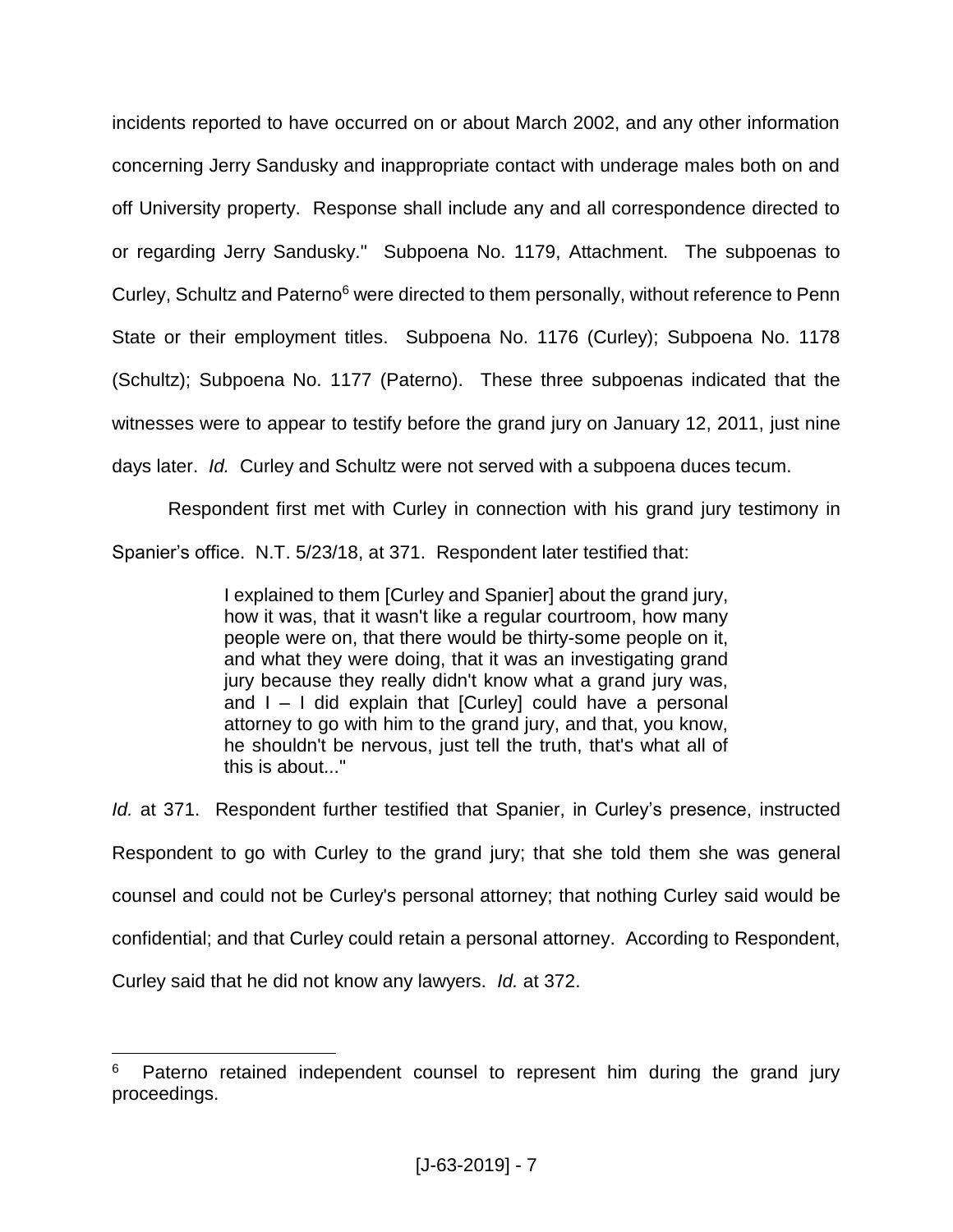Respondent and Curley then met privately in Respondent's office. Respondent later indicated that they discussed what she had explained to him at the meeting in Spanier's office and reviewed his recollection of events involving Sandusky. *Id.* at 373- 74. With respect to the 2001 incident, Respondent said that "basically he told me yes, he knew about this incident, and it had been described as horseplay." *Id.* Respondent's sole private conversation with Schultz before his grand jury testimony followed, and by Respondent's account, Schultz's recollections were in line with Curley's. *Id.* at 375. Respondent indicated that "[Schultz] told me the same thing that [Curley] told me, that it had been described as horseplay." *Id.* Respondent testified that neither Curley nor Schultz told her that a sex act had taken place between Sandusky and the boy in the shower, *id.* at 376, but the record does not reflect whether or not she specifically asked either of them whether one had occurred. During these meetings with Curley and Schultz, there was no discussion regarding the 1998 incident, as Respondent had no knowledge at that time that any such event had taken place.<sup>7</sup> Both Curley and Schultz denied having any documents relating to Sandusky's activities. *Id.* at 377.

Based on these meetings, Respondent determined that their stories were consistent, as they "told me the same thing." *Id.* at 375. She further decided that the interests of Curley and Schultz were consistent with Penn State's interests. Accordingly, she made the judgment that she could represent them both before the investigating grand jury during their questioning. *Id.* at 378.

 $7$  These meetings took place on January 3, 2011 and Respondent did not learn about the 1998 incident until the next day, at which time she obtained a copy of the police report. Freeh Report at 83.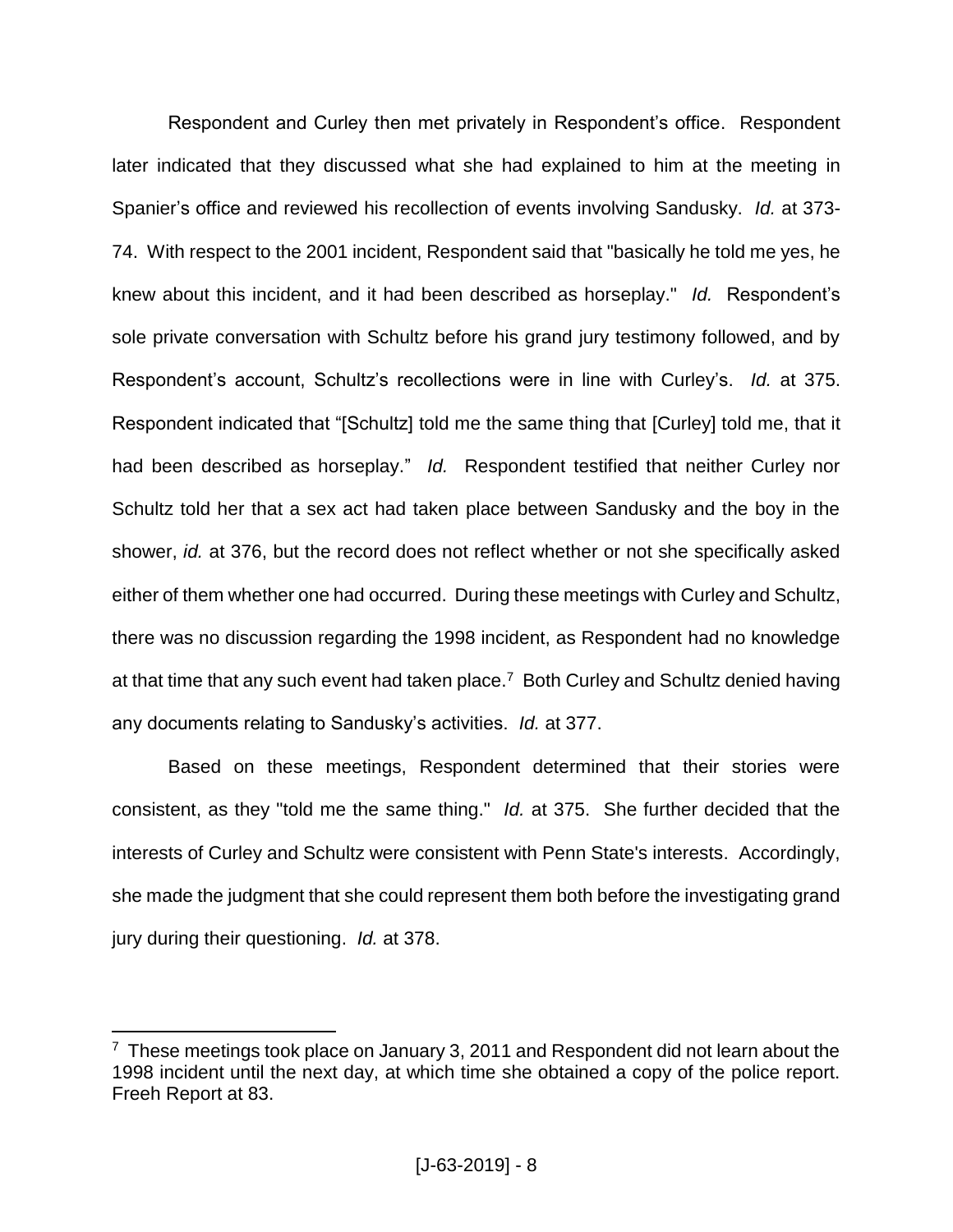On the morning of January 12, 2011, Respondent accompanied Curley and Schultz to interviews with an OAG representative. Report and Recommendations of the Hearing Committee Report ("Hearing Committee Report"), Exhibit D (interview notes). Later that day, she then accompanied each of them to their appearances before the investigating grand jury. In his grand jury testimony, Curley testified that in 2001, Paterno contacted him (and Schultz) and requested an immediate meeting regarding an incident reported to him by McQueary. N.T. (grand jury), 1/12/2011 (Curley testifying), at 4–5. Paterno informed them that McQueary had seen Sandusky in the shower with a child and was "uncomfortable" with what he had observed. *Id.* at 5. According to Curley, when he and Schultz later met with McQueary, McQueary told them that Sandusky and the boy "were horsing around, that they were playful, and that it just did not feel appropriate." *Id.* at 7. Curley insisted that neither McQueary nor Paterno told them, in any form, that there was any sexual conduct involved, including anal intercourse. *Id.* Curley testified that he did not inform campus police of the incident because he did not think that what had been reported was a crime. *Id.* at 12.

Curley testified that he promptly advised Spanier regarding the incident. *Id.* at 8. He stated that he reported the incident to the executive director of the Second Mile Foundation and instructed Sandusky to refrain from bringing young people into the athletic facilities at Penn State. *Id.* at 10–11. Curley acknowledged that there was no follow up investigation into the 2001 report by McQueary. *Id*. at 13. He denied having any knowledge of the 1998 incident involving Sandusky. *Id.* at 13–14.

Also accompanied by Respondent, Schultz testified before the grand jury that he attended a meeting with Paterno and Curley regarding the 2001 incident. Schultz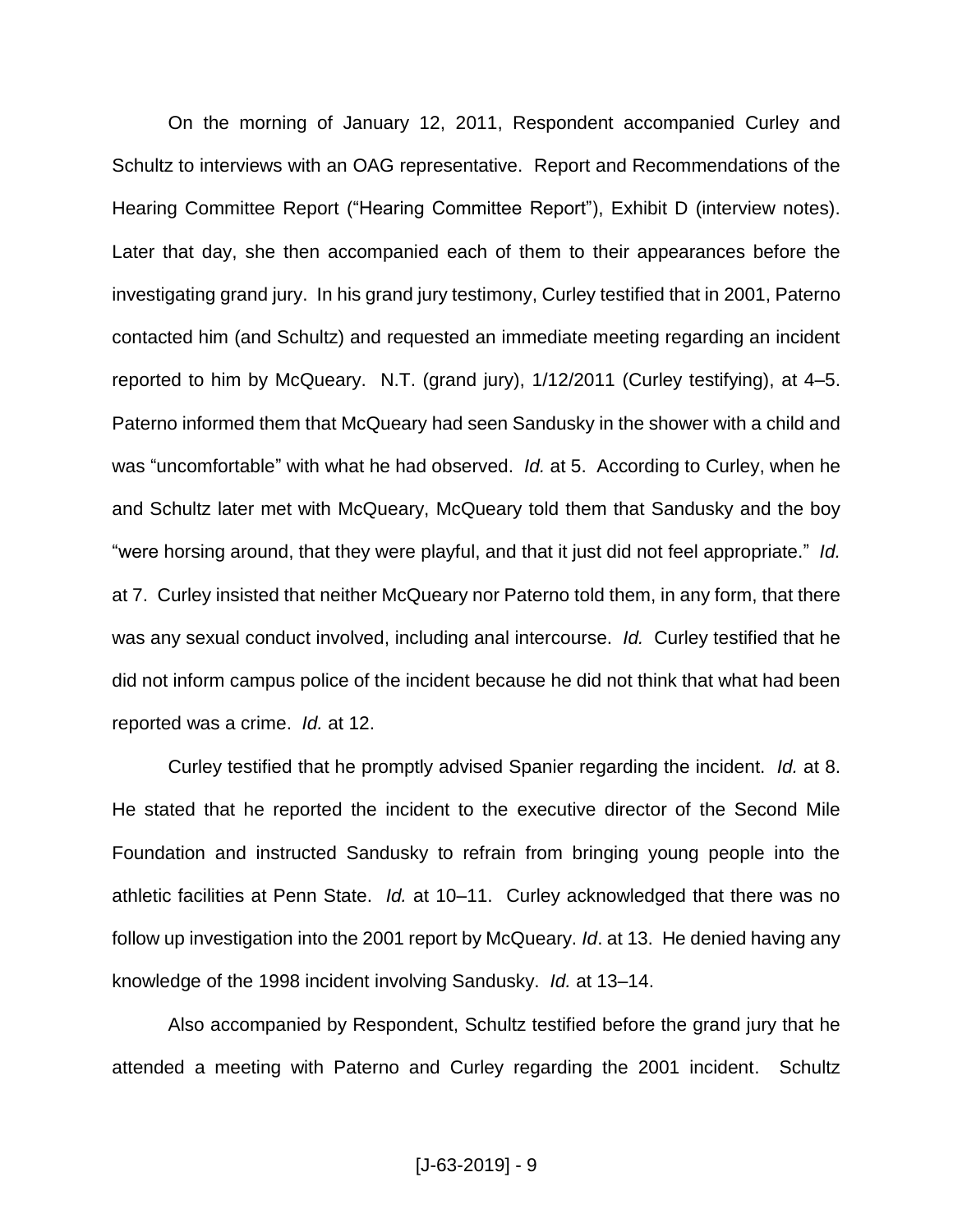indicated that Paterno had been informed by a graduate student of disturbing and inappropriate behavior by Sandusky in the shower. N.T. (grand jury), 1/12/2011 (Schultz testifying), at 5. Schultz also stated that he and Curley met with McQueary. *Id.* at 9-10. Unlike Curley, Schultz maintained that after talking to both Paterno and McQueary, he was of the view that what had occurred was sexual in nature. He told the grand jury:

- Q. Did you, nevertheless, form an impression about what type of conduct this might have been that occurred in the locker room?
- A. Well, I had the impression that it was inappropriate. Telling you what kind of thing I had in my mind without being clear, without him telling me, but, you know. I had the feeling that there was perhaps some kind of wrestling around activity and maybe [Sandusky] might have grabbed the young boy's genitals or something of that sort is kind of the impression that I had.
- Q. Would you consider that to be inappropriate sexual conduct?
- A. Oh, absolutely. Well, I don't know the definition of sexual, but that's certainly inappropriate for somebody to do.

\* \* \*

- Q. We can all agree that an adult male under no circumstances other than a doctor should be grabbing the genitals of a young boy?
- A. I agree completely with that.

*Id*. at 22-23.

Schultz testified that between himself, Curley and Spanier, it was agreed that

Sandusky would be instructed to never again bring children into the football building. *Id.*

at 11. Unlike Curley, Schultz further testified that it was his recollection that the three

administrators agreed to request the same child protection agency that had investigated

the 1998 incident be contacted regarding the 2001 events. *Id.*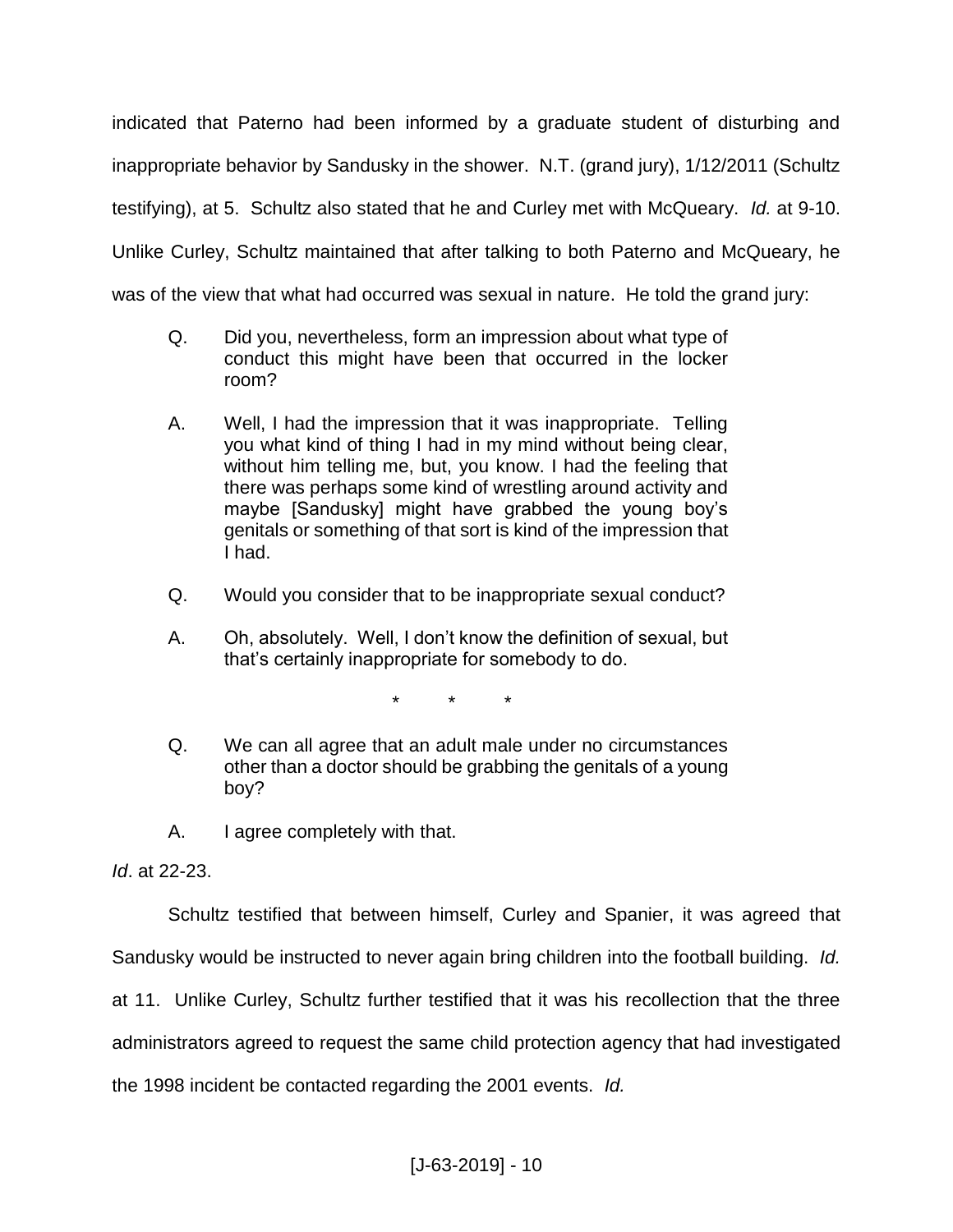The grand jury did not question Curley as to whether he was in possession of any documents relating to Sandusky. When asked if he had any such documents, Schultz responded as follows:

- Q. Do you believe that you may be in possession of any notes regarding the 2002 incident that you may have written memorializing what occurred?
- A. I have none of those in my possession. I believe that there were probably notes taken at the time. Given my retirement in 2009, if I even had them at that time, something that old would have probably been destroyed. I had quite a number of files that I considered confidential matters that go back years that didn't any longer seem pertinent. I wouldn't be surprised. In fact, I would guess if there were any notes, they were destroyed on or before 2009.

*Id.* at 16.

Schultz did not deny knowledge of the 1998 incident involving Sandusky, though he could not recall the specifics of what had occurred. He indicated that the matter was turned over to a Commonwealth-affiliated (rather than a local) child protection agency for investigation and that no charges were ever filed. *Id.* at 11. He testified that he kept Spanier advised as matters proceeded in 1998, as "it would have been a routine way of handling things, that I would have kept him informed [regarding the 1998 and 2001 incidents]." *Id.* at 17-18.

On March 22, 2011, OAG investigators interviewed Spanier, who was accompanied by Respondent. N.T. 5/23/18, at 386-87. On March 24, 2011, a subpoena was issued to Spanier for testimony before the grand jury on April 13, 2011. Subpoena No. 92 (Spanier). Respondent interviewed Spanier, found his testimony to be consistent with that of Curley and Schultz (even though their testimony was inconsistent with each others), and thus determined that she could accompany Spanier during his grand jury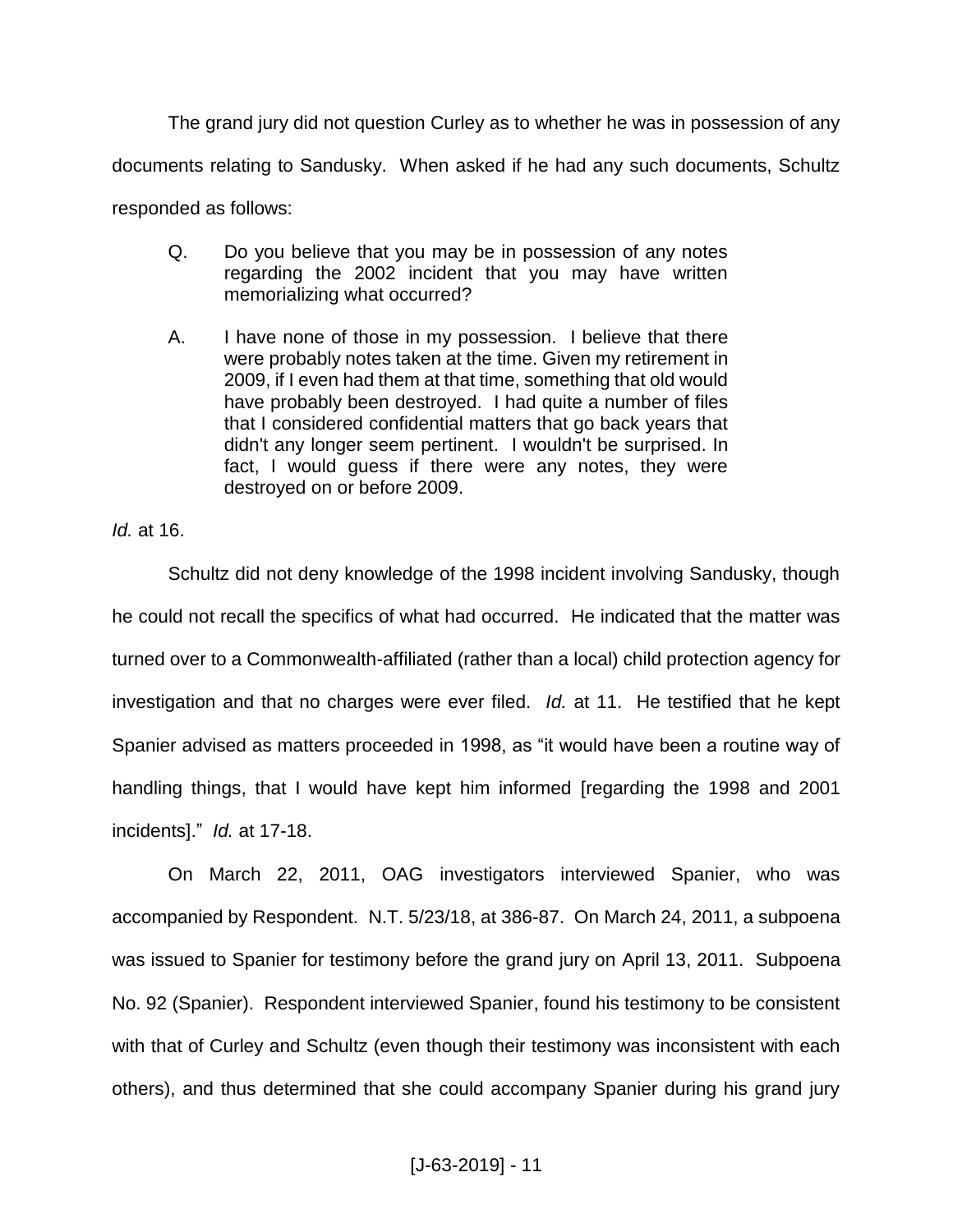testimony. N.T., 5/23/18, at 387-88. Before the grand jury with respect to the 2001 incident, Spanier recalled that on one occasion Curley and Schultz sought his advice regarding a matter involving Sandusky "with a younger child … horsing around in the shower." N.T. (grand jury), 4/13/2011 (Spanier testifying), at 14. Spanier denied that Curley or Schultz told him that the horseplay could have been sexual in nature. *Id.* at 25- 26. He indicated that he instructed them to inform Sandusky that he should not bring children under eighteen years of age into the locker room facilities and to contact the board chair of the Second Mile Foundation. *Id.* at 16-17. Spanier denied any knowledge of the 1998 incident. *Id.* at 34-35 ("I'm not aware of allegations against Mr. Sandusky in 1998… .").

On November 7, 2011, the Commonwealth charged Curley and Schultz with one count each of perjury and failure to report suspected child abuse. Hearing Committee Report, Exhibits Q, S. Respondent advised Curley and Schultz to retain private counsel and, at their request, made arrangements for them to do so. N.T., 5/23/2018, at 395. She also advised Spanier to hire private counsel. *Id.* at 396. Newly retained personal counsel for Curley and Schultz notified Respondent by letter that their clients each considered her to have been his personal attorney before the investigating grand jury and that they did not waive any claim of attorney-client privilege. *Id.*, Exhibits K(f), K(g), M. By letter dated June 22, 2012, Respondent, through counsel, denied the invocations of the attorney-client privilege by Curley and Schultz, insisting that as counsel for Penn State, she had acted solely in a corporate capacity with them before the grand jury and not in any individual capacity. *Id.*, Exhibit K(h).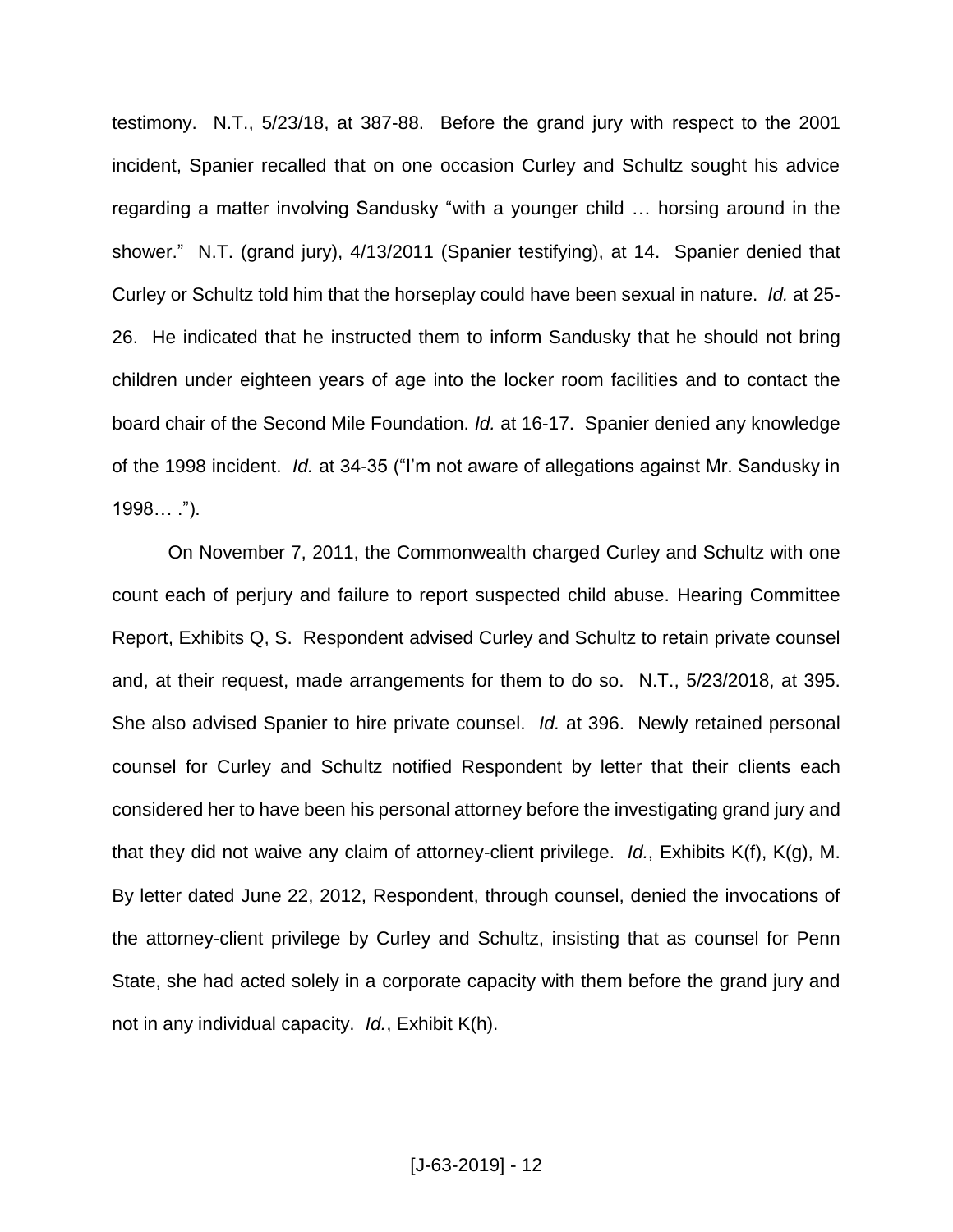In a letter dated December 19, 2011, counsel for the OAG advised Respondent that Penn State's continuing failure to provide documents in response to the subpoena duces tecum was concerning, and implicitly threatened the university with contempt of court "and any other appropriate measures applicable to obstruction against the institution and those individuals responsible for these decisions." N.T., 5/23/2018, at 402. Respondent was subsequently served with a subpoena to testify before the grand jury on October 26, 2012.<sup>8</sup> Subpoena No. 883 (Baldwin). Four days prior to Respondent's grand jury testimony, the supervising judge of the grand jury held a conference to discuss privilege issues raised by private counsel for Schultz and Curley. Hearing Committee, Exhibit M. To resolve any conflicts, counsel for the OAG, Frank Fina ("Fina"), agreed not to ask Respondent any questions that implicated confidential communications.<sup>9</sup> Id. at 11-12. Meanwhile, counsel for Penn State agreed to waive any attorney-client privileges, except to the extent that such privileges existed between Respondent and Curley and/or Schultz. Hearing Committee Report, Exhibits K(e), K(h).

During her grand jury testimony, Respondent stressed that she had made every effort to comply with the subpoena duces tecum, but that the three administrators had lied to her about the existence of multiple documents that reflected their detailed knowledge and participation in the 1998 and 2001 incidents.

Q. Did they [Schultz, Curley, and Spanier] ever in any way, shape, or form disclose to you when you were asking them for

<sup>&</sup>lt;sup>8</sup> Respondent left the employ of Penn State on July 31, 2012.

<sup>&</sup>lt;sup>9</sup> In a separate disciplinary complaint, ODC charged Fina with various violations of the Rules of Professional Conduct in connection with his questioning of Respondent before the grand jury. He later appealed the Disciplinary Board's decision with this Court. *Office of Disciplinary Counsel v. Frank G. Fina*, J-106-2019. This Court entered an order on even date with the filing of this Opinion imposing discipline and disposing of his appeal.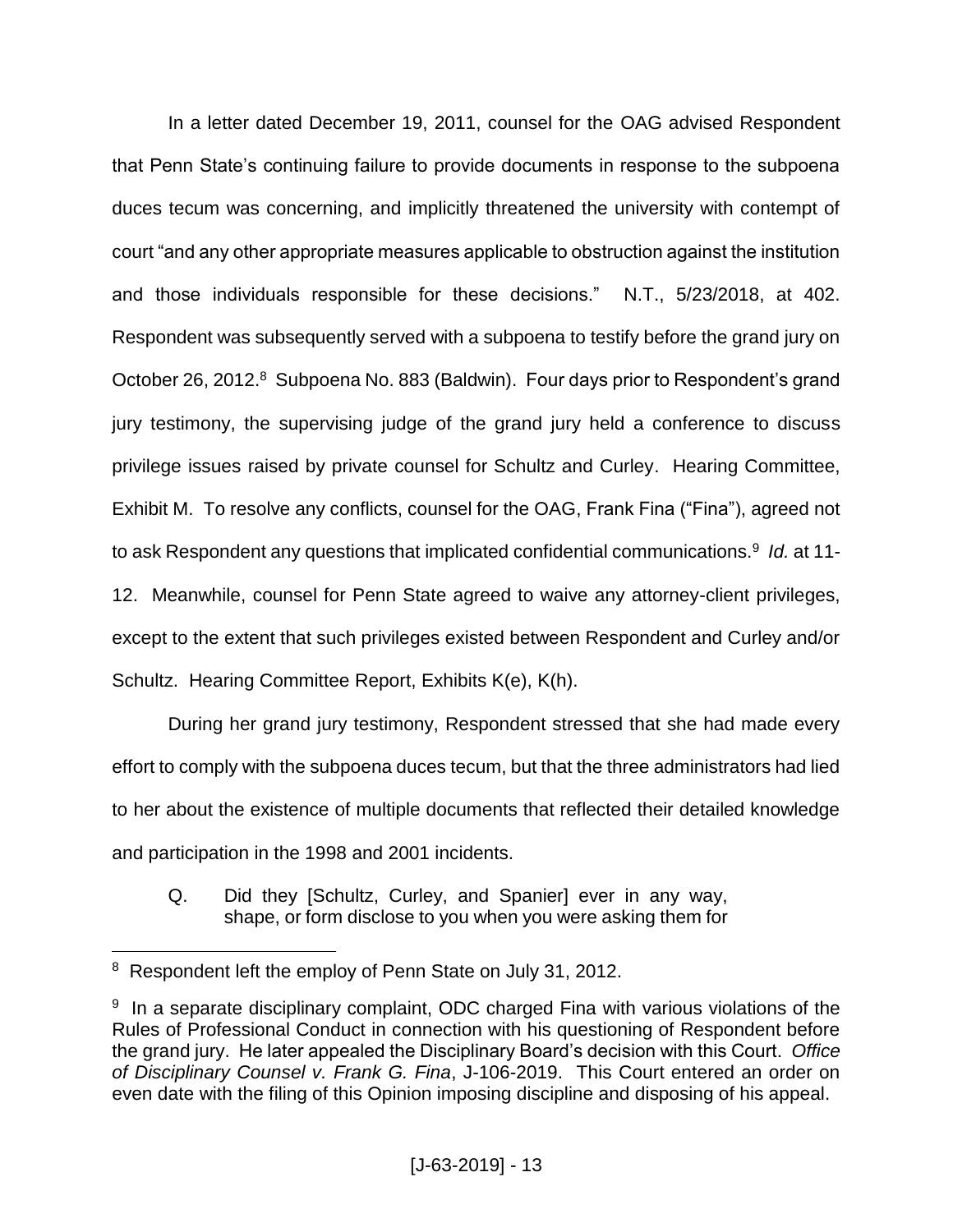this material anything about 1998 or 2001 and the existence of e-mails from those events?

- A. Never.
- Q. We also know that Mr. Schultz had a file regarding Jerry Sandusky in his office; and that in that file were documents related to his retirement agreement.

There were drafts and other documents related to his employment and his retirement and then there were handwritten notes and e-mails pertaining to the 1998 crimes of Mr. Sandusky and the 2001 crimes of Mr. Sandusky.

Again, same question, did he ever reveal to you the existence of that Sandusky file or any of its contents?

A. Never. He told me he didn't have anything.

N.T. (grand jury), 10/26/2012 (Respondent testifying), at 20. In other portions of her testimony, Respondent, in response to questions posed by counsel for the OAG, revealed the contents of numerous communications between herself and Curley, Schultz and Spanier. *See, e.g.*, *id.* at 22.

On November 1, 2012, four days after Respondent testified before the investigating grand jury, several new charges were filed against Curley and Schultz, including endangering the welfare of children, obstruction of justice and conspiracy to commit obstruction of justice. Hearing Committee Report, Exhibits P, Q, R, S, T. On the same date, charges were filed against Spanier, including perjury, failure to report suspected child abuse, obstruction of justice, endangering the welfare of children and conspiracy to commit obstruction of justice. *Id.,* Exhibit U.

In 2014, Curley, Schultz and Spanier filed motions to preclude Respondent from testifying in the criminal trials in Dauphin County. Hearing Committee Report, Exhibit W. The trial court denied the motions, but the Superior Court reversed and quashed all of the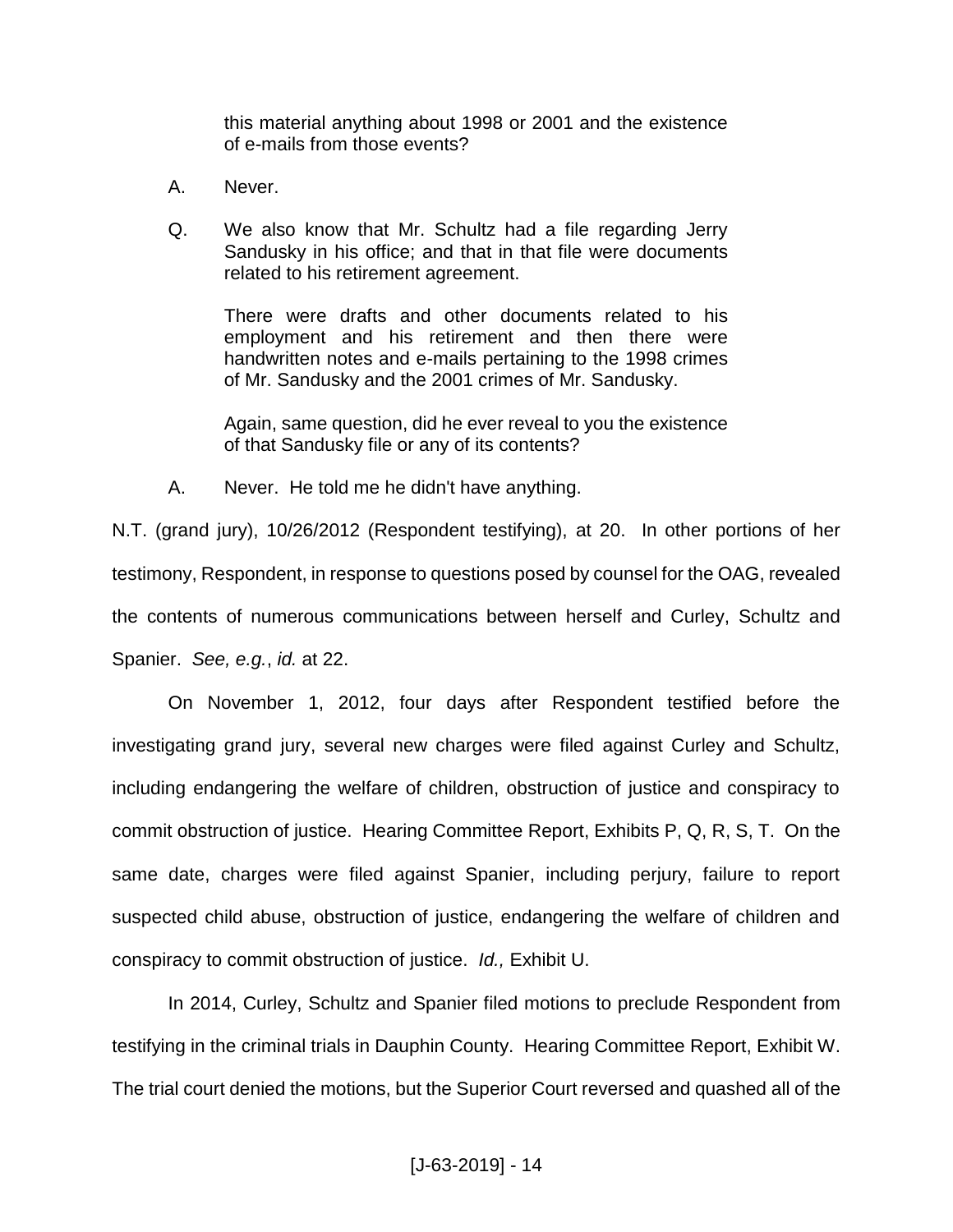perjury, obstruction of justice and related conspiracy charges. *Curley*, 131 A.3d at 1007; *Schultz*, 133 A.3d at 328; *Spanier*, 132 A.3d at 498. The Superior Court concluded that Respondent, during her grand jury testimony, had breached the attorney-client privilege. *Curley*, 131 A.3d at 1007; *Schultz*, 133 A.3d at 326; *Spanier*, 132 A.3d at 498. In its ruling, the Superior Court barred Respondent from testifying against Curley, Schultz or Spanier. *Curley*, 131 A.3d at 1007; *Schultz*, 133 A.3d at 328; *Spanier*, 132 A.3d at 498. The OAG did not appeal these rulings, but rather entered into plea bargains with Curley and Schultz, pursuant to which each pleaded guilty to one count of endangering the welfare of children. Spanier's case proceeded to trial, which resulted in a guilty verdict on one count of endangering the welfare of children. Curley and Schultz both testified for the Commonwealth.

## **C. Disciplinary Proceedings**

On November 24, 2014, the ODC initiated disciplinary proceedings by filing a Petition for Discipline against Respondent, charging her with violations of Rules 1.1, 1.6(a), 1.7(a) and 8.4(d) of our Rules of Professional Conduct. The Hearing Committee conducted an evidentiary hearing and produced a thorough report that reviewed the evidence and made findings of fact and recommendations. The Hearing Committee determined that Respondent represented Curley, Schultz and Spanier in a personal capacity during their grand jury testimony. Hearing Committee Report at 39-42. The Hearing Committee, however, determined that Respondent did not violate Rule 1.7(a), as she had conducted a reasonable investigation into the interests of Penn State and the Individual Clients with respect to the grand jury investigation and had, based upon that investigation, reasonably concluded that the interests of Penn State and the individuals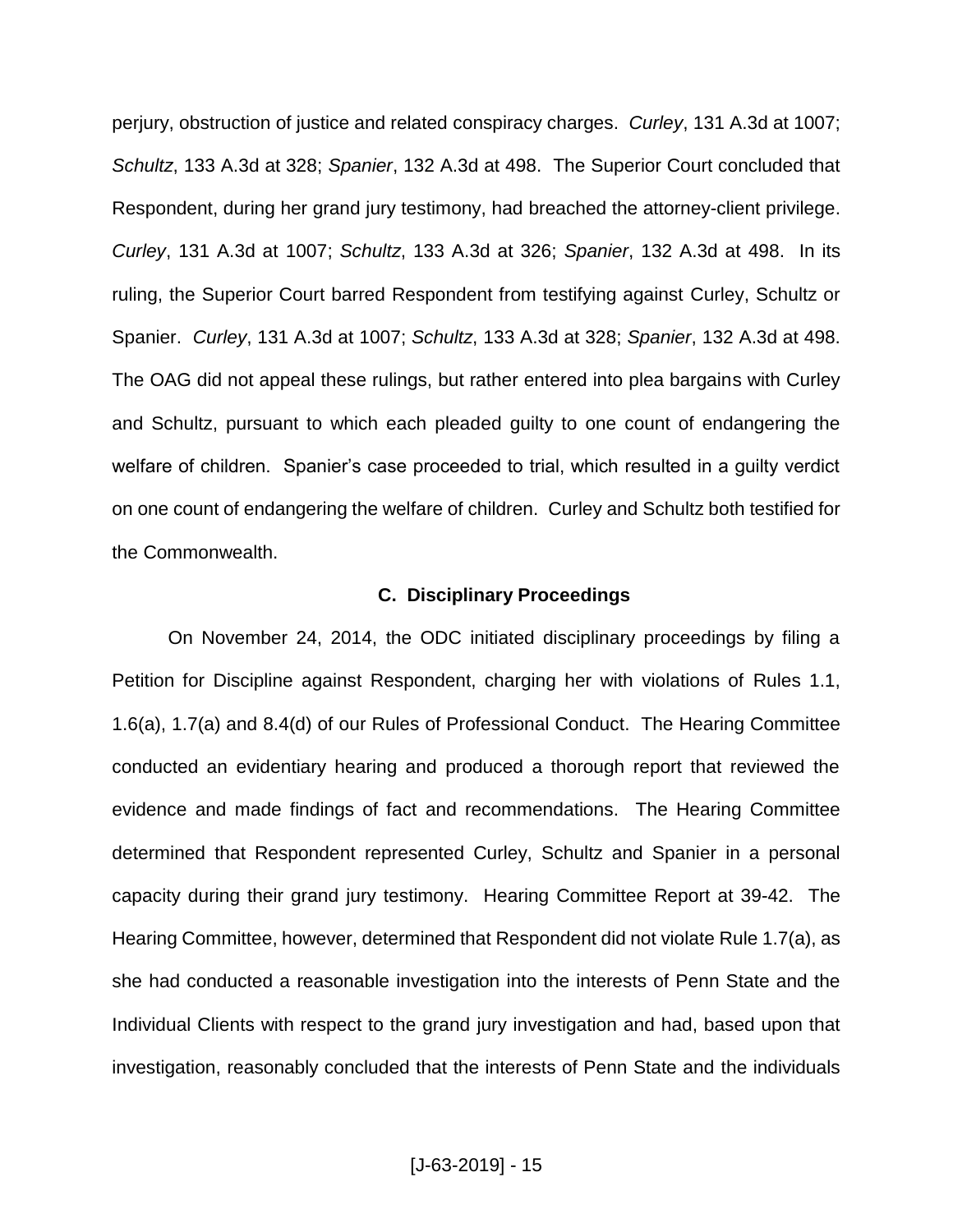were consistent. *Id.* at 42-44. The Hearing Committee further concluded that Respondent did not violate Rule 1.1, as she had provided competent representation of Curley, Schultz and Spanier. *Id.* at 44-45. Further, Respondent did not violate RPC 1.6(a), as her testimony before the grand jury fell within exceptions to that rule and did not improperly reveal protected information about her representation of the individuals. *Id.* at 44-64. Because Respondent had not engaged in misconduct, the Hearing Committee determined that her actions were not prejudicial to the administration of justice, and therefore Respondent had not violated Rule 8.4(d). *Id.* at 65.

Both parties filed exceptions to the Hearing Committee's report. Respondent took issue with the Hearing Committee's determination that she represented Curley, Schultz and Spanier in their individual capacities, while the ODC filed exceptions to its rulings related to violations of Rules 1.1, 1.6(a), 1.7(a) and 8.4(d). On March 18, 2019, the Disciplinary Board issued a report reversing the determinations of the Hearing Committee. The Disciplinary Board agreed with the Hearing Committee that Respondent had represented the three administrators in their personal capacities before the grand jury but concluded that she failed to recognize the multiple conflicts of interest between her clients. Disciplinary Board Report at 28-30, 33-37. The Board further determined that Respondent did not exercise the legal knowledge, skill, thoroughness and preparation reasonably necessary for the representations of Curley, Schultz and Spanier before the grand jury. *Id.* at 30-33. She further failed to maintain the confidentiality of communications between herself and her clients. *Id.* at 37-42. Finally, the Disciplinary Board found that Respondent's conduct prejudiced the administration of justice. *Id.* at 42- 43. The Disciplinary Board found that Respondent poses no danger to the public or the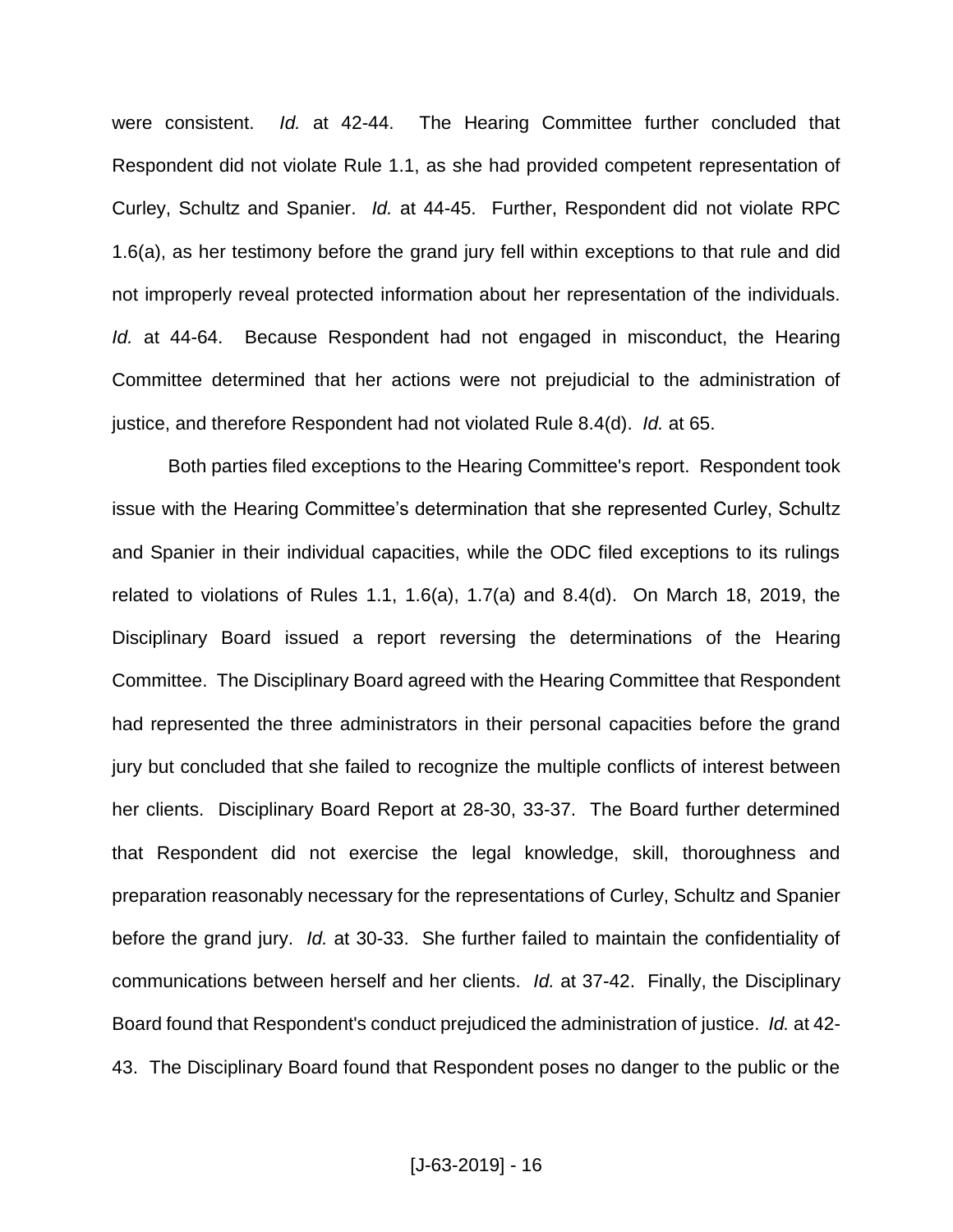profession and that her character remains of the highest quality. The Disciplinary Board

concluded that public censure, rather than a public reprimand, is the appropriate remedy

in this case. *Id.* at 48.

Respondent poses two questions for this Court's consideration:

- 1. Did the [ODC] establish by clear and convincing evidence that [Respondent] committed disciplinary violations of Rules 1.1, 1.6, 1.7 or 8.4 of the Rules of Professional Conduct?
- 2. Was there any legitimate basis to impose any form of discipline upon [Respondent] in the absence of any aggravating factors, multiple mitigating factors and no prior disciplinary history?

Respondent's Brief at 2.

## **III. Analysis**

## **A. Respondent was Personal Counsel to Curley, Schultz and Spanier**

We first consider the ODC's contentions that Respondent violated Rules 1.1 and

1.7, which provide as follows:

## **Rule 1.1. Competence**

A lawyer shall provide competent representation to a client. Competent representation requires the legal knowledge, skill, thoroughness and preparation reasonably necessary for the representation.

## **Rule 1.7. Conflict of Interest: Current Clients**

(a) Except as provided in paragraph (b), a lawyer shall not represent a client if the representation involves a concurrent conflict of interest. A concurrent conflict of interest exists if:

(1) the representation of one client will be directly adverse to another client; or

(2) there is a significant risk that the representation of one or more clients will be materially limited by the lawyer's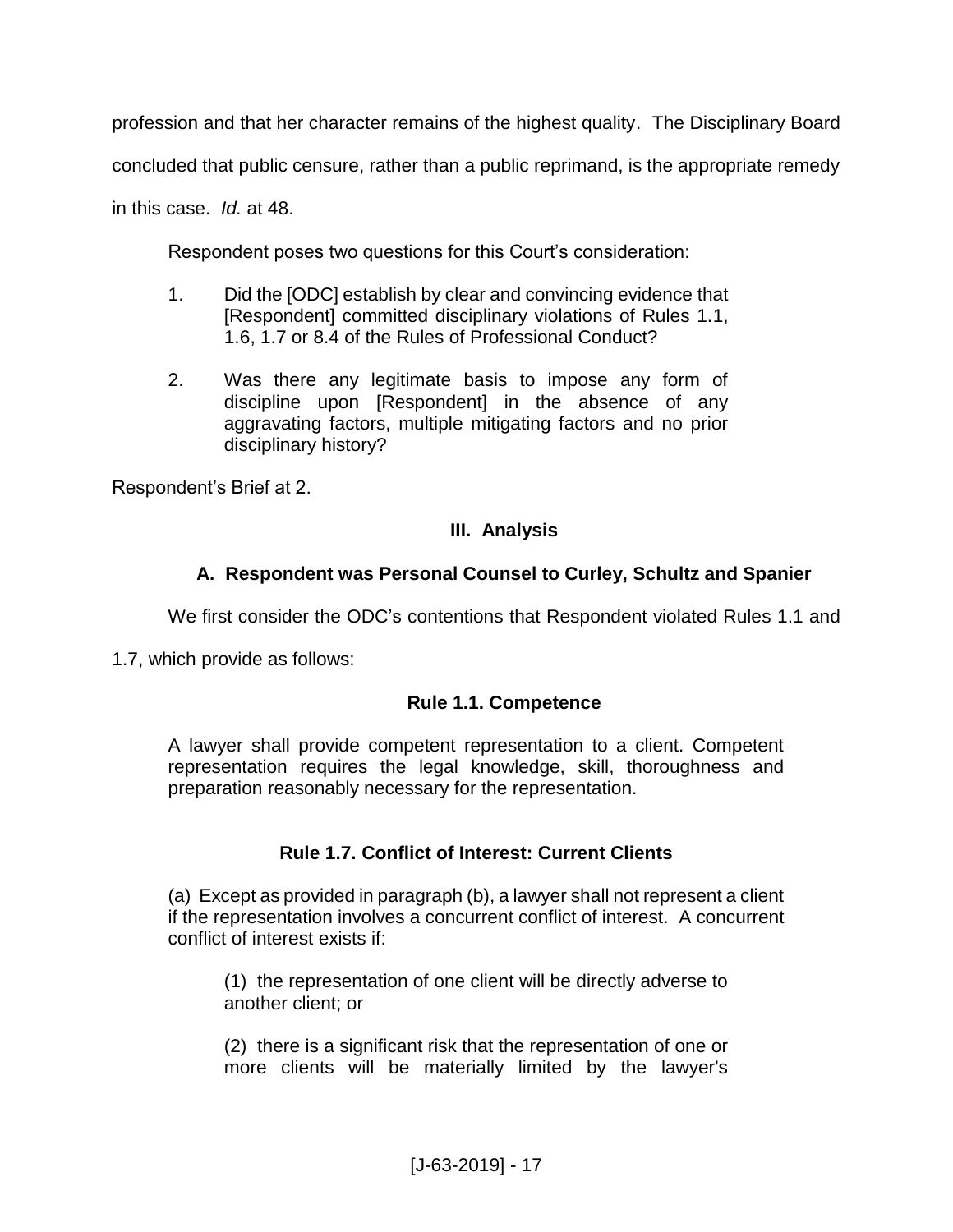responsibilities to another client, a former client or a third person or by a personal interest of the lawyer.

(b) Notwithstanding the existence of a concurrent conflict of interest under paragraph (a), a lawyer may represent a client if:

(1) the lawyer reasonably believes that the lawyer will be able to provide competent and diligent representation to each affected client;

(2) the representation is not prohibited by law;

(3) the representation does not involve the assertion of a claim by one client against another client represented by the lawyer in the same litigation or other proceeding before a tribunal; and

(4) each affected client gives informed consent.

Pa.R.P.C. 1.1, 1.7. To evaluate these claims by the ODC, we must first decide the nature of the representation that existed between Respondent and Curley, Schultz and Spanier during the time period immediately before and during their grand jury testimony. Curley, Schultz and Spanier insist that Respondent represented them in their individual capacities without limitation. Respondent, in contrast, posits that she represented them only in a representative capacity in their roles as employees and representatives of Penn State.

We begin with Respondent's testimony at the evidentiary hearing before the Hearing Committee, where she offered the following testimony regarding the events leading to her decision to accompany Curley and Schultz at the grand jury for their interviews and testimony:

A. I – I did explain that Tim could have a personal attorney go to go with him to the grand jury, ... and Graham said, "Well, Cynthia, you go with him, you can go with him, you go with him." And I said, "well, yes, but I can't be his personal attorney because I'm general counsel," and I said - - and I said to him, I said, "You know, Tim, that if I go with you, nothing that you say would be confidential," that  $-$  and  $-$  and  $1$  know that the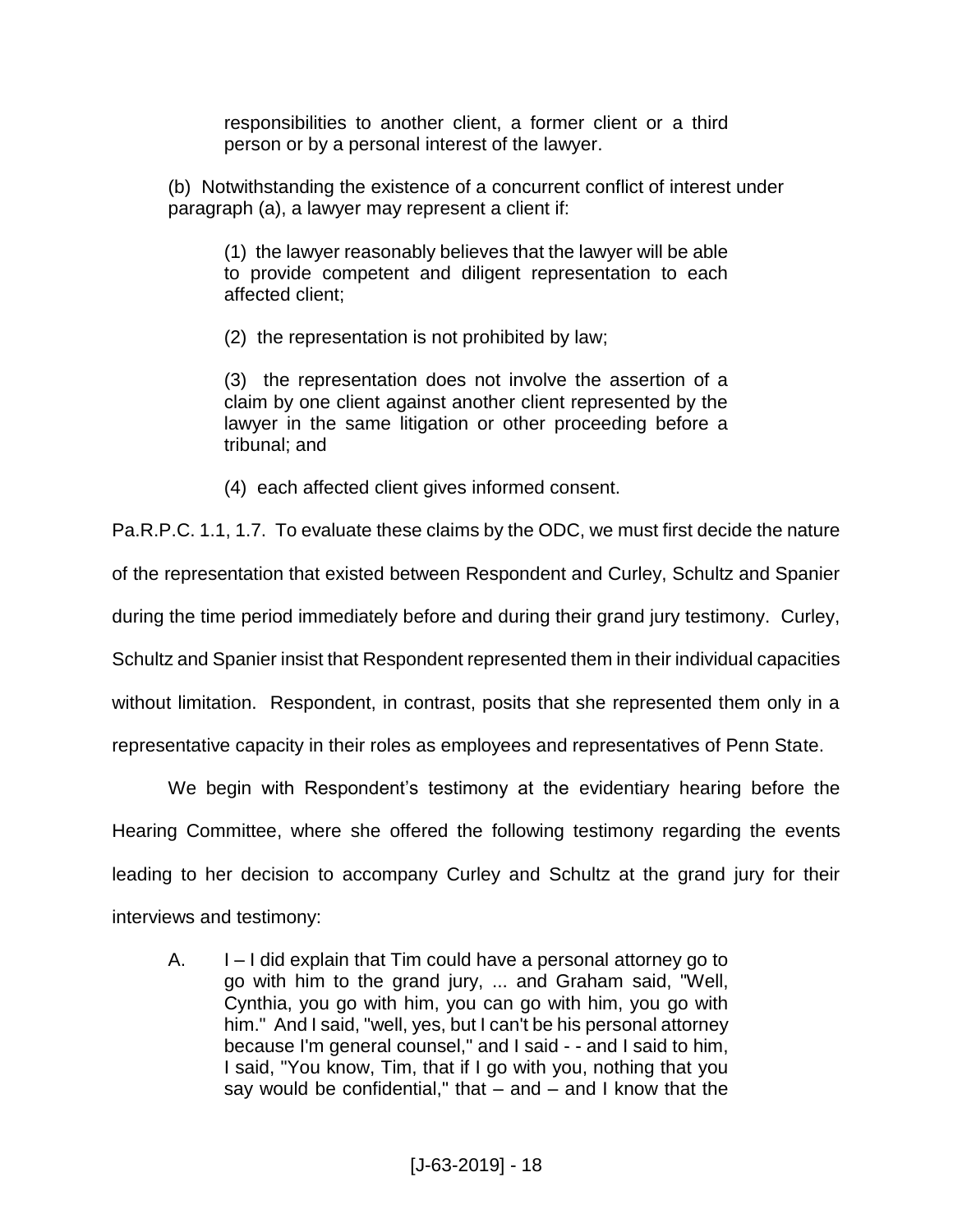testimony has been I said I have to tell the board of trustees, but I said, "Just like we're talking here to Graham, Graham could know, the board of trustees could know," and I said to him, you, "If you want a personal attorney, you know, just call someone." He said, "I don't know any lawyers." After that discussion, then he went downstairs to my office.

- Q. Did Mr. Curley understand the instructions you gave him, based on your understanding?
- A. Oh, yes.

\* \* \*

- Q. Okay. Did Mr. Curley ask you to be his personal counsel?
- A. No.

\* \* \*

- Q. Did at some point in time you speak to Mr. Schultz -
- A. I did.
- Q. about your representation of him?
- A. When he came back from vacation.
- Q. And what did you discuss with Mr. Schultz?
- A. I discussed the same thing with him. I went through what we in the office called the corporate *Miranda*, and that is, I told him that I could go in with him, he could get personal counsel, I could go in with him, but he knew that I was general counsel of Penn State, that nothing he told me would be confidential as to my client, Penn State, and that I needed to know what he was going to tell me to determine whether there was any conflict with the client. Gary told me the same thing that Tim told me.
- Q. Did Mr. Schultz ask you to represent him in any type of personal capacity?
- A. No.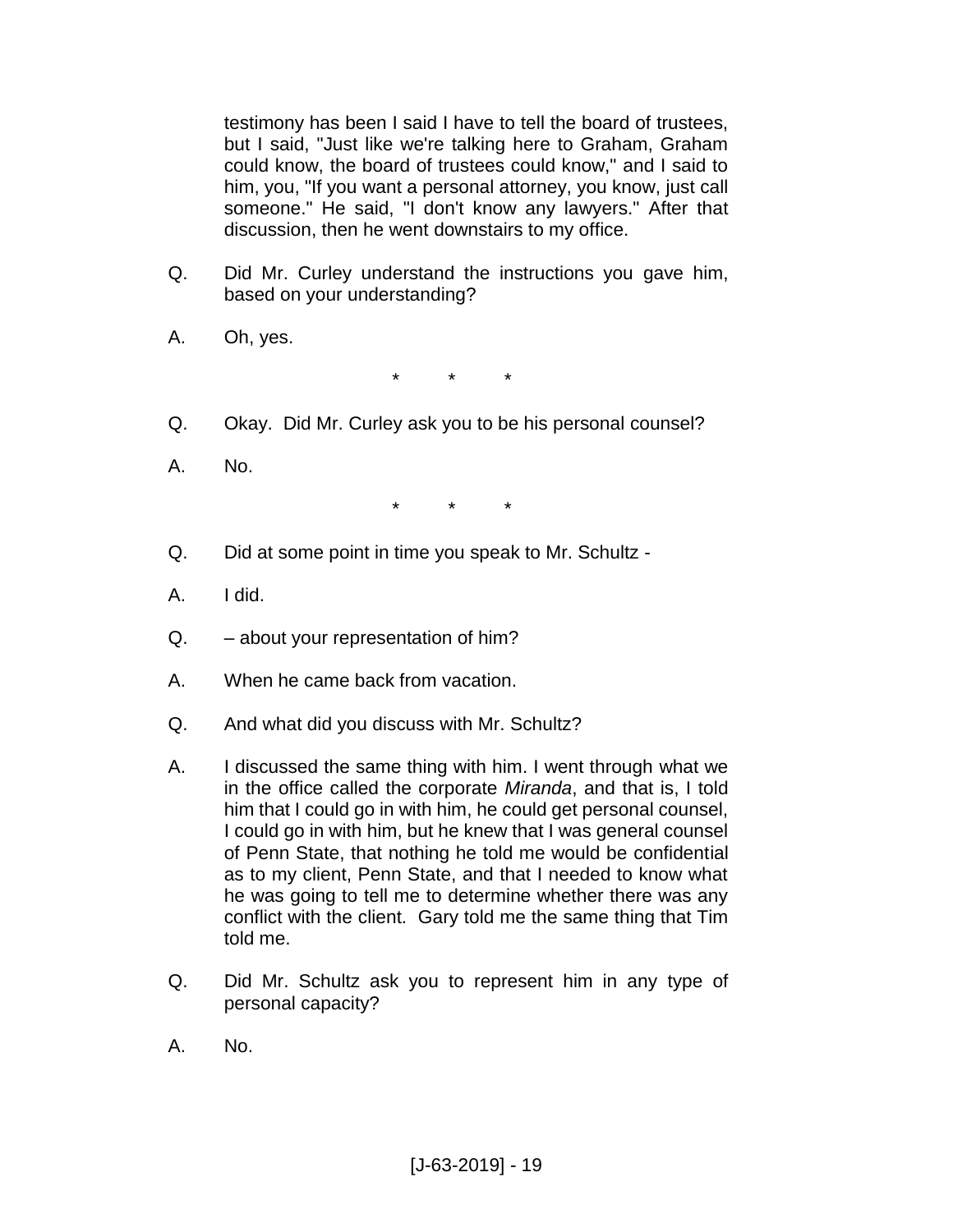- Q. Did Mr. Curley or Mr. Schultz raise any concern about complying or cooperating with the investigation?
- A. None.
- Q. Now, a lot has been made about these *Upjohn<sup>10</sup>* warnings. Do you know what the *Upjohn* warnings are?
- A. Yes.
- Q. Do you believe you gave them?
- A. Yes.
- Q. Was your inquiry about whether a conflict existed between these individuals and the university satisfied?
- A. Yes.
- Q. Can you explain to the Panel?
- A. Well, the fact is, is that there was no way that I was going in if there was a conflict between Penn State and what they were telling me. They both said that [what they had been told back in 2001 about Sandusky's contact with a youth] was horseplay, that it was wrestling around, and that's what they knew. Okay? And there was – that, therefore, no conflict with the university, and so, that was the reason that  $I - I$  went in with them, and – and they were – because it was explained to me that this was about the Sandusky investigation, and Penn State had an obligation to cooperate, I mean, there was no way that the university wasn't going to cooperate with this, and that – and they were executives of the university, so –

N.T., 5/23/2018, at 371-379.

Immediately prior to Curley's and Schultz's testimony before the grand jury, the

grand jury supervising judge asked Respondent who she represented. She responded

as follows:

 $\overline{a}$ 

OAG: Judge, we're here on Notice 29. We have some witnesses to be sworn, Mr. Curley and Mr. Schultz.

<sup>10</sup> *Upjohn Co. v. U.S.*, 449 U.S. 383 (1981)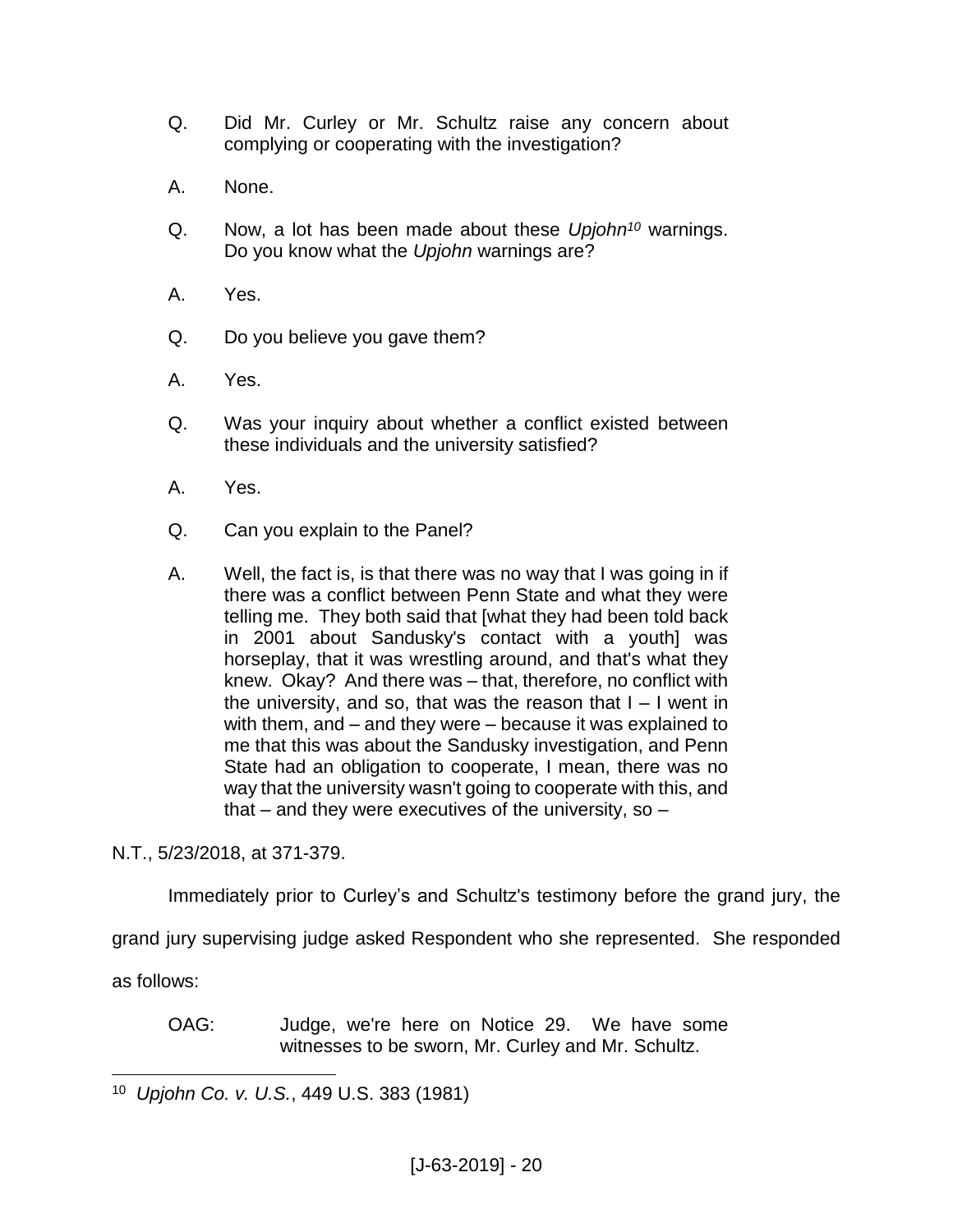Judge: Represented by?

Respondent: My name is Cynthia Baldwin, general counsel for Pennsylvania State University.

Judge: Will you be providing representation for both of those identified witnesses?

Respondent: [Schultz] is retired but was employed by the university and [Curley] is still an employee.

N.T. (grand jury), 1/12/2011, at 7–8. In this exchange, Respondent did not plainly indicate

either that she viewed herself as representing these administrators solely in an agency

capacity or that she represented them in their personal individual capacities. The

supervising grand jury judge, in the presence of Respondent, then advised Curley and

Schultz of their rights as grand jury witnesses.

As witnesses before the Grand Jury, you're entitled to certain rights and subject to certain duties which I am now going to explain to you. All of these rights and duties are equally important and it's important that you fully understand each of them.

First, you have the right to the advice and assistance of a lawyer. This means you have the right to the services of a lawyer with whom you may consult concerning all matters pertaining to your appearance before the Grand Jury.

You may confer with your lawyer at any time before, during and after your testimony. You may consult with your lawyer throughout your entire contact with the Grand Jury. Your lawyer may be present with you in the Grand Jury room during the time you're actually testifying and you may confer with her at that time.

You also may at any time discuss your testimony with your lawyer and except for cause shown before this Court, you may disclose your testimony to whomever you choose, if you choose.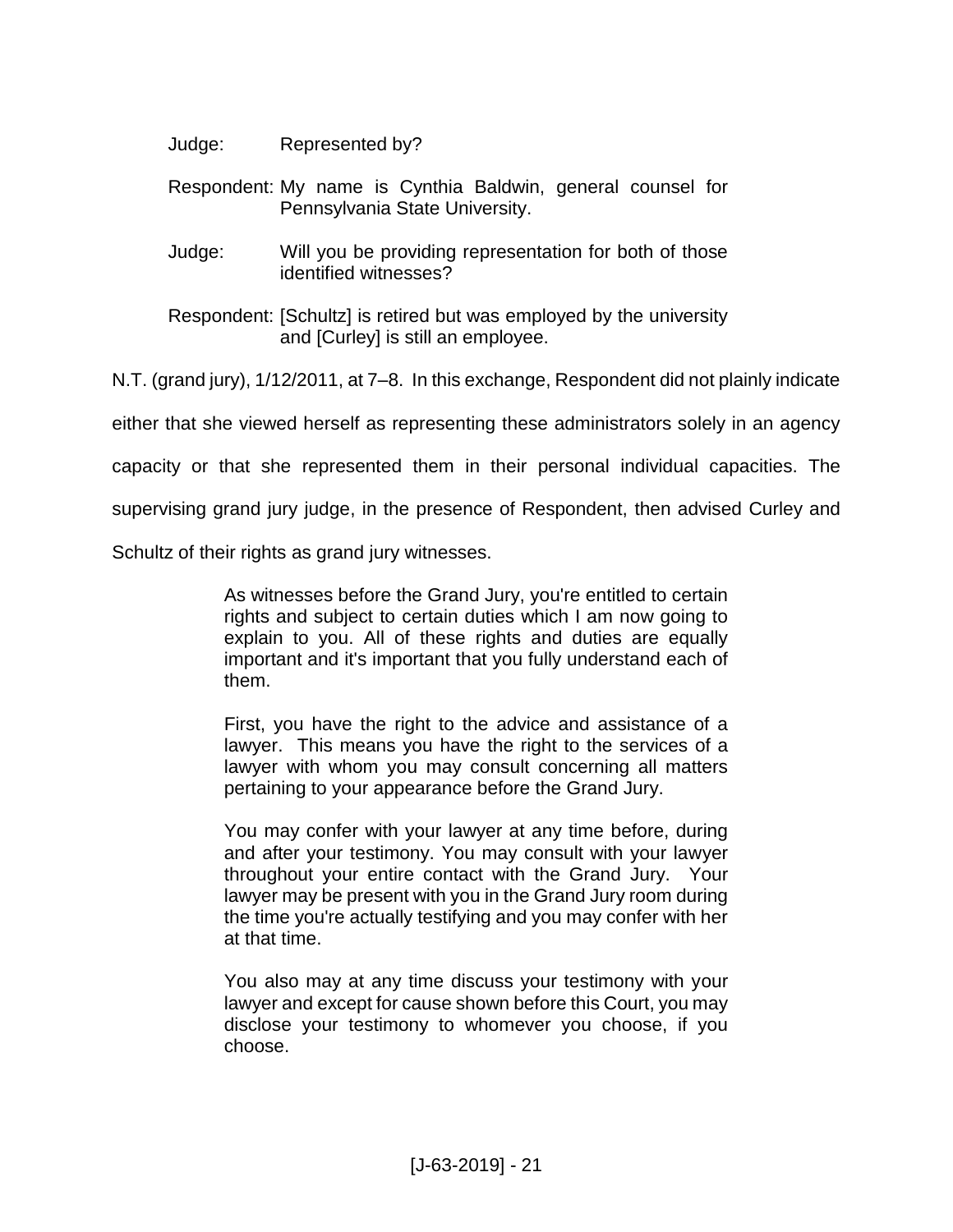You also have the right to refuse to answer any question pending a ruling by the Court directing you to respond if you honestly believe there are proper legal grounds for your refusal. In particular, you have the right to refuse to answer any question which you honestly believe may tend to incriminate you.

Should you refuse to answer any question, you may offer a reason for your refusal, but you're not obliged to do so. If you answer some questions or begin to answer any particular question, that does not necessarily mean you must continue to answer your questions or even complete the answers you have started.

Now, any answers you give to any question can and may be used against you either for the purpose of a Grand Jury Presentment, Grand Jury Report or a Criminal Information.

In other words, if you're uncertain as to whether you may lawfully refuse to answer any question or if any other problem arises during the course of your appearance before the Grand Jury, you may stop the questioning and appear before me, either alone or in this case with your counsel, and I will rule on that matter whatever it may be.

*Id.* at 8–10. Spanier later received the same instructions.

Immediately thereafter, at the outset of Curley's grand jury testimony, the following

exchange occurred between Curley and counsel for the OAG:

- Q. You have counsel with you?
- A. Yes I do.
- Q. Would you introduce her, please?
- A. My counsel is Cynthia Baldwin.

N.T. (grand jury), 1/12/2011 (Curley testifying), at 3. Respondent did not object to this statement or offer any clarification regarding the nature of her representation of Curley, including in particular no statements indicating, or even suggesting, that she represented Curley only in a representative capacity in his role as the athletic director of Penn State.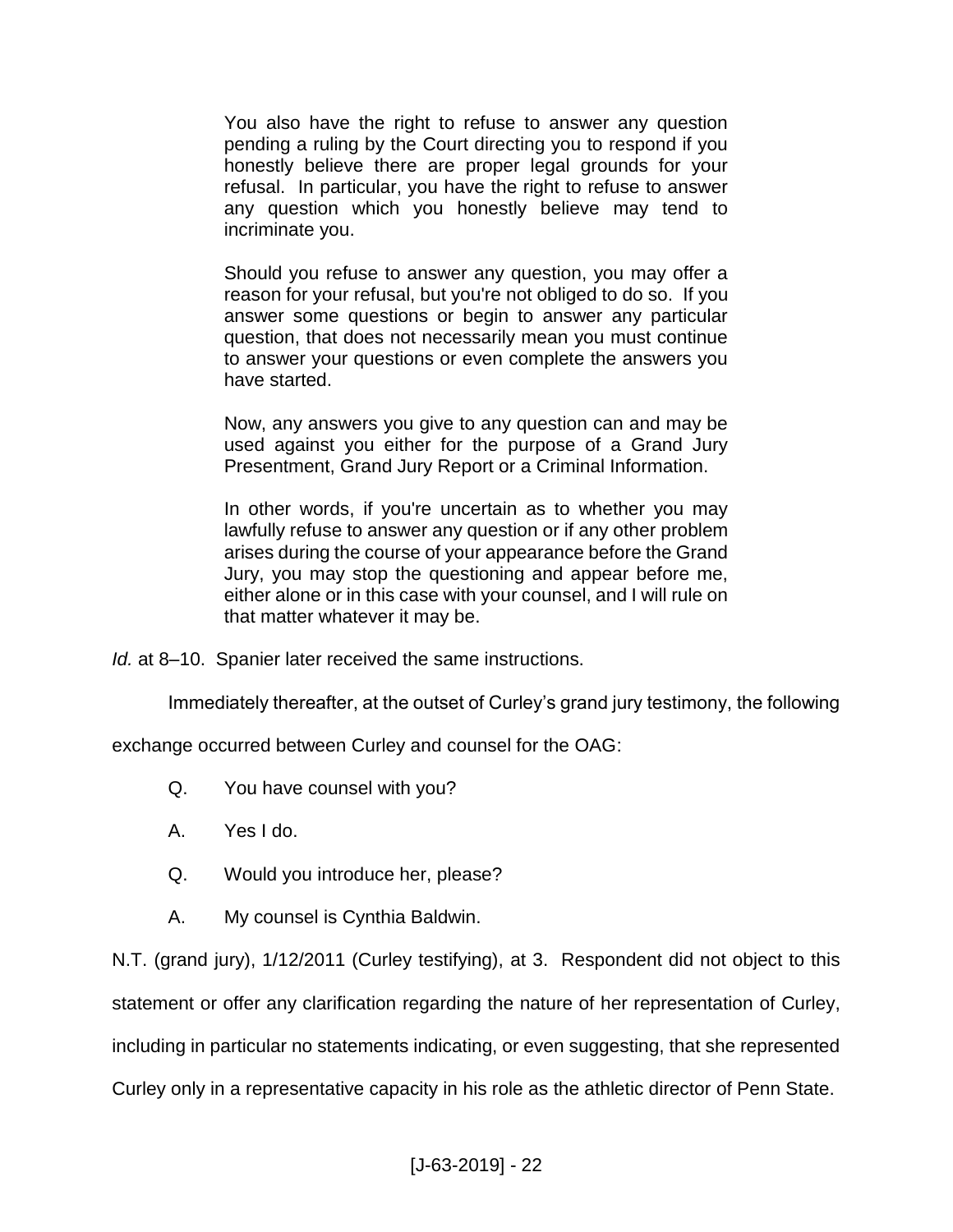Likewise, Schultz's testimony began with the following question and answer:

- Q. You are accompanied today by counsel, Cynthia Baldwin; is that correct?
- A. That is correct.

N.T. (grand jury), 1/12/2011 (Schultz testifying), at 3. Again, Respondent offered no response or disagreement with this testimony and offered no indication that she represented Schultz only in his capacity as an administrator and representative of Penn State.

In April 2011, the outset of Spanier's grand jury testimony began as follows:

- Q. Sir, could you give us your name for the record, please?
- A. Graham Spanier.
- Q. Sir, you're represented by counsel today?
- A. Yes.
- Q. Could you just identify counsel?
- A. Cynthia Baldwin sitting behind me.

N.T. (grand jury), 4/13/2011 (Spanier testifying), at 3. As with Curley's and Schultz's similar testimony, Respondent did not object or otherwise respond in an effort to advise the grand jury that she represented Spanier in an agency capacity as a result of his position as the current president of Penn State.

Based upon the entirety of the evidence of record, we agree with the conclusions of both the Hearing Committee and the Disciplinary Board that Respondent represented Curley, Schultz and Spanier in their personal capacities at the time of their grand jury testimony. The Hearing Committee found as follows:

> Respondent very clearly sought to ensure that there was no conflict between their interests and the interests of [Penn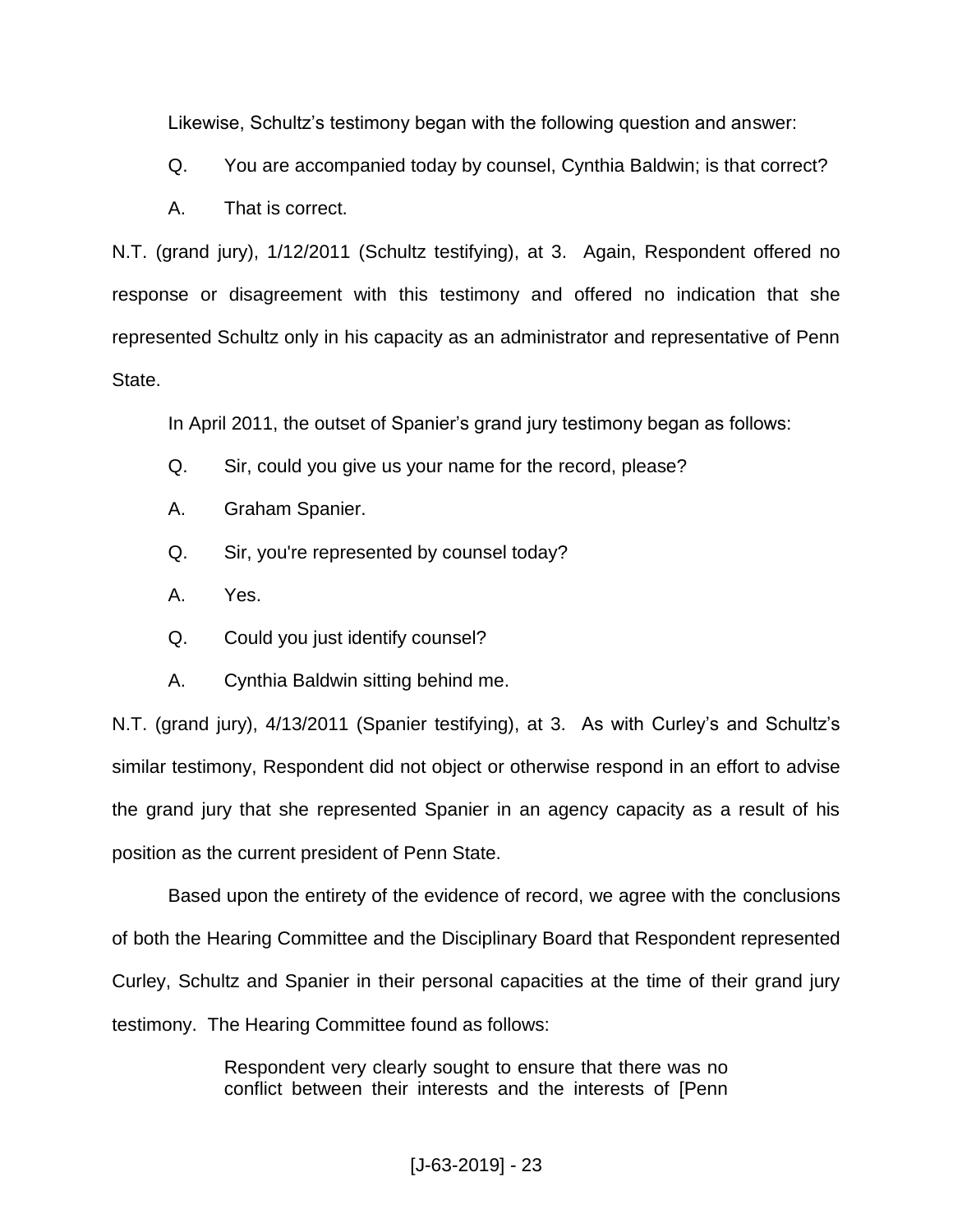State]. She said that she could not go in with them to the Grand Jury proceedings unless she was sure that there was no conflict between them and [Penn State]. Her *Upjohn* or *Miranda* warnings, as they were referred to, expressly provided that she can concurrently represent employees of [Penn State] while representing [Penn State] if their interests align. Indeed, [Amy McCall], [Penn State's] former associate general counsel, confirmed that the *Upjohn* warnings were given and the conflict examination made in order to determine if they **could also** represent the individual employees in matters in which they were representing [Penn State], and if this could not be done, then the employees were advised to get their own counsel. She acknowledged that it was common practice for the [Penn State] office of general counsel to provide joint representation to university employees when their interests were aligned.

Respondent clearly determined on the basis of what these individuals told her that their interests were aligned with [Penn State's] such that she could represent them. Based upon this conclusion, she told them that she could accompany them to their Grand Jury testimony. While she clearly advised them that they could engage separate counsel, she never told them they needed separate counsel because she could not represent them or that if they did not get separate counsel they would be unrepresented.

We do not find that her admonitions to at least Mssrs. Curley, Schultz and Spanier that their conversations with her were not privileged from disclosure to [Penn State] in any way undermines the conclusion that she represented the individual employees. It is merely the appropriate advice to give one of multiple clients: Where an attorney represents multiple clients in the same matter, it is in fact imperative that they be advised whether their communications with her are privileged from each other or shared jointly. She never told them that their conversations with her were not privileged from disclosure to third parties because she did not represent them; nor did she tell them that [Penn State] was free to authorize the disclosure of her conversations with them to third parties because she did not represent them individually. Instead, all of her statements in this regard were wholly consistent with her representing them jointly with [Penn State].

Hearing Committee Report at 39-40 (emphasis in original).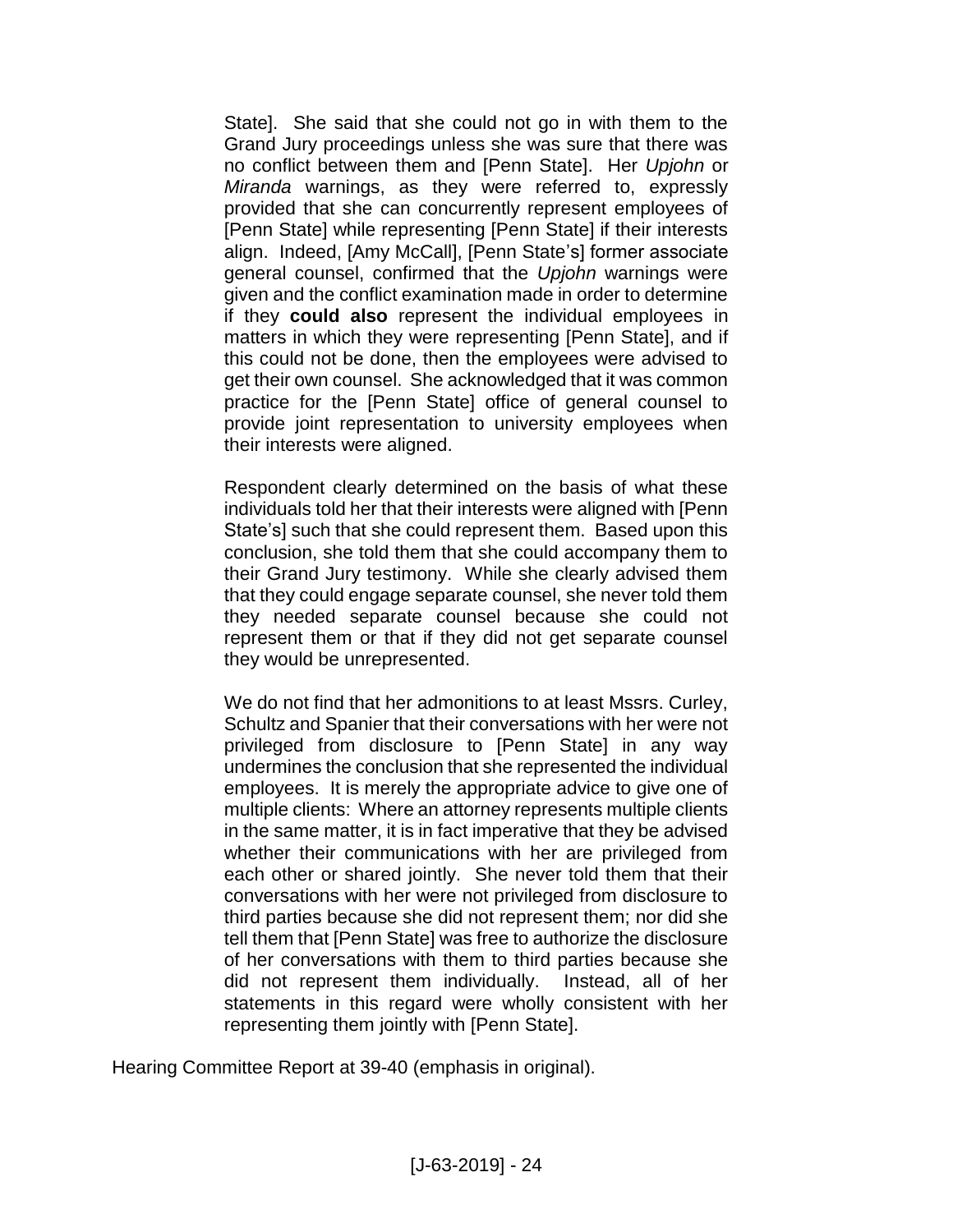In its report, the Disciplinary Board added the following relevant findings:

Mr. Curley, Mr. Schultz and Dr. Spanier were subpoenaed in their personal capacities. They were aware that Respondent was Penn State's General Counsel. Respondent informed each of them that they could have other counsel if they so desired and that she could not represent them if their stories were not consistent and not aligned with Penn State's interests. After hearing their stories, Respondent agreed she could accompany them to the grand Jury. Respondent never advised them that she solely represented them in their capacities as agents of Penn State, nor did she advise them that she did not represent them in their personal capacities. There is no writing memorializing discussions regarding the nature of the representation and inherent conflicts and no writing indicating the individuals gave informed consent.

At the grand jury, each Individual separately identified Respondent on the record as their counsel. They did not identify Respondent as Penn State's counsel nor did they indicate that her representation of them was limited to their status as employees of Penn State. Respondent did not contradict or limit their declarations. … She allowed them to testify under oath that she was their counsel without limitation, and she did not correct these statements. The evidence supports the conclusion that Respondent agreed to represent Mr. Curley, Mr. Schultz, and Dr. Spanier as their personal attorney (and) that they understood this to be the agreement.

It follows that Respondent did not understand the nature of her representation of Mr. Curley, Mr. Schultz and Dr. Spanier, as she maintains that her representation of the individuals was solely in their capacities as agents of Penn State. In the face of the indicia of her representation of the individuals in a personal capacity, we find no evidence that Respondent at any time stated to any of them, that she solely represented them in their capacities as agents of Penn State. Any intention on Respondent's part to limit her representation of Mr. Curley, Mr. Schultz and Dr. Spanier to one only in their capacity as agents of Penn State was ineffective, because Respondent never told them she was so limiting her representation, and Mr. Curley, Mr. Schultz and Dr. Spanier had no basis upon which to conclude that she was doing so.

Disciplinary Board Report at 29-30.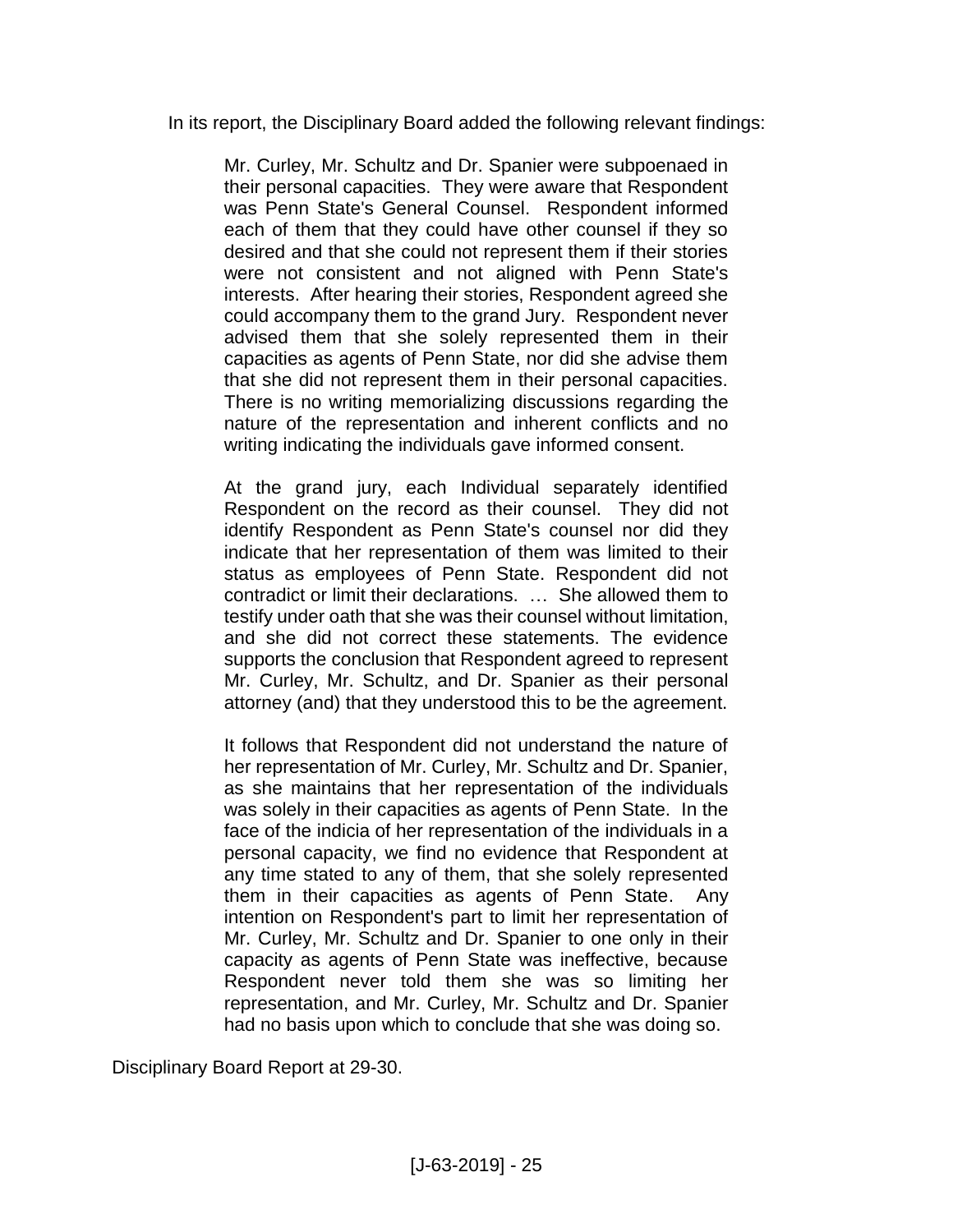As indicated, the present record of disciplinary proceedings fully supports these findings. In further support of our determination that Respondent represented Curley, Schultz and Spanier in their individual capacities is the guarantee under Pennsylvania law that witnesses offering testimony before a grand jury are entitled to the presence of their counsel. As far back as *In re Groban's Petition*, 352 U.S. 330 (1957), the United States Supreme Court recognized that a witness testifying before a grand jury remains protected by the privilege against self-incrimination. *Id.* at 333. Further, in *Commonwealth v. McCloskey*, 277 A.2d 764 (Pa. 1971), this Court held that a grand jury witness must be advised/warned that he is entitled to come before the court accompanied by counsel and obtain a ruling as to whether he should answer a question that may incriminate him.

> Such a warning gives full recognition to the delicate position of a witness before an investigating grand jury. He has been summoned to testify, and he is subject to contempt proceedings should he refuse to testify without justification. The question of when a witness has 'reasonable cause to apprehend danger' and hence can exercise his right against self-incrimination is not always clear. As was stated in *Jones v. United States*, 342 F.2d 863 (D.C. 1964).

> > If … [a witness] answers incriminating questions he may make it certain … that he will be indicted. And testimony before the grand jury may be used … to impeach his testimony at trial. If he refuses to testify at all, or to answer some questions on the ground that answers might incriminate him, the grand jury may draw conclusions. If he refuses to answer questions that are not incriminating, he may be guilty of contempt.

*Id.* at 868. Determining what is an incriminating statement is not always clear to a layman. We thus conclude that a subpoenaed witness who has given testimony before an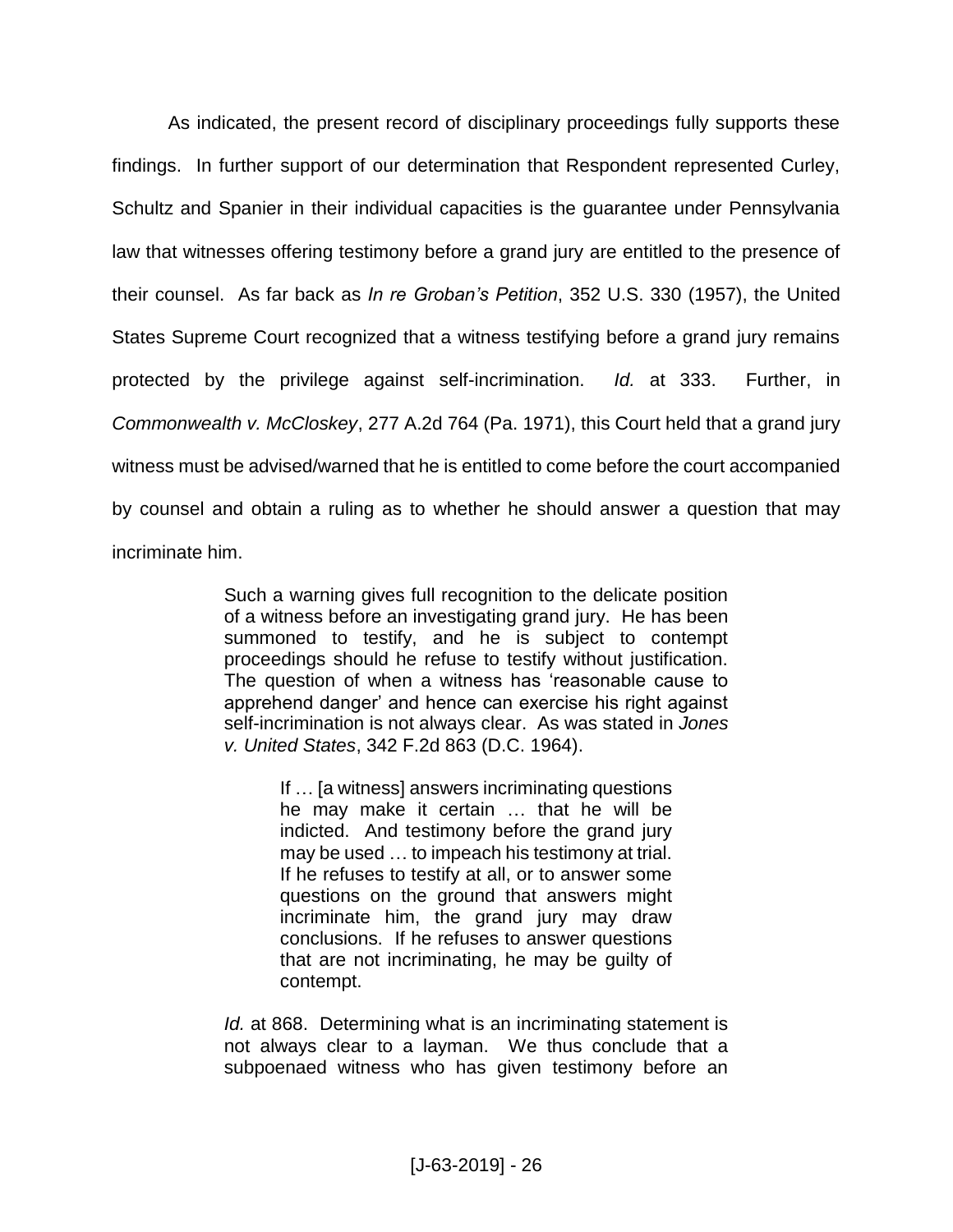investigating grand jury without the above warning has been denied his right against self-incrimination.

*Id.* at 777; *see also id.* at 780 ("'A potential defendant who is brought before the grand jury without an attorney at his side is almost helpless.") (Eagan, J. concurring and dissenting). As recited, Curley, Schultz and Spanier received the warning in Respondent's presence. It is impossible to conclude in light of the seriousness and solemnity of the warnings administered by the supervising judge that the Individual Clients believed anything other than their personal interests were being protected by Respondent. Likewise, knowing she was the only attorney present with the Individual Clients when the warnings were administered, it cannot be fathomed that Respondent did not understand that she was representing them personally.

In 1978, this Court adopted what is now Rule 231 of the Pennsylvania Rules of Criminal Procedure. It provides in relevant part as follows:

# **Rule 231. Who May Be Present During Session of an Investigating Grand Jury**

- (A) The attorney for the Commonwealth, the alternate grand jurors, the witness under examination, and a stenographer may be present while the investigating grand jury is in session. Counsel for the witness under examination may be presented as provided by law.
- (B) The supervising judge, upon the request of the attorney for the Commonwealth or the grand jury, may order that an interpreter, security officers, and such other persons as the judge may determine are necessary to the presentation of the evidence may be present while the investigating grand jury is in session.

Pa.R.Crim.P. 231(A)-(B). In 1980, our General Assembly included section 4549(c) as

part of its enactment of the Investigating Grand Jury Act, 42 Pa.C.S. §§ 4541-4553.

# **§ 4549. Investigating grand jury proceedings**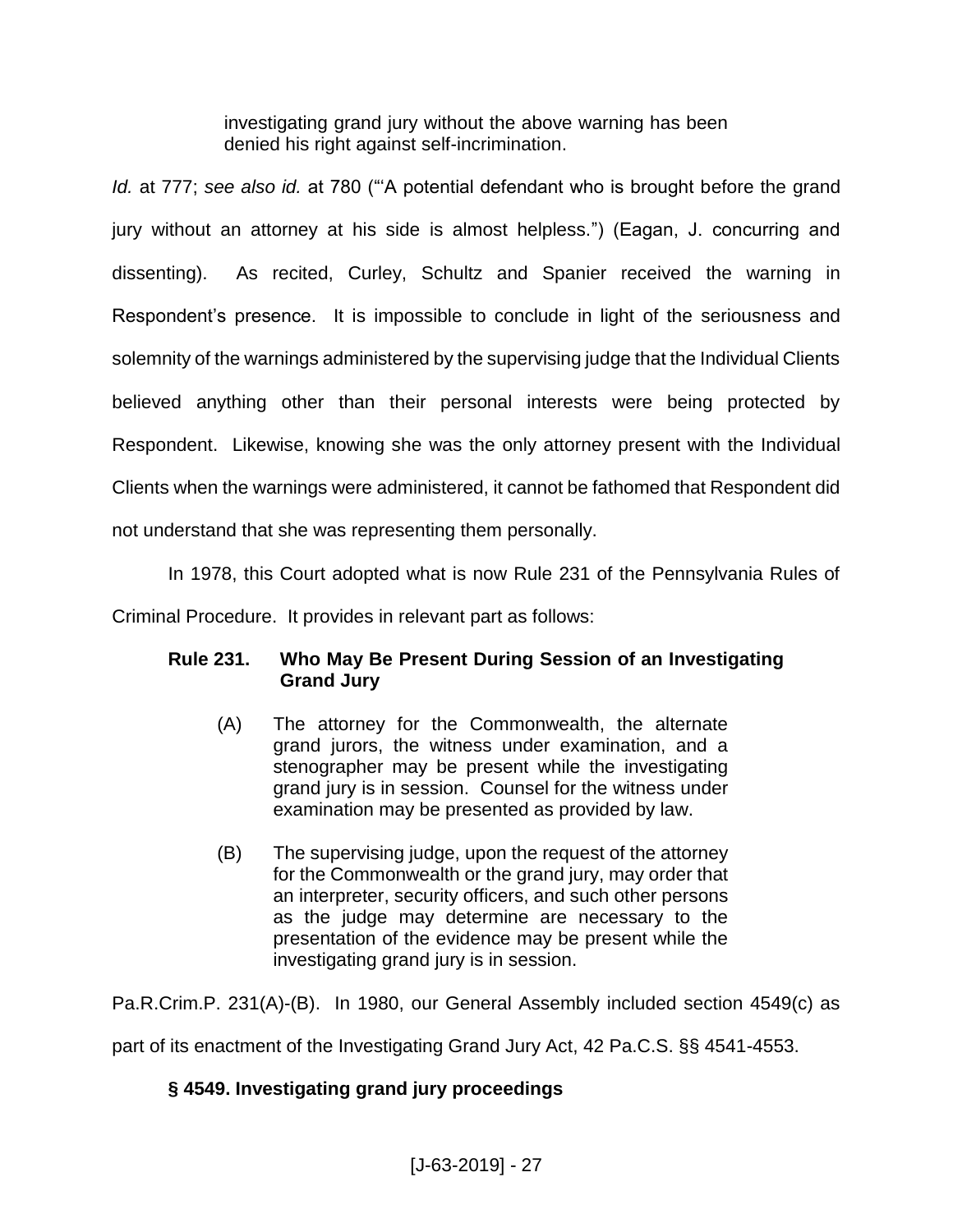## **(c) Counsel for witnesses.--**

(1) A witness subpoenaed to appear and testify before an investigating grand jury or to produce documents, records or other evidence before an investigating grand jury shall be entitled to the assistance of counsel, including assistance during such time as the witness is questioned in the presence of the investigating grand jury. In the event counsel of the witness' choice is not available, he shall be required to obtain other counsel within a reasonable time in order that the work of the grand jury may proceed.

\* \* \*

(3) Such counsel shall be allowed to be present in the grand jury room during the questioning of the witness and shall be allowed to advise the witness but shall make no objections or arguments or otherwise address the grand jury or the attorney for the Commonwealth.

42 Pa.C.S. § 4549(c)(1), (3).

Two observations are in order. First, pursuant to Rule 231(A) and subsection 4549(c)(1), Respondent would not have been permitted to accompany Curley, Schultz and Spanier into the grand jury proceedings unless she was their personal counsel. In addition to the grand jurors themselves, Rule 231(A) strictly limits entry to the attorney for the Commonwealth, the alternate grand jurors, a stenographer the witness under examination, and counsel for the witness. Curley, Schultz and Spanier were each compelled to testify pursuant to a subpoena directed to them individually (not in their corporate capacities as a representative of Penn State), and thus pursuant to section 4549(c)(1) they were each entitled to personal counsel. As such, if Respondent was not their personal counsel, but rather solely counsel for Penn State as she now contends,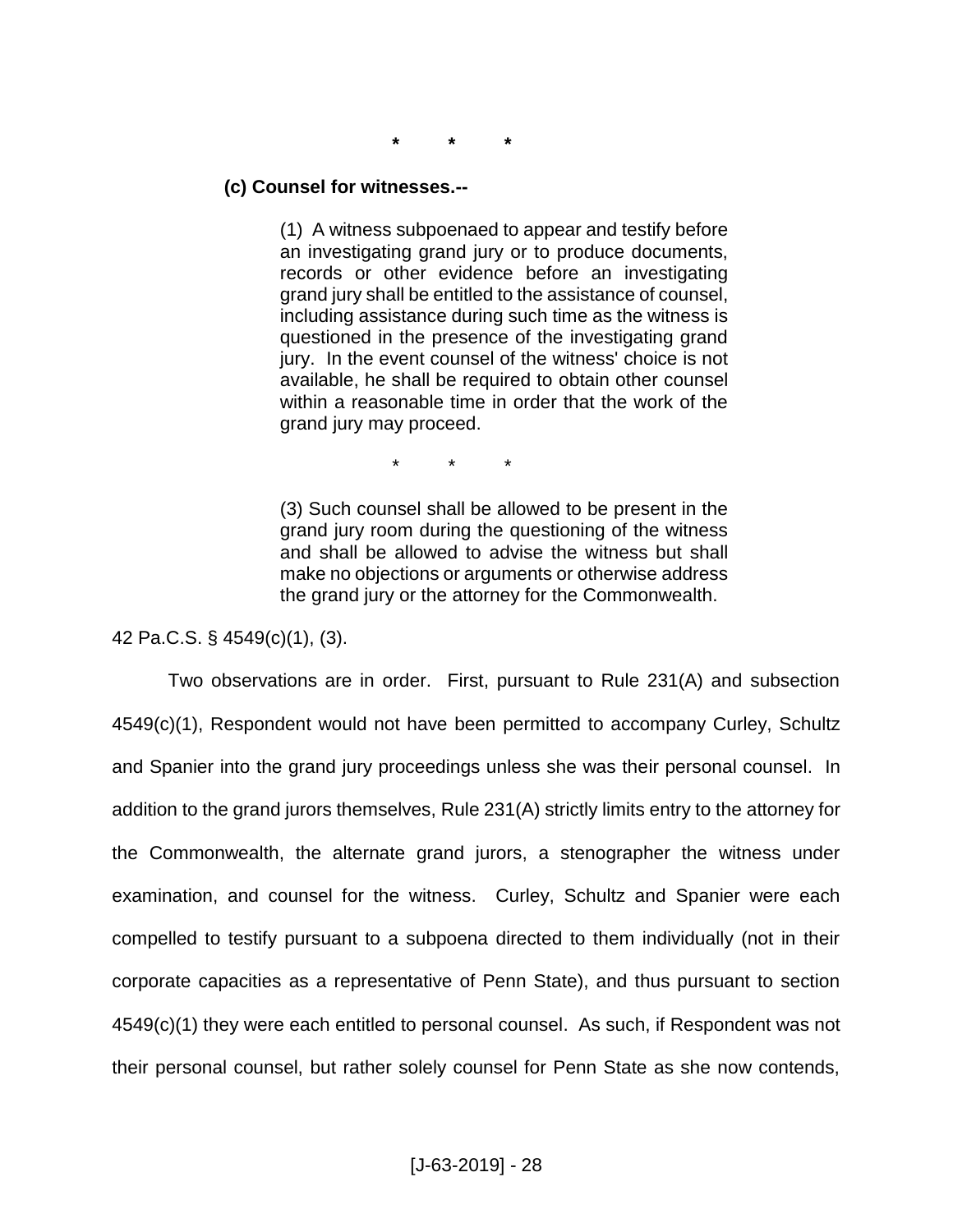pursuant to Rule 231(B) she could have gained entry into the grand jury room only by order of the supervising judge. Pa.R.Crim.P. 231(B). The notes of testimony, however, do not reflect that any request was made, either by counsel for the Commonwealth or the grand jury, for permission to permit Respondent's presence in the room. All in attendance must have understood that Respondent represented these witnesses in their personal capacities.

Second, as now provided by rule and statute, a witness's right to representation before the grand jury is a personal right belonging to the witness. As is clear from the above-quoted subsections of 4549(c) of the Investigating Grand Jury Act, counsel is permitted to accompany the witness to provide advice and assistance, and as this Court made clear in, inter alia, *McCloskey*, 277 A.2d at 777, this advice and assistance extends primarily to provide invaluable counsel regarding responses to questions implicating the right against **self-incrimination**. If it were true, as Respondent now contends, that her representation of the three individuals in question here was limited to their roles as administrators of Penn State, then she had no professional obligation during their grand jury testimonies to protect their personal interests, including no duty to assist them with timely advice regarding their proper invocations of objections based upon their rights against self-incrimination. For purposes of Rule 231 and section 4549(c), such representation would be the equivalent to no representation at all.<sup>11</sup> As previously set

<sup>&</sup>lt;sup>11</sup> For these reasons, we decline Respondent's invitation to apply the test for a corporate officer to assert a personal claim of attorney-client privilege in connection with communications with corporate counsel, as first announced in *In the Matter of Bevill, Bresler & Schulman Asset Mgmt. Corp.*, 805 F.2d 120, 123 (3d Cir. 1986); *see also Maleski by Chronister v. Corporate Life Ins. Co.*, 641 A.2d 1, 4 (Pa. Commw. 1994), and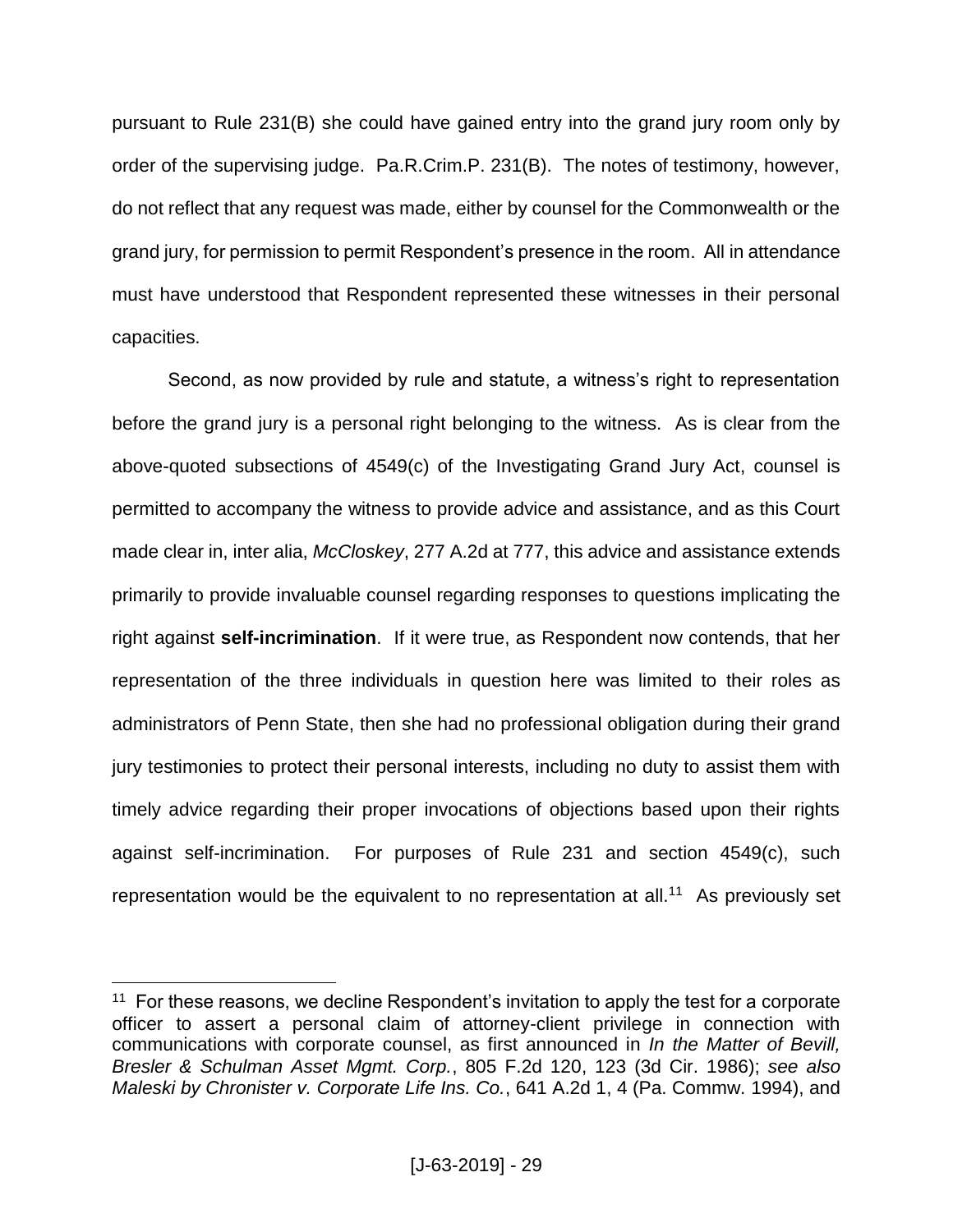forth, at the outset of their testimonies, the supervising judge informed the three witnesses in detail regarding their rights to the advice and assistance of their lawyer and the ability to consult with their lawyer at any time throughout their testimonies. Were we to conclude that Respondent did not represent Curley, Schultz and Spanier in their personal capacities, as Respondent argues, it would amount to a determination that these three

 $\overline{a}$ 

*Bevill*, 805 F.2d at 125. In *Bevill*, the Third Circuit held that while "former officers and directors of a corporation may not claim privilege for communications made by them in their corporate capacities, they nonetheless may hold a privilege as to communications made by them in their individual capacities." *Maleski*, 641 A.2d at 4.

This Court has not adopted the *Bevill* test and will not do so here, as we do not consider it suitable or appropriate under the circumstances presented, namely where the corporate officer meets with corporate counsel for the purpose of securing representation before an investigating grand jury relating to criminal matters in which he could be implicated and the record belies any conclusion other than Respondent was acting as personal counsel. As discussed hereinabove, the subpoenas served on Curley, Schultz and Spanier were not served on them in their capacities as Penn State administrators but rather on them personally. The record of the grand jury proceedings prior to the Individual Clients' testimony makes clear that Respondent represented them in their individual capacities. Moreover, as explained, Pa.R.Crim.P. 231(A) and subsection 4549(c)(1) of the Investigating Grand Jury Act operate to provide an individual appearing before a grand jury to be represented by personal counsel and Respondent could not be in the grand jury room unless she was personal counsel.

*United States v. Norris*, 722 F.Supp.2d 632, 637 (E.D. Pa. 2010). Pursuant to the *Bevill* test, to assert attorney-client privilege, the corporate official must demonstrate as follows:

First, they must show they approached counsel for the purpose of seeking legal advice. Second, they must demonstrate that when they approached counsel they made it clear that they were seeking legal advice in their individual rather than in their representative capacities. Third, they must demonstrate that the counsel saw fit to communicate with them in their individual capacities, knowing that a possible conflict could arise. Fourth, they must prove that their conversations with counsel were confidential. And, fifth, they must show that the substance of their conversations with counsel did not concern matters within the company or the general affairs of the company.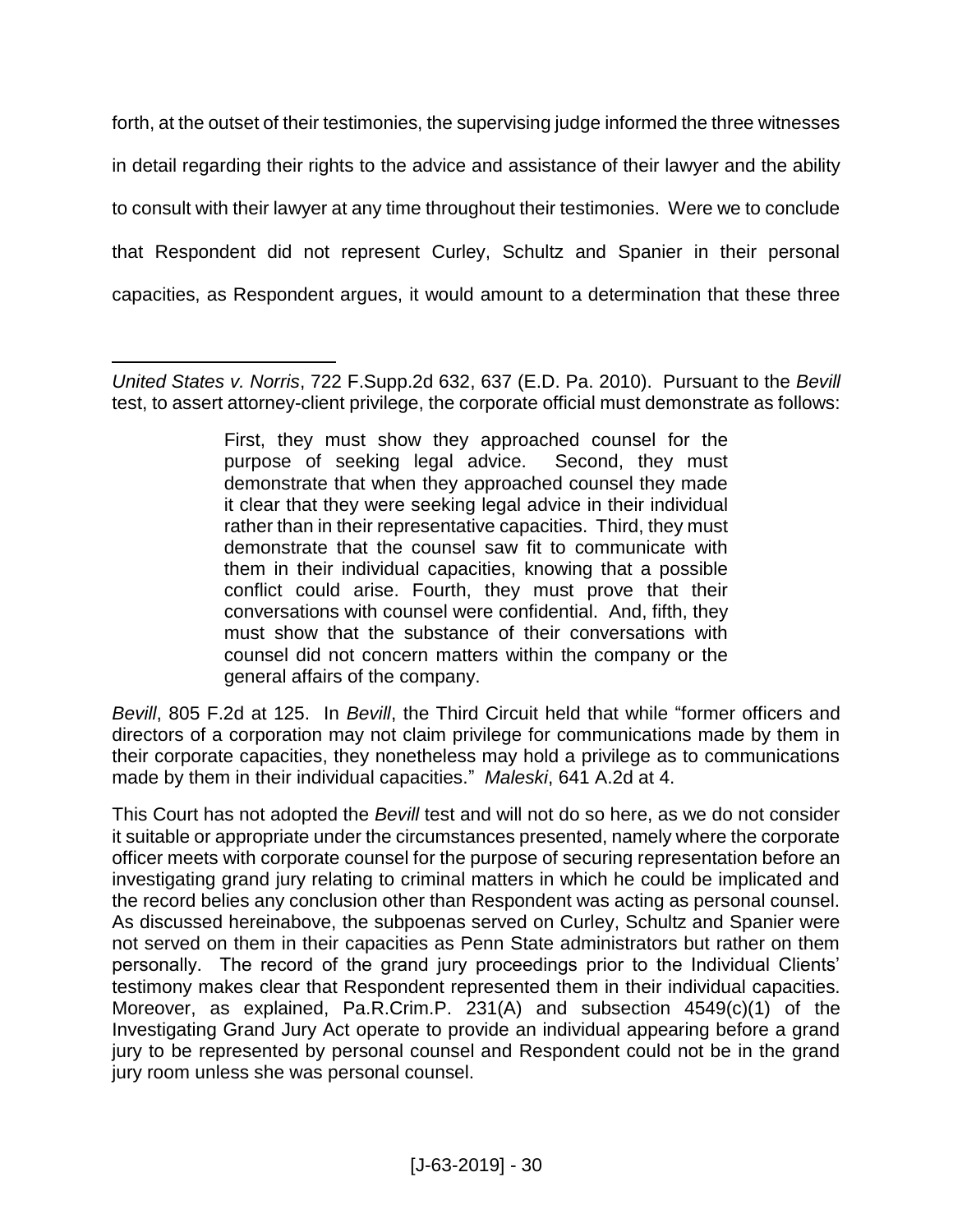witnesses effectively waived their rights to counsel before the grand jury. The record contains no indication that any such waivers occurred. Instead, the record unequivocally establishes that the Individual Clients reasonably believed that Respondent was representing them personally and individually.<sup>12</sup>

# **B. Competency and Conflicts of Interest**

## **Pa.R.P.C. 1.1**

Pa.R.P.C. 1.1 requires counsel to render competent representation to clients. The Disciplinary Board, based upon its review of the evidentiary record, determined that Respondent "violated this rule, as she failed to exercise the legal knowledge, skill, thoroughness and preparation reasonably necessary for the representation of her clients before the grand jury, and further failed to properly advise and advocate on their behalf,

<sup>&</sup>lt;sup>12</sup> Respondent continues to argue aggressively that she represented Curley, Schultz and Spanier in their capacity as employees of Penn State and that Penn State was her only client. She insists that her administration of *Upjohn* warnings divorced her from any claim that she represented these current/former Penn State administrators in a personal capacity. We find it unnecessary to engage in an extended analysis of the United States Supreme Court seminal decision in *Upjohn Co. v. U.S.*, 449 U.S. 383 (1981) or its progeny in the context of this case. *Upjohn* warnings are classically given when a corporation is conducting an internal investigation. *Upjohn* provided a framework to identify when employee communications with corporate counsel qualified as protected attorney-client communications with the corporation holding and controlling the privilege. *Upjohn* held, in part, that the privilege applies when the communications concerned matters in the scope of the employee's duties **"and the employee themselves were sufficiently aware that they were being questioned in order that the corporation could obtain legal advice.** *Id.* at 394 (emphasis added).

This was not an internal investigation. Curley, Schultz and Spanier were under subpoena by an investigating grand jury and required advice and representation for that reason. Even if proper *Upjohn* warnings were administered, we find it difficult to imagine how Respondent could have interviewed Curley, Schultz and Spanier in this obviously potentially criminal matter unless they had their own counsel present, let alone agree to "go in with them" when they testified before the Grand Jury. Only a gross misunderstanding of both *Upjohn* warnings **and** grand jury proceedings could explain the persistent claim by Respondent that she only represented Penn State.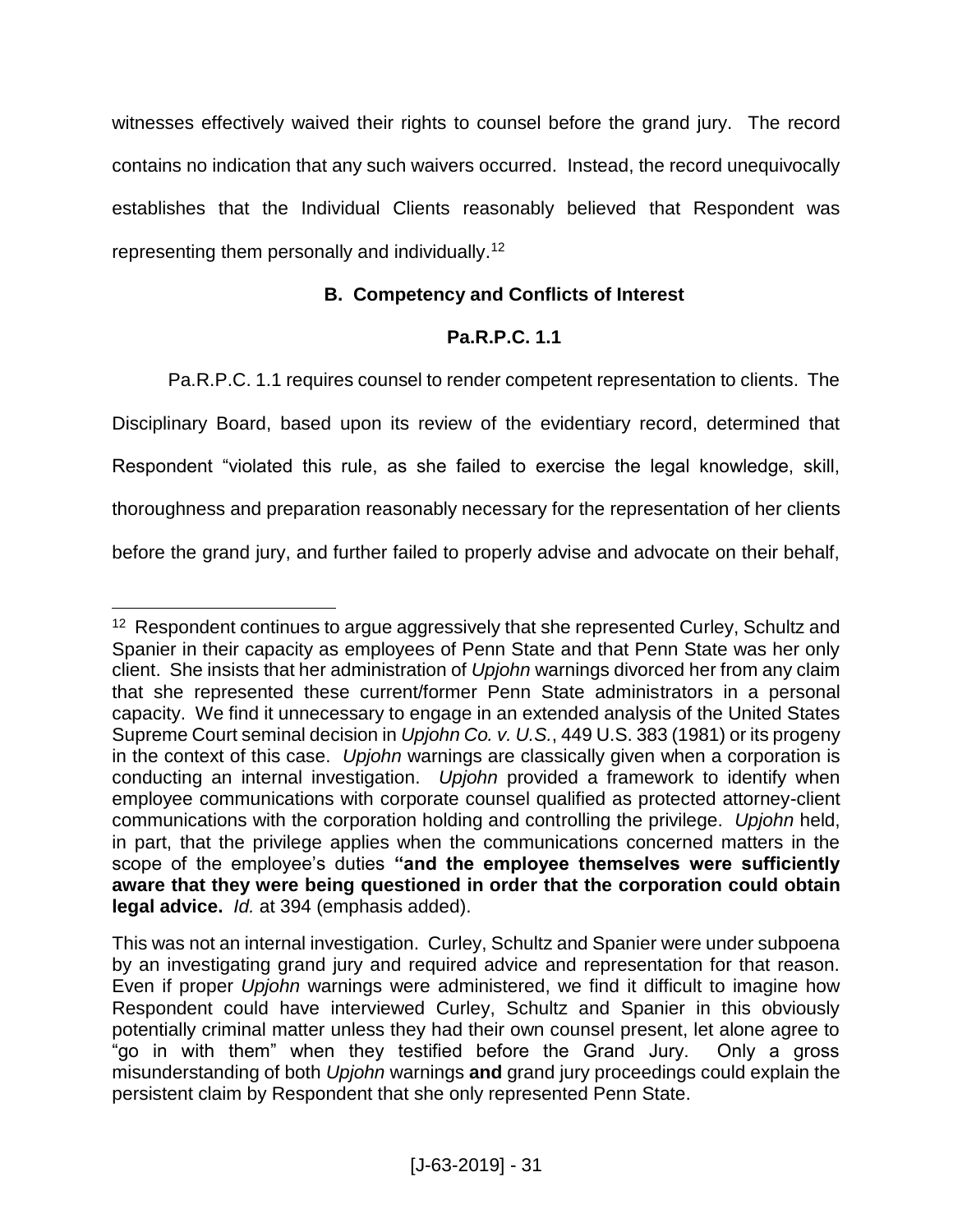to their detriment." Disciplinary Board Report at 30. For the reasons set forth herein, we agree with this conclusion.

By her own admission, Respondent had no criminal law experience and had never represented a client before a grand jury. N.T., 5/23/2018, at 430-31. She also did not testify that she consulted with counsel experienced in these areas in preparation for the grand jury testimony of Curley and Schultz or in responding to the subpoena duces tecum. *Id.* at 434. To the contrary, the record plainly reflects that Respondent did not exhibit any understanding of the magnitude of the challenge that she was facing. Respondent should have understood that by subpoenaing Curley and Schultz, the grand jury investigation was expanding beyond the conduct of Sandusky into the possible roles that individuals associated with Penn State may have had in facilitating or covering up his criminal acts, including in particular those that occurred on the Penn State campus. Their testimony potentially exposed Curley and Schultz (and later Spanier) to significant criminal liability, including prosecution for perjury, obstruction of justice, endangering the welfare of children, failure to report child abuse, and conspiracy. As representatives of Penn State, their testimony also potentially exposed the university to criminal liability as well as massive civil liability.

Despite the enormity of the situation confronting her, Respondent did very little in advance of her clients' appearances before the grand jury. She met separately with Curley and Schultz on one occasion each, at which time she provided a general review of the grand jury process, advised them of their right to counsel of their choosing, and told them to tell the truth. Nothing in the record, however, indicates that she spent any time with either Curley or Schultz reviewing the types of questions that they were likely to be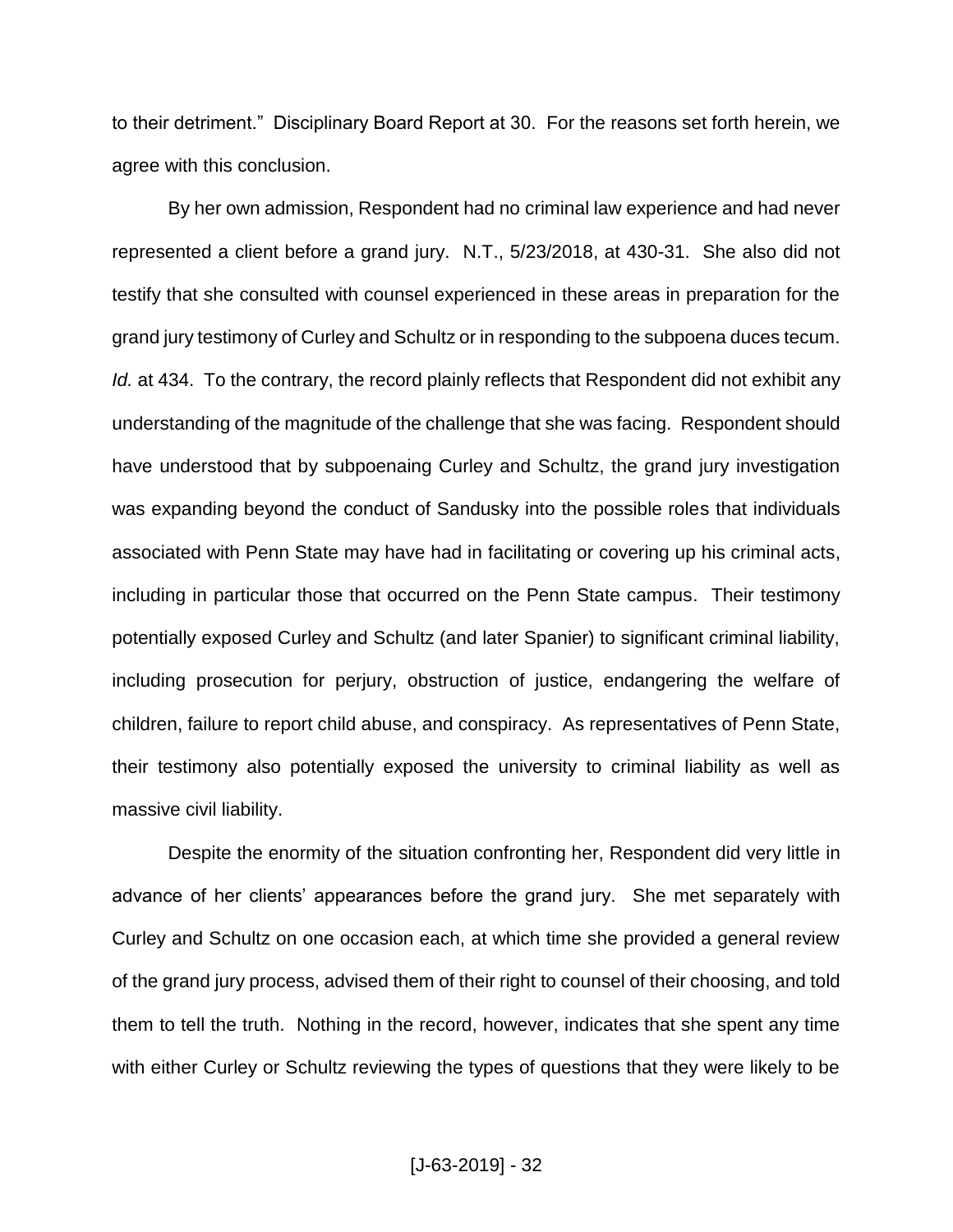asked by the grand jury or how best to respond to any such questions. Likewise, the record does not reflect that Respondent advised them of their rights to assert their rights against self-incrimination, or otherwise describe to them the nature and types of crimes to which they might be subjecting themselves if they did not assert this right. Instead, the substance of Respondent's self-described preparation of Curley and Schultz before their grand jury testimony was, in its totality, to "tell the truth." Despite having three additional months to prepare Spanier for his grand jury testimony, the record does not reflect that she did anything more in this regard than she had done for Curley and Schultz.

Respondent asserts that she did not prepare more diligently in advance of the grand jury appearances because Curley and Schultz lied to her, misrepresenting that they were free of all wrongdoing. Concurrent with the representations of Curley and Schultz, Respondent was representing Penn State with regard to its response to the subpoena duces tecum. While it is questionable whether an attorney can ever blindly rely on statements by a client regarding events that occurred years prior to anticipated testimony, it was below any reasonable standard of care to do so here where another client may have been in possession of relevant documents. The duty to investigate becomes all the more important when, as here, counsel undertakes the representation of multiple clients, one of which is a sophisticated institutional client with massive document retention capabilities.

Despite the urgent need, the record here reflects that Respondent conducted little<sup>13</sup> or no independent investigation prior to accompanying Curley and Schultz into the

<sup>&</sup>lt;sup>13</sup> Respondent contacted former Penn State counsel, Wendell Courtney, and made a brief inquiry into his knowledge of prior investigations of Sandusky.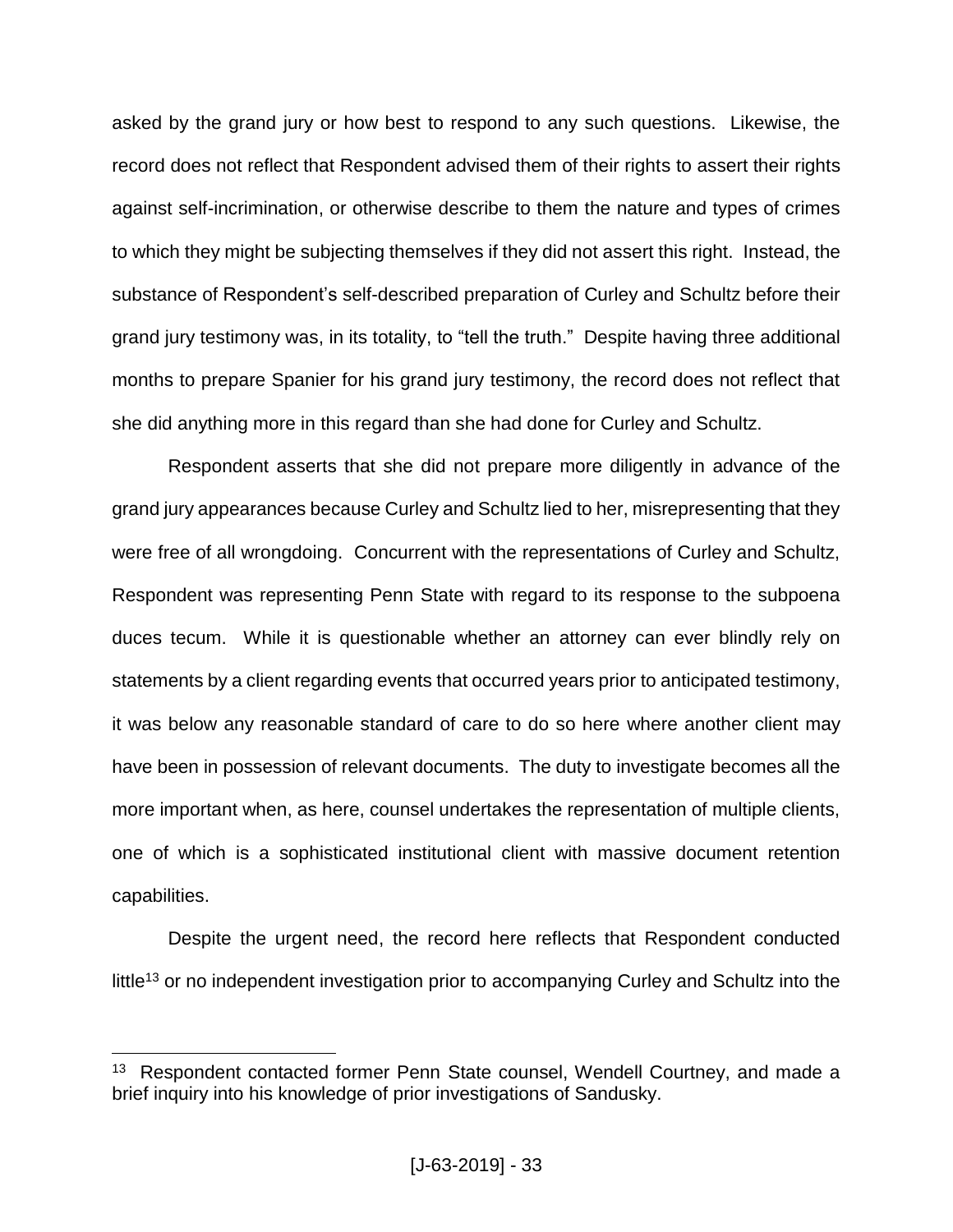grand jury room. She did not, for instance, interview any members of their staff to inquire regarding their knowledge of prior Sandusky investigations. She also did not have anyone search their offices for relevant documents. As of November 2011, eleven months after Schultz's grand jury testimony (in which he indicated that prior to his retirement he had kept notes regarding Sandusky matters, but thought they had "probably been destroyed'), a file containing said notes (with incriminating details regarding the 1998 and 2001 incidents) remained in his prior office. This file was later obtained by the OAG.

Most importantly, prior to producing the Individual Clients for testimony before the grand jury, Respondent failed entirely to coordinate a search of any of the electronically stored data, including emails, on Penn State's computers. As a result of her multiple representations, Respondent had both an obligation to advise Curley, Schultz and Spanier and an obligation to comply with the subpoena duces tecum served on Penn State in January 2011. According to the grand jury, Penn State "had in place a welldefined historical practice and procedure for responding to subpoenas," and that "[s]ubpoenas that might encompass electronically stored data (such as emails and documents stored on a computer or network drive) would routinely be sent to the specialized unit called the "SOS." Grand Jury Presentment at 23. The SOS included "information technology professionals [who were] trained and dedicated to assembling responsive electronically stored data in response to litigation needs or other legal process." *Id.* Remarkably, however, the grand jury determined that this "well-defined historical practice and procedure" was not implemented by Respondent:

> None of the SOS professionals were ever shown subpoena 1179 before the arrests of Sandusky, Schultz and Curley [in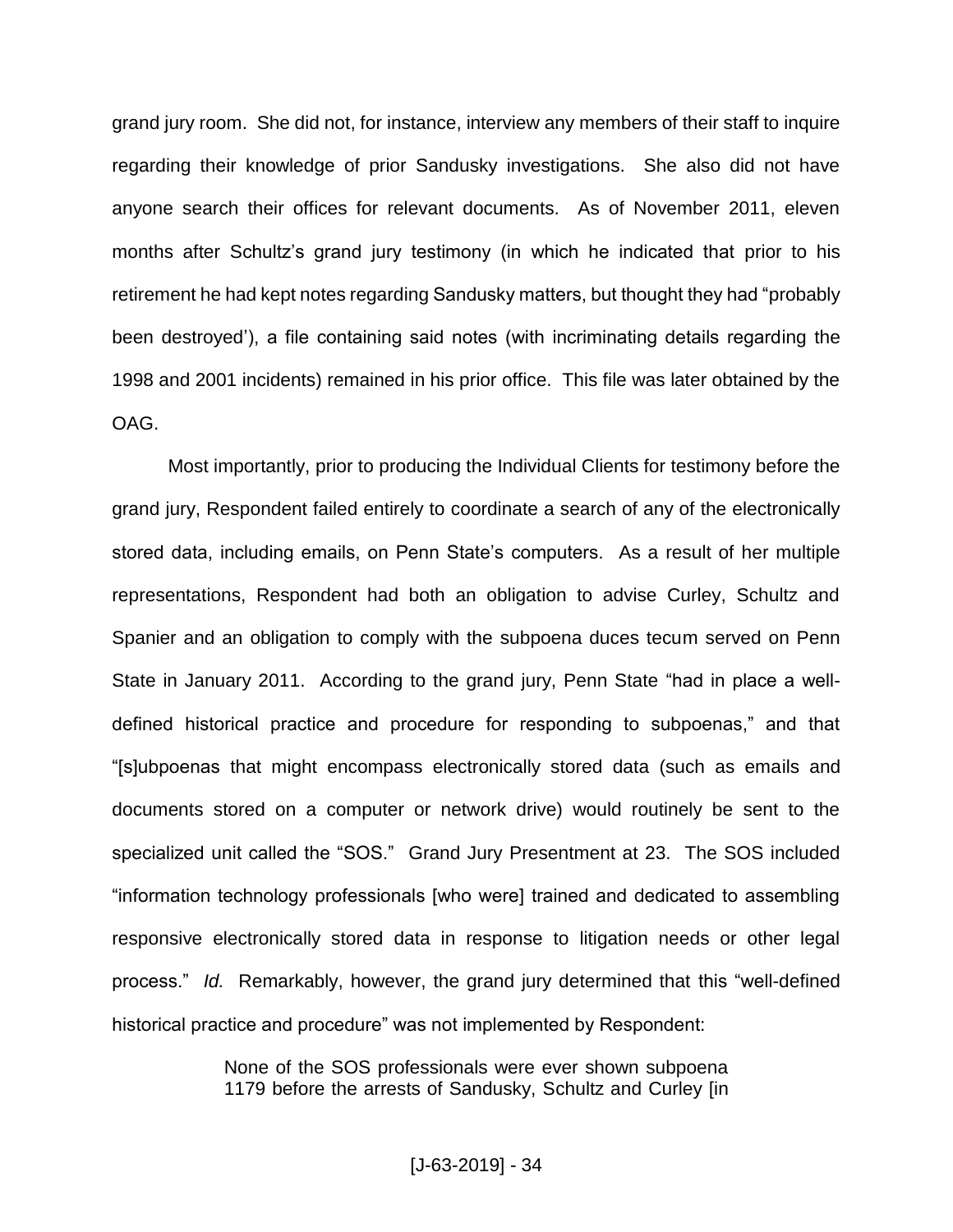November 2011]. Likewise, investigators contacted the information technology employees of Penn State, who were not members of the SOS unit but had access to the electronically stored data likely to be searched to fulfill the requirements of subpoena 1179. These information technology employees likewise stated that they were never requested to fulfill any requests for Sandusky related information.

*Id.* at 32.

During her grand jury testimony, Respondent insisted that she did involve Penn

State's information technology professionals in her efforts to comply with the subpoena

duces tecum.

- Q. Now, the subpoena duces tecum, Subpoena 1179, can you go through with the grand jury the efforts you made to enforce the subpoena and comply with it and what happened?
- A. Right. What we do is to send out a notice to everybody who is affected by that to say that you have to  $-$  you have to preserve everything and because we're going to have to turn over all of this information and so I did tell Tim Curley, Gary Schultz, [and] Graham Spanier that they would have to do that and turn over all of the information over.

Now, we have, of course, IT people, and we have other people who will help to get that information but that is what I told everybody, to try to get all of that information in and turn it over to the Office of Attorney General.

N.T. (grand jury), 10/26/2012 (Respondent testifying), at 16. In an interview with the

Freeh group in February 2012, however, Respondent stated that "she did not investigate

the Sandusky matter or look for Schultz, Paterno or Curley emails in the [Penn State]

system that might relate to the Grand Jury's investigation." Freeh Report at 83 (citing

interview with Respondent on February 29, 2012).

The significance of Respondent's failure to conduct a proper investigation prior to

agreeing to represent Curley, Schultz and Spanier before the grand jury became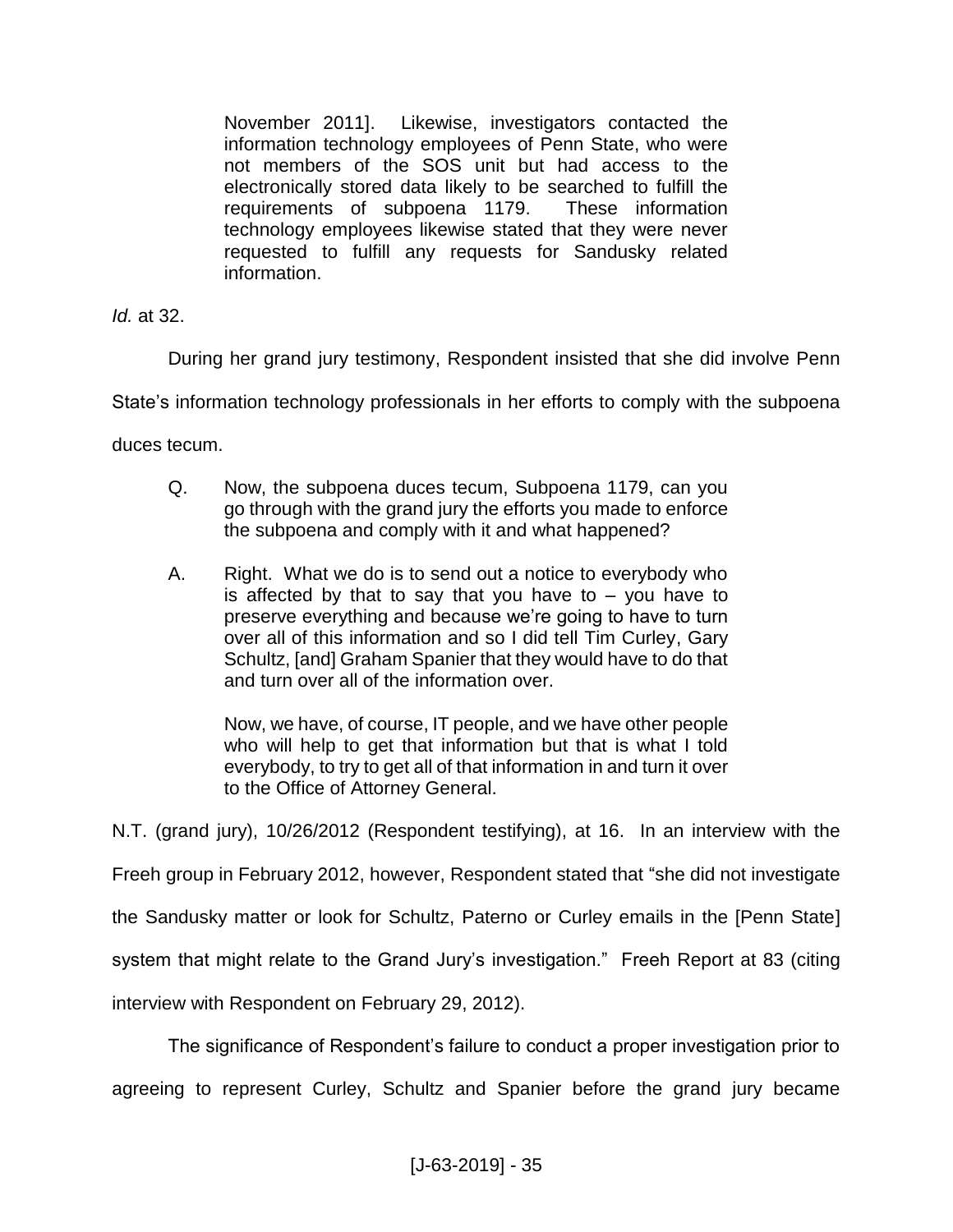abundantly clear when in November 2011 the Penn State Board of Directors intervened and ordered university personnel, including in particular its information technology professionals, to work directly with the OAG's office to obtain the emails and other documents sought by the subpoena duces tecum served back in January 2011.

> On November 8, 2011, the Board of Trustees of Penn State terminated Graham Spanier as the President of the University. The Board of Trustees also directed that University personnel were to cooperate with the law enforcement investigation of Jerry Sandusky and Penn State. Almost immediately following those two events, actual compliance with the Grand Jury subpoena (past and present) and cooperation with the investigation began to be realized. Law enforcement investigators, working in conjunction with [the] Penn State IT staff, were able to process massive amounts of electronically stored data and began a lengthy process of review and analysis. For the first four months of 2012, large amounts of evidence – much of which had been sought and subpoenaed more than a year prior – was uncovered and provided to investigators. This evidence included significant emails from 1998 reflecting knowledge of, and involvement with, the investigation of Sandusky with two young boys in May of 1998. In addition, significant emails were discovered, reflecting direct evidence of involvement by Graham Spanier, Gary Schultz, and Tim Curley in the failure of Penn State to report to child welfare or law enforcement authorities the crimes reported by Michael McQueary in February of 2001.

Grand Jury Presentment at 32.

As such, it is clear that information critical to Respondent's decision to represent simultaneously not only Penn State but also the three administrators was at all times contained within the university's computer servers and available for extraction upon request. Respondent did not conduct this investigation before agreeing to concurrently represent Penn State while personally representing Curley and Schultz (and later Spanier) in connection with their grand jury testimony. While we note that the subpoenas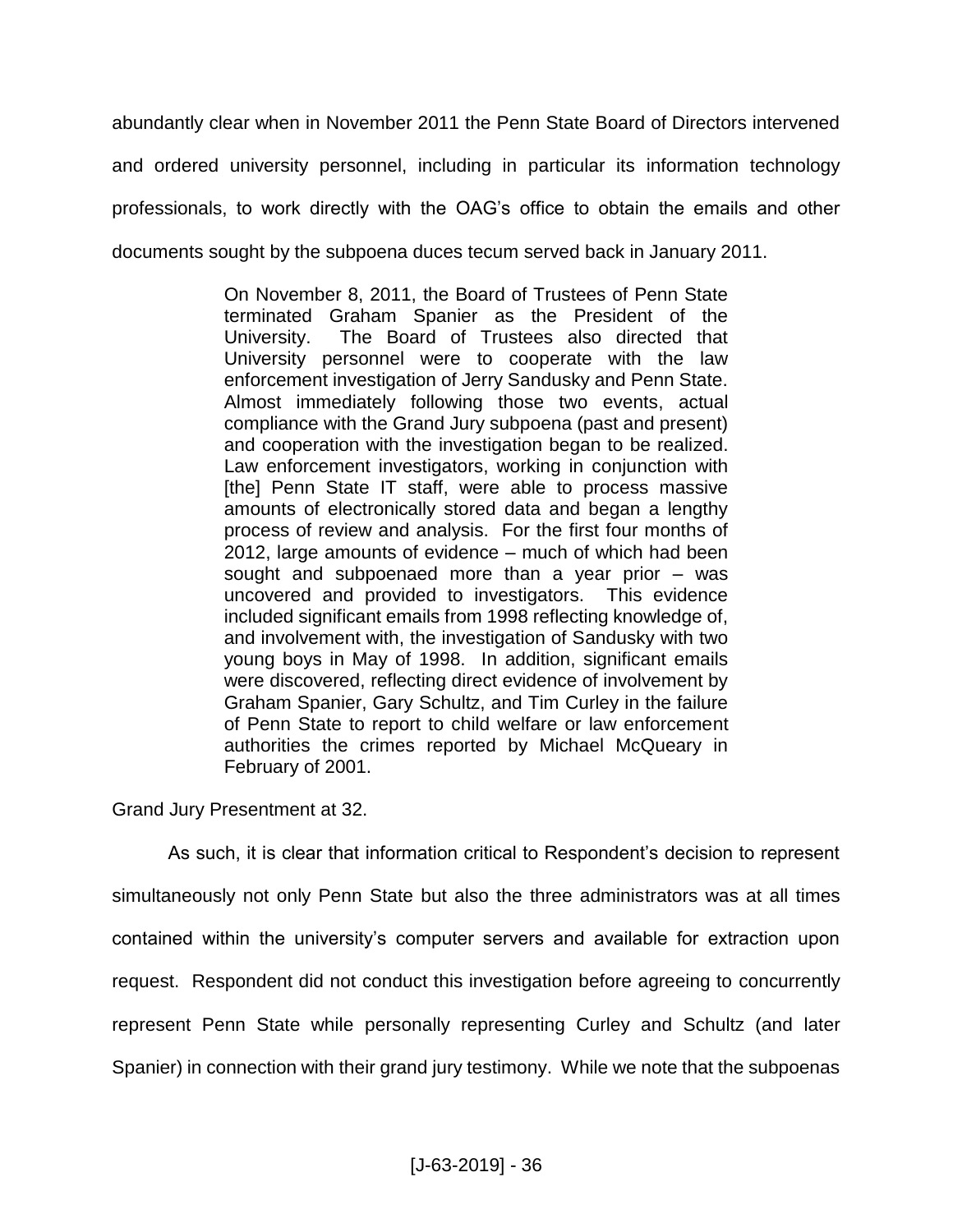directed to Curley and Schultz provided only nine days between their service (on January 3, 2011) and the scheduled day for testimony (on January 12, 2011), an insufficient amount of time to conduct an investigation, it is also true that Respondent made no attempt to seek a delay. Respondent could have, but did not, request a continuance of their testimony from OAG counsel or file a motion for the same with the supervising judge. N.T., 5/23/2018, at 436. In the absence of adequate time to investigate and garner any documents in the possession of Penn State regarding the Sandusky matters that were generated, received or reviewed by Curley, Schultz and Spanier, Respondent could not conclude that the concurrent representation would be possible due to inadequate information upon which to make a conflict of interest analysis. Moreover, it was imperative for personal counsel for Curley, Schultz and Spanier to fully investigate the available evidence in order to give competent advice on invoking the privilege against selfincrimination in testimony before the grand jury. For these reasons, we conclude that Respondent failed to provide competent representation to clients in view of Rule 1.1.

### **Pa.R.P.C. 1.7**

By agreeing to undertake the concurrent representation of Penn State, Curley, Schultz and Spanier, Respondent committed multiple violations of Pa.R.P.C. 1.7. Rule 1.7 requires attorneys to avoid conflicts of interest in the representation of multiple clients. A conflict of interest exists under Rule 1.7(a)(1) when the representation of one client is materially adverse to the interests of another client or where there is a "significant risk" that the representation of one client will be materially limited by the lawyer's responsibilities to another client as proscribed by Pa.R.P.C. 1.7(a)(2). A client may waive a conflict of interest, but only upon providing informed consent. Pa.R.P.C. 1.7(a)(2). In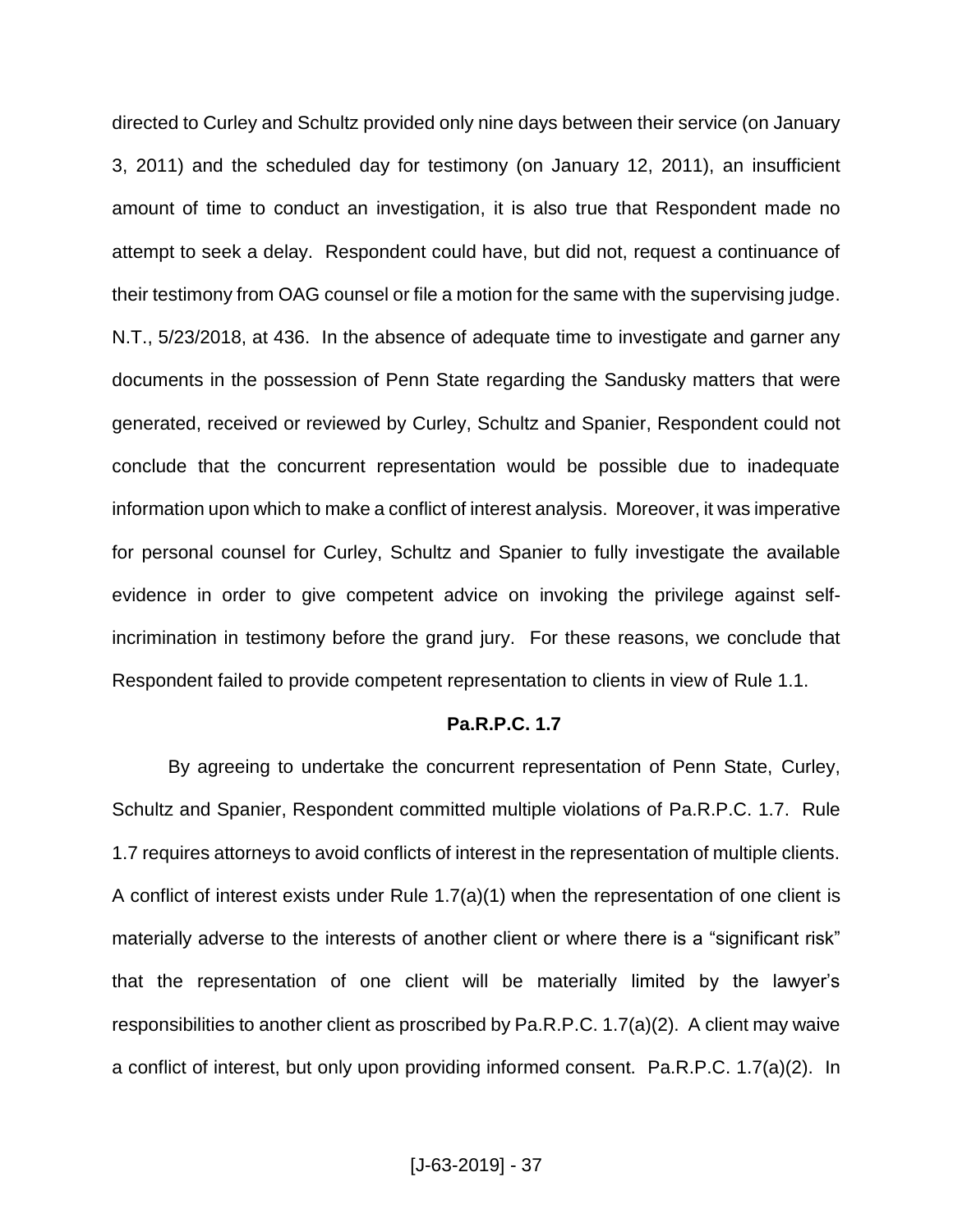the present circumstance, the Disciplinary Board properly concluded that Respondent's concurrent representation of Penn State and Curley, Schultz and Spanier "undoubtedly created a significant risk that her ability to consider, recommend or carry out an appropriate course of action for each client could be materially limited by her representation of Penn State." Disciplinary Board Report at 34. According to the Disciplinary Board,

> Respondent understood that the grand jury was investigating Sandusky regarding alleged child abuse, and that Mr. Curley, Mr. Schultz and later Dr. Spanier would be questioned about what they knew. It is difficult to believe that Respondent, a seasoned attorney, did not perceive the danger in her representation of all of these clients.

*Id.*

We agree with these observations of the Disciplinary Board. As noted, Respondent now claims that she did not know of any potential conflicts because Curley, Schultz and Spanier lied to her. Even to the extent that this is true, it does not account for the "significant risks" of substantial conflicts of interest with her representation of Penn State. As indicated, at the time that the grand jury served testimonial subpoenas on Curley, Schultz and Spanier, it also served Penn State with a subpoena for documents related to Sandusky matters. Its investigation had expanded beyond the criminal conduct of Sandusky into new territory, namely an investigation of the possible criminal conduct of Penn State and its highly ranking representatives. Under Rule 1.7, Respondent could not represent both Penn State and members of its senior leadership without full disclosure of all possible conflicts in order to obtain informed consent, and Penn State documents, especially the trove of emails stored on its computer servers, were the tangible source of information regarding potential conflicts among the four clients. Reliance on painfully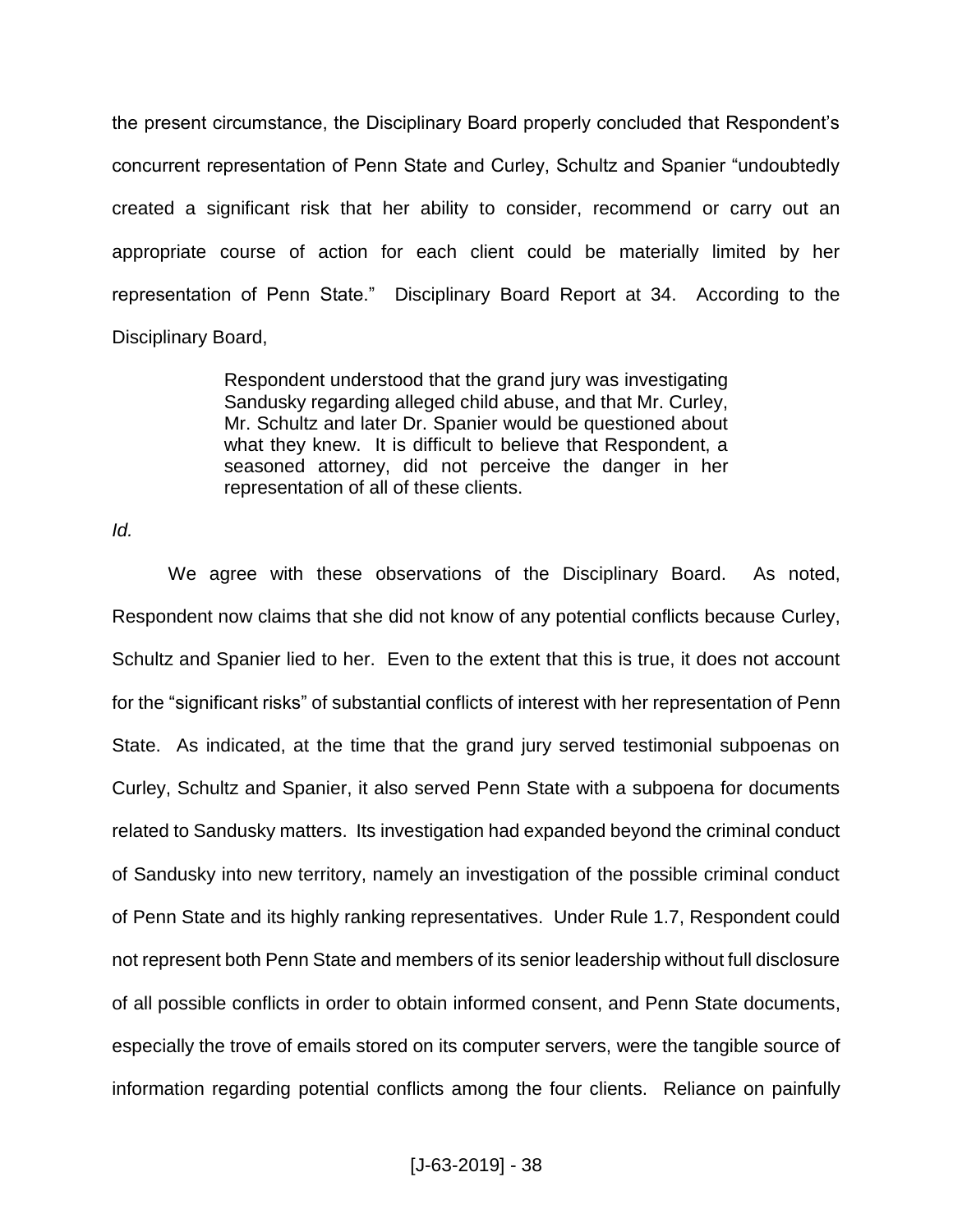cursory interviews with senior leadership to conclude the absence of a conflict was a disservice to Penn State.<sup>14</sup> Proper conflicts analysis required intensive investigation of the actions of said senior leadership. Respondent knew, or clearly should have known, that any wrongdoing by officers of the university would expose **Penn State** to criminal and/or civil liability. It was obviously in Penn State's interest to avoid these pitfalls and thus, if necessary, to disassociate itself from these individuals. With knowledge of actual wrongdoing by its representatives, as evidenced by available records, Penn State could have avoided the pitfalls of the joint representation.<sup>15</sup>

Respondent also failed to recognize the likelihood of conflicts of interests between Curley, Schultz and Spanier. Respondent reasonably should have recognized the substantial risk that the representation of one of the Individual Clients could be materially limited by the responsibilities to each of the other Individual Clients. Spanier, by virtue of his position as President of the University, faced potential criminal liability and was entitled to personal counsel who would seek to isolate him from first level decisions. Schultz and Curley likewise were entitled to personal counsel who would develop a defense

<sup>&</sup>lt;sup>14</sup> David Rudovsky, ODC's expert in the proceedings before the Hearing Committee, opined that "there is no legal basis to argue that in a situation of multiple representation, counsel should simply assume that what the clients state as to their possible criminal conduct should be taken at face value in assessing a possible conflict of interest or other reason to consider the appropriateness of joint representation." Response to Expert Report of Nicholas Cafardi, Esquire, 5/14/2018, at 5. In his expert report, Respondent's expert, Nicholas Cafardi, did not disagree that clients frequently withhold information related to possible criminal charges against them, arguing instead that "no lawyer could have been prepared to deal with the level of conspiracy among Spanier, Schultz, and Curley to conceal the truth… ." Expert Report of Nicholas P. Cafardi at ¶ 34.

<sup>&</sup>lt;sup>15</sup> The record does not reflect how Penn State agreed to Respondent's concurrent representation with Schultz, Curley or Spanier, or if Respondent considered Penn State's informed consent to be necessary.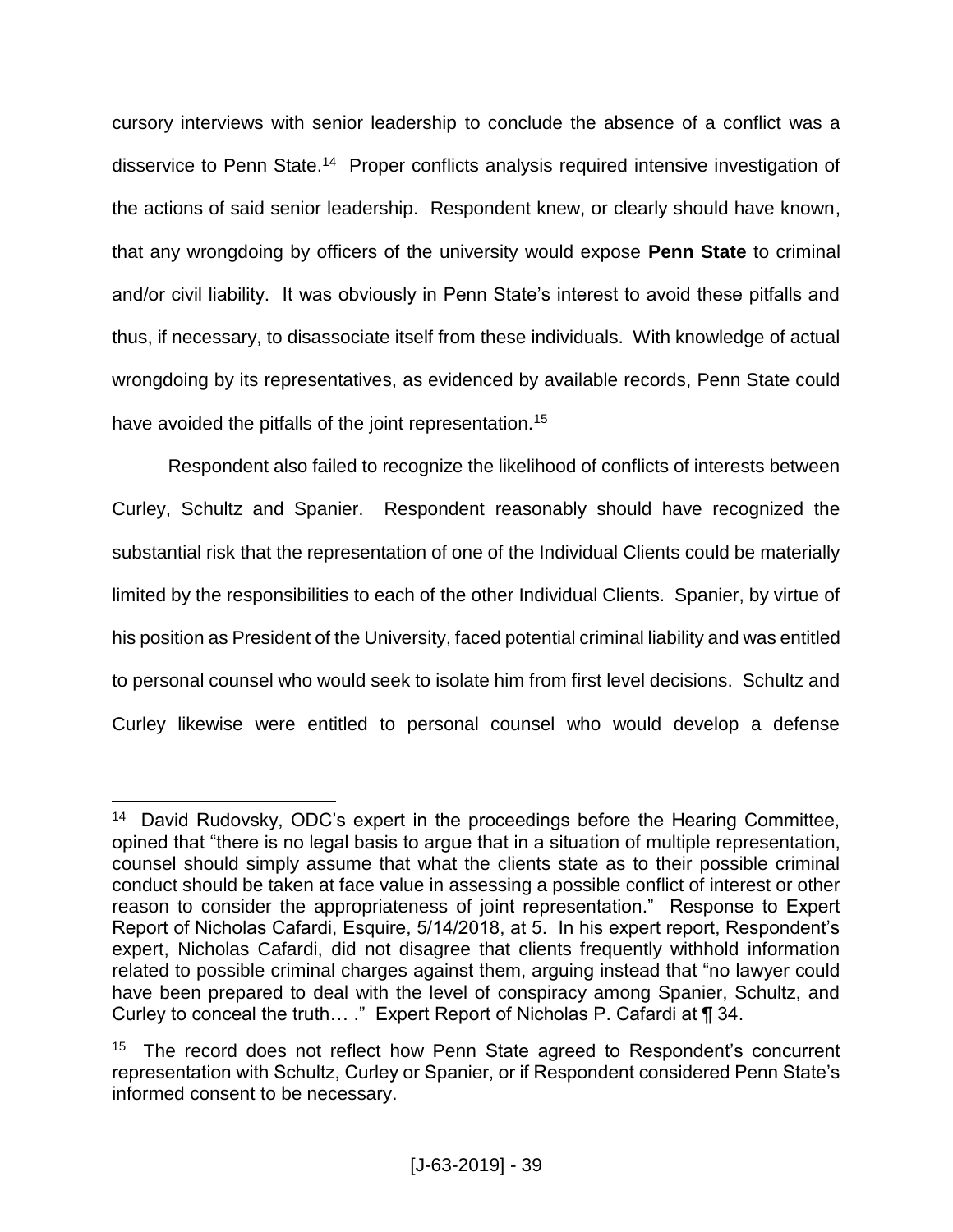unconstrained by consideration of the other's defense given their varying levels of decision making. In *Pirillo v. Takiff*, 341 A.2d 896 (Pa. 1975), this Court upheld a decision by the supervising judge of a grand jury to disqualify an attorney and his associate from representing twelve witnesses subpoenaed to appear before the grand jury. In support of the ruling, the Court stated that

> [t]he multiple representation interfered with the individual witness's right to effective counsel. For example, if witness A has information about witness B's criminal conduct, one attorney could not represent both. It may be in A's best interest for counsel to advise A to cooperate. However, this could operate to the detriment of B.

*Id*. at 899; *see also In re Philadelphia Investigating Grand Jury XII*, 605 A.2d 318, 320 (Pa. 1992) (holding that the representation of multiple grand jury witnesses is inappropriate where each witness was a potential defendant and the testimony of each witness might incriminate one or more of the other witnesses).

Discrepancies between the testimonies of Curley, Schultz and Spanier materialized before any of the three testified before the grand jury, evidencing actual conflicts of interest. As noted herein, prior to the grand jury testimony of Curley and Schultz on January 12, 2011, both witnesses were interviewed, accompanied by Respondent, by an OAG investigator. The notes of these interviews reveal important differences in their recollection of events and, critically, they reveal a divergence from what Respondent reported that these individuals told her when she met with them to determine whether she had a conflict of interest in representing them along with Penn State.

Curley's interview notes are relatively consistent with his original description of events when he met with Respondent. Curley indicated that (1) with respect to the 2001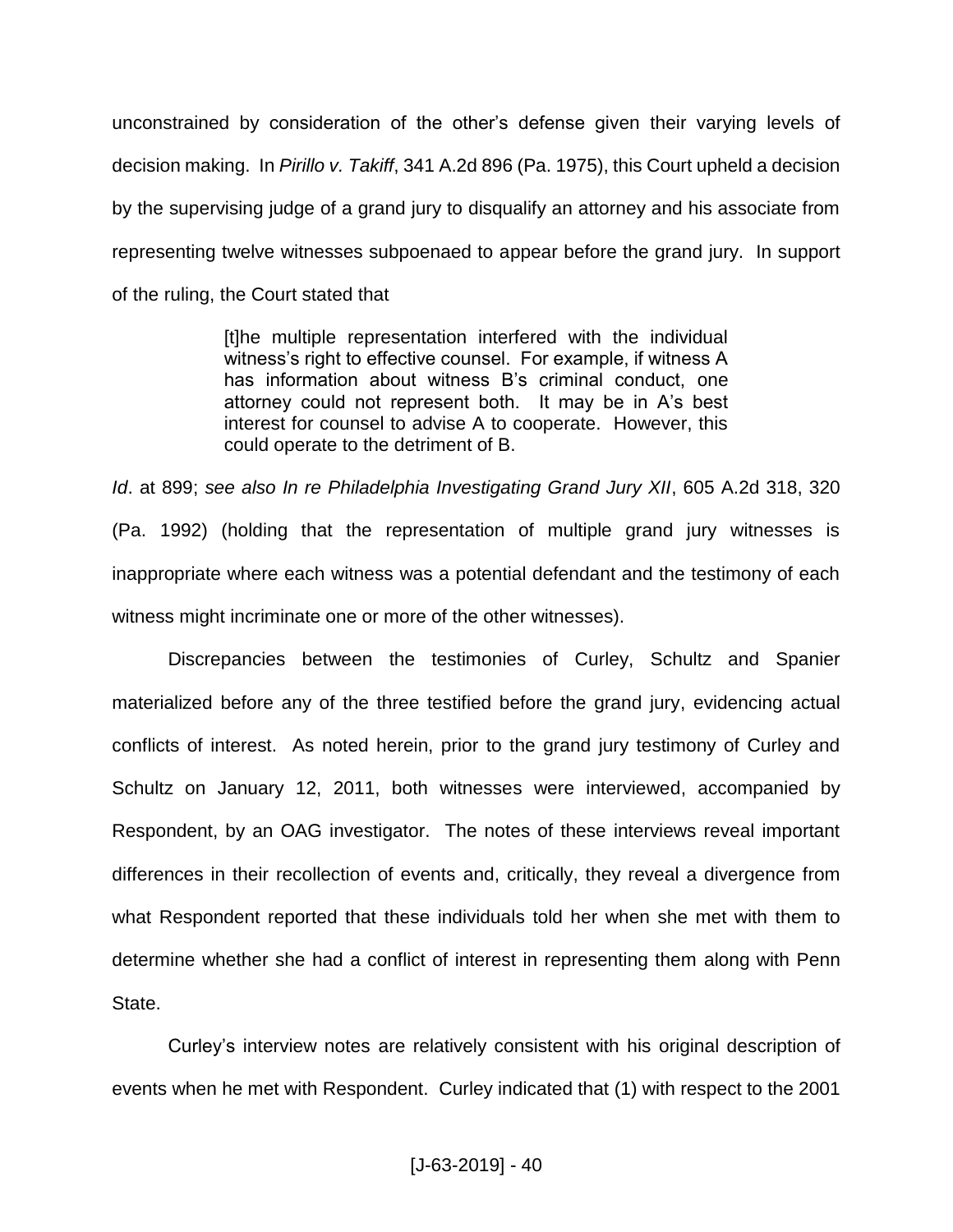incident, there was no indication that sexual acts had occurred, and that "it seemed to be something that could have been misconstrued and was inappropriate behavior at best;" (2) he did not report the 2001 incident to the police department "because he informed Spanier;" and (3) he had no knowledge of the 1998 incident or any other such matter involving Sandusky." Investigation Notes at 1.

Schultz stands in sharp contrast. Contrary to Curley's recitation and Respondent's version of Schultz's original disclosures to her, Schultz told the OAG investigator (1) that while McQueary's description of the 2001 incident was vague, "it was his impression based upon the information that he was provided that there was inappropriate sexual conduct between Sandusky and a minor;" (2) McQueary had related that "Sandusky may have grabbed genitals;" (3) he was aware of the 1998 incident involving Sandusky and a child and that he "was sure that Spanier knew of the 1998 incident." *Id.*

Both witnesses offered testimony before the grand jury that was substantially identical to these recited interview summaries. The conflicts of interest revealed by these revelations are obvious. Contrary to Respondent's testimony that her interview with Schultz did not result in any report of sexual acts by Sandusky (and thus no knowledge of possible criminal wrongdoing), Schultz revealed in both his OAG interview and before the grand jury that he believed and understood that one or more sexual acts had in fact occurred. Curley was consistent with his denial of any knowledge (much less involvement) in the 1998 incident, but Schultz was not. To the contrary, Schultz not only indicated that he knew about the 1998 incident, he also testified that Spanier was unquestionably aware of it. In his later grand jury testimony, Spanier, also represented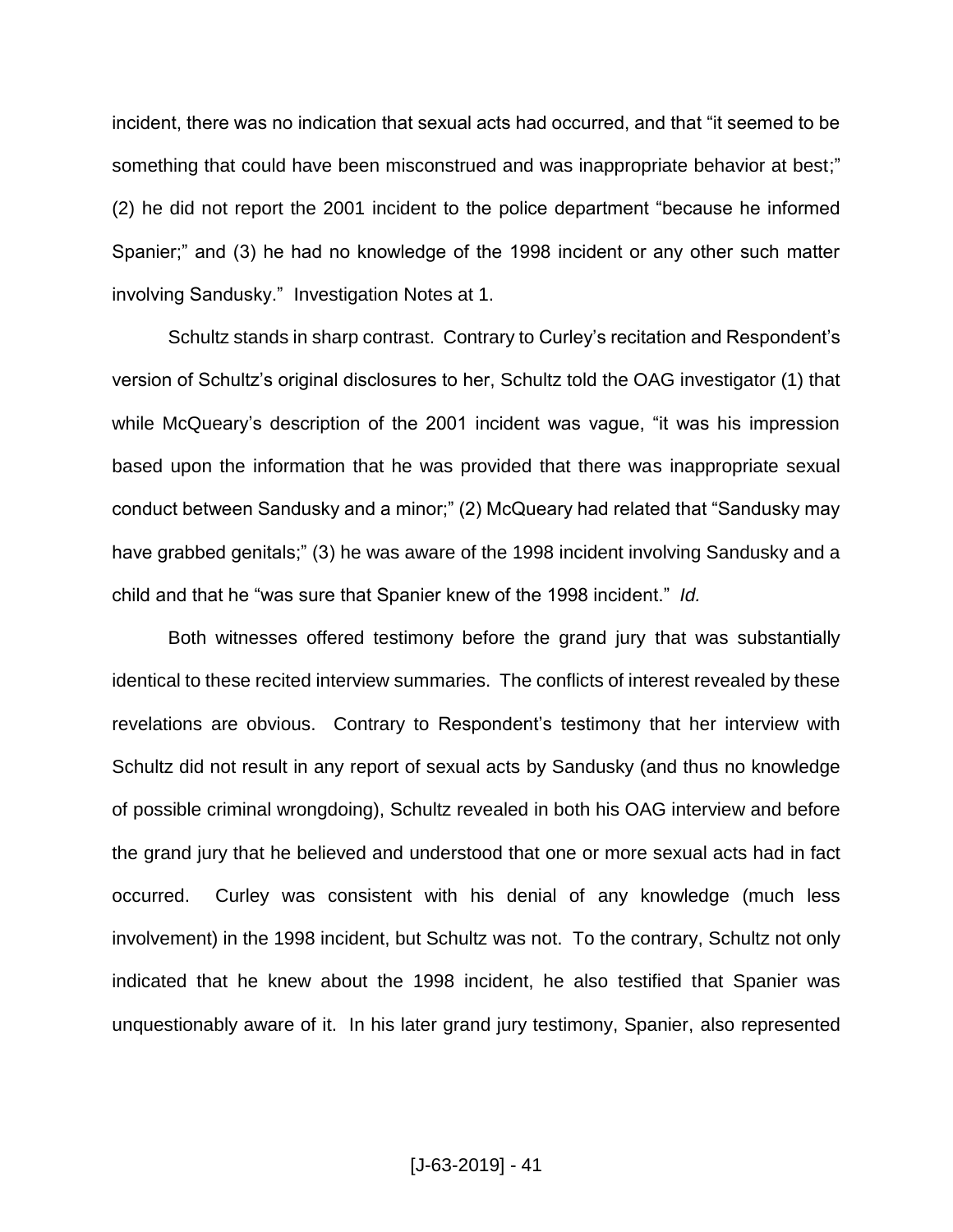by Respondent, testified that he lacked any knowledge or information relating to the events in 1998.

The substantial risk of disqualifying conflicts that should have been apparent from the outset of the service of grand jury subpoenas on the Individual Clients became actual conflicts at least as early as the OAG interviews preceding the grand jury testimony. Respondent failed to take any actions in response to this information, resulting in multiple violations of Rule 1.7. After their interviews and prior to their grand jury testimony, Respondent should have advised Curley and Schultz that she could not represent either of them and obtained a continuance until independent counsel could be obtained by them. She also could not subsequently represent Spanier because Schultz's recollection of events linked him (and Penn State) to knowledge of the 1998 incident, which Spanier consistently (including in his grand jury testimony) denied. The interviews and grand jury testimony of Curley and Schultz also implicated Spanier with knowledge of Sandusky's activities. Although it should have been clear at the time of the service of the subpoena that the Individual Clients needed personal counsel, the information obtained in the interviews preceding Curley, Schultz and Spanier's grand jury testimony cried for the conclusion that each required experienced personal counsel. The best interests of one or all of them may have been an offer to cooperate but this advice would or could have been detrimental to the other concurrently represented clients. Concurrent representation of Penn State, Curley and Schultz was patently improper and violative of Pa.R.P.C. 1.7.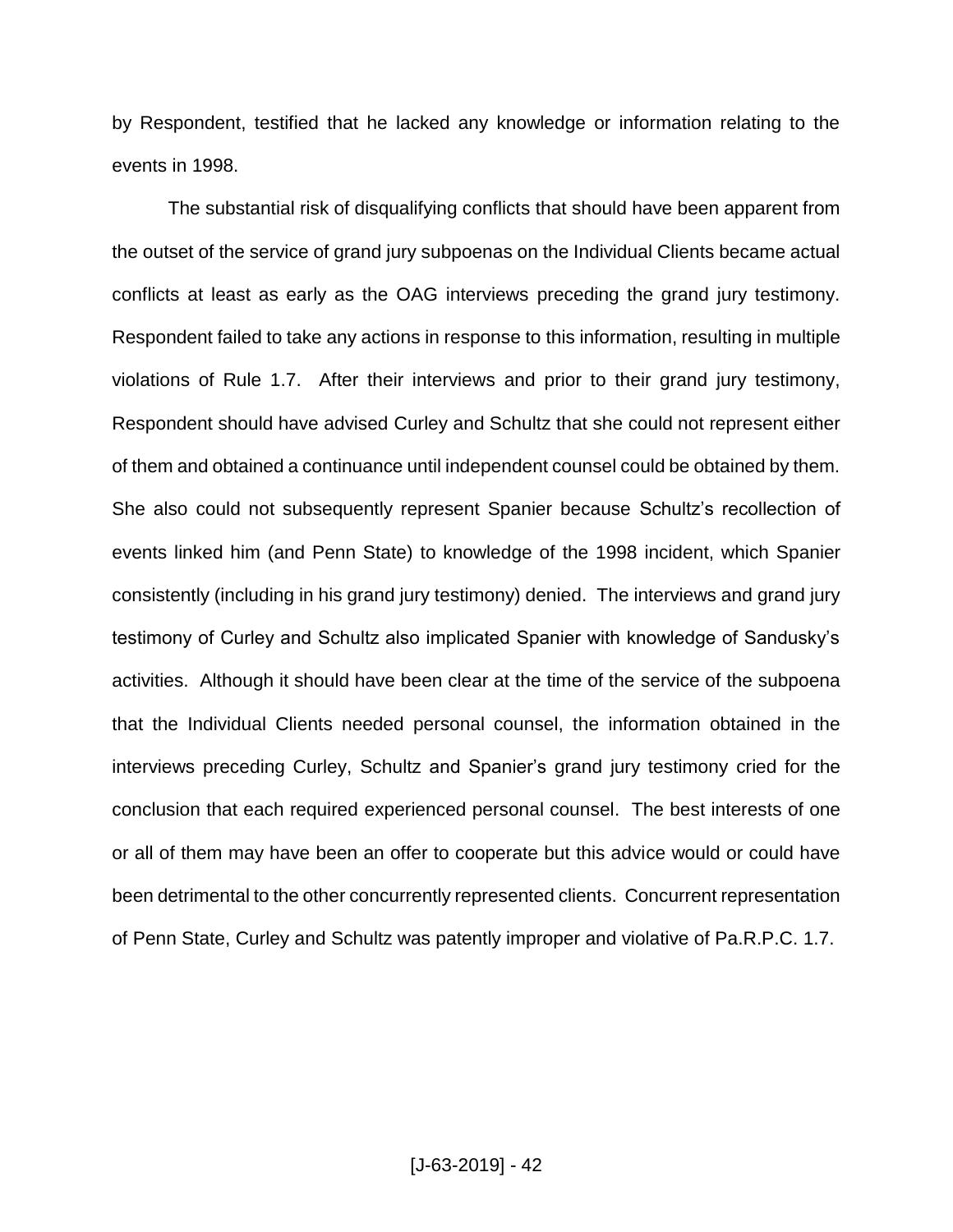# **C. Confidentiality**

# **Pa.R.P.C. 1.6**

Pennsylvania Rule of Professional Conduct 1.6, regarding confidentiality, provides

in relevant part as follows:

 $\overline{a}$ 

(a) A lawyer shall not reveal information relating to representation of a client unless the client gives informed consent, except for disclosures that are impliedly authorized in order to carry out the representation, and except as stated in paragraphs (b) and (c).

(c) A lawyer may reveal such information to the extent that the lawyer reasonably believes necessary:

 $\star$   $\star$ 

(3) to prevent, mitigate or rectify the consequences of a client's criminal or fraudulent act in the commission of which the lawyer's services are being or had been used[.]

(4) to establish a claim or defense on behalf of the lawyer in a controversy between the lawyer and the client, to establish a defense to a criminal charge or civil claim or disciplinary proceeding against the lawyer based upon conduct in which the client was involved, or to respond to allegations in any proceeding concerning the lawyer's representation of the client;

Pa.R.P.C. 1.6(a), (c). The confidentiality provisions of Rule 1.6 provide broader

protections than does the attorney-client privilege.<sup>16</sup> *In re Gartley*, 491 A.2d 851, 859 (Pa.

Super. 1985), *aff'd sub nom. In re Search Warrant B-21778*, 521 A.2d 422 (Pa. 1987)

<sup>&</sup>lt;sup>16</sup> Rule 1.6 encompasses (but is not limited to) the attorney-client privilege which in the criminal context has been codified as follows: "In a criminal proceeding counsel shall not be competent or permitted to testify to confidential communications made to him by his client, nor shall the client be compelled to disclose the same, unless in either case this privilege is waived upon the trial by the client." 42 Pa.C.S. § 5928.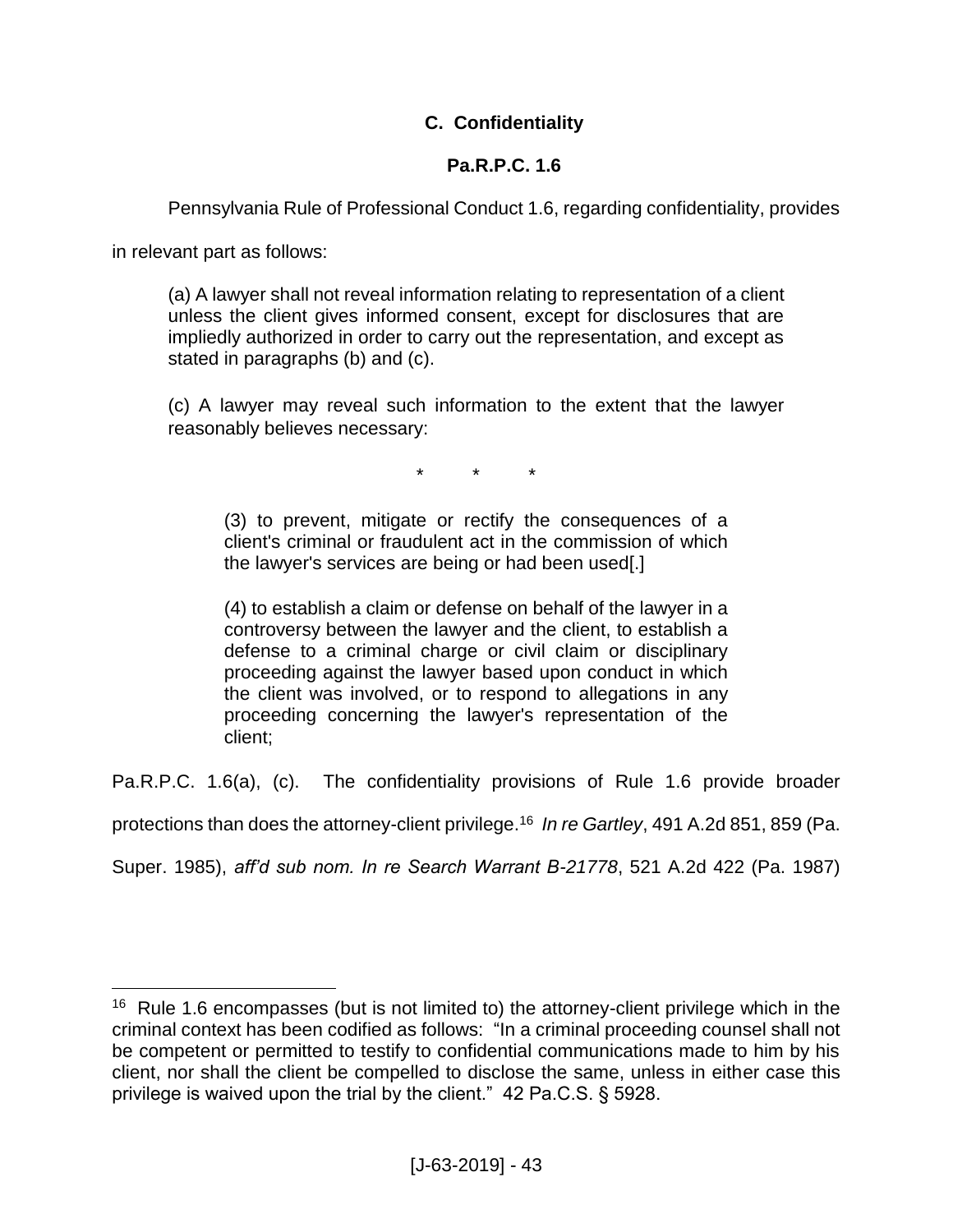("The attorney-client privilege is more limited than the ethical obligation of a lawyer to

guard the confidences and secrets of his client."). As one court has explained,

"The professional rules ... [embrace] **a broad ethical duty** not to divulge information about a client." [Charles W. Wolfram, Model Legal Ethics § 6.1.1, at 242 (1986)] (emphasis added). An attorney's duty of confidentiality applies not only to privileged "confidences," but also to unprivileged secrets; it "exists without regard to the nature or source of the information or the fact that others share the knowledge." *Perillo v. Johnson*, 205 F.3d 775, 800 n. 9 (5th Cir. 2000) (quoting ABA Model Code of Professional Responsibility Canon 4, DR 4-101 and EC 4-4) (internal quotation marks and alterations omitted). "The confidentiality rule applies not merely to matters communicated in confidence by the client[,] but also to **all information relating to the representation, whatever its source**." *Id.* at 800 n. 10 (quoting ABA Model Rules of Professional Responsibility 1.6 & cmt.5) (emphasis added)[.]

*In re Gonzalez*, 773 A.2d 1026, 1031 (D.C. 2001) (emphasis in original).

Before deciding whether Respondent violated Rule 1.6 during her grand jury testimony, we must first review the substance of that testimony. When Respondent was subpoenaed to testify in October 2012, neither she, Curley, Schultz nor Spanier were still employed by Penn State. Curley and Schultz had been criminally charged and retained new counsel. Contending that Respondent had represented their clients in their personal capacities, counsel for Curley and Schultz had both advised the supervising judge of the grand jury that they were asserting claims of attorney-client privilege with respect to all communications with Respondent. In a conference held prior to Respondent's grand jury testimony that included counsel for the OAG, Respondent's private counsel, and Penn State's new counsel, the participants discussed whether questions posed by counsel for the OAG would inquire into areas implicating the attorney-client privilege claimed by Curley and Schultz (and possibly Spanier, who had not yet been charged with a crime).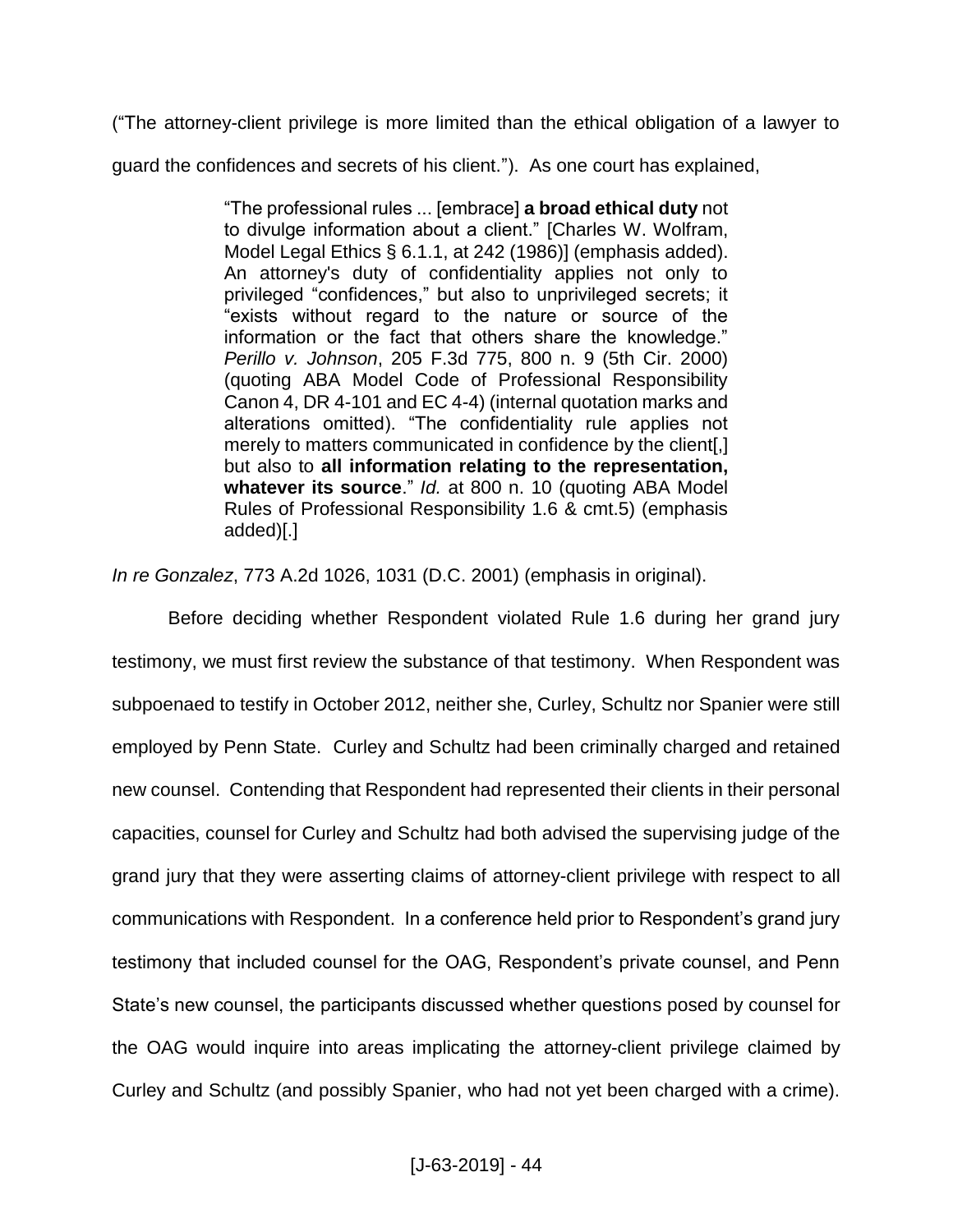Hearing Committee Report, Exhibit M. Counsel for the OAG represented that there would be no inquiries in these areas, and that as a result these privilege issues could await determination at a future date. Hearing Committee, Exhibits M at 11-12. At this conference, Penn State expressly waived any privilege it had with respect to Respondent's communications with Curley and Schultz (but not Spanier).<sup>17</sup> Hearing Committee Report, Exhibits K(e), K(h). The supervising judge accepted OAG's representation and Respondent's grand jury testimony proceeded a few days later. Hearing Committee Report, Exhibits M at 13.

Respondent's grand jury testimony began with a review of her confidential conversations with each of the three administrators regarding Penn State's compliance with its subpoena duces tecum:

- Q. And let's go through each one. Tell us about your conversations - we'll start with Tim Curley and what you discussed with him, what he needed to do to comply with that subpoena and what happened.
- A Well, everybody was told that they that any people who worked under them, they had to notify any people who worked under them to also preserve everything and find out if there was any Sandusky -related materials so that we could turn them over to the Office of Attorney General. That was done with Mr. Curly [sic]. That was done with Mr. Schultz and with Graham Spanier. I remember a conversation with Graham about his emails, and he was telling me about how many emails he had because the IT people would have to go in and get those e-mails.
- Q. Did there come a point when you had these conversations one-on-one with these individuals or were there times when

<sup>&</sup>lt;sup>17</sup> In light of our determination hereinabove that Respondent represented Curley, Schultz and Spanier in their personal capacities, Penn State's waivers had no effect upon the scope of Respondent's grand jury testimony. Because Respondent represented the three administrators individually, Penn State could not waive or otherwise release Respondent from her obligations under Rule 1.6 to protect their confidences.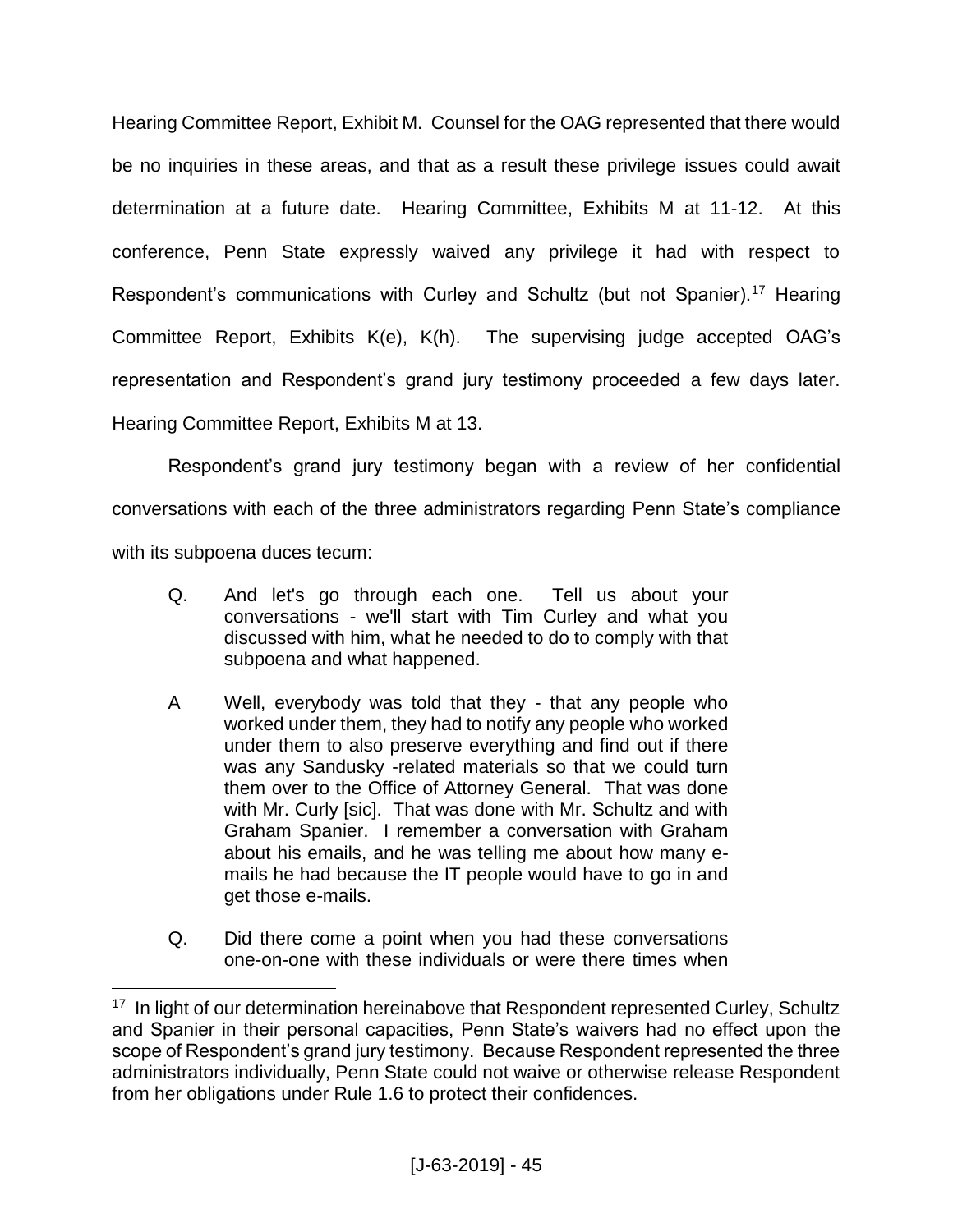some or all of them were together and you had these conversations with him, if you recollect?

- A. I know that I had the one-on-one. There may have been times when they were all together that I have these conversations, but I really don't remember one of those times.
- Q. Again, staying with Mr. Curley, did he get back to you at any point and tell you whether or not he had evidence or materials that would be responsive to the Subpoena 1179?
- A. Right. Yes.
- Q. What did he say?
- A. No, he didn't have any materials.
- Q. And your conversations with these three gentlemen; Schultz, Spanier, and Curley, were specific correct? They involved emails, paper files, any information --
- A. Anything that could any document documents that they had whether they be electronic or non[-]electronic.
- Q. Is it fair to say they assured you they would go through their e-mails and talk to their staff and find anything that was responsive?
- A. They said they would check and get back to me.
- Q. So Mr. Curley gets back to you and says there is nothing?
- A. Correct.
- Q. And, of course, everybody in these discussions knows that Sandusky had worked for the Athletic Department for almost 30 years?
- A. Right.
- Q. And now, tell us about Mr. Schultz, what he told you he would do and then what response he gave you ultimately?
- A. He also indicated that he would he would look. In fact, he told me that he would look for anything that he had; and especially, he was going to look for documents that would help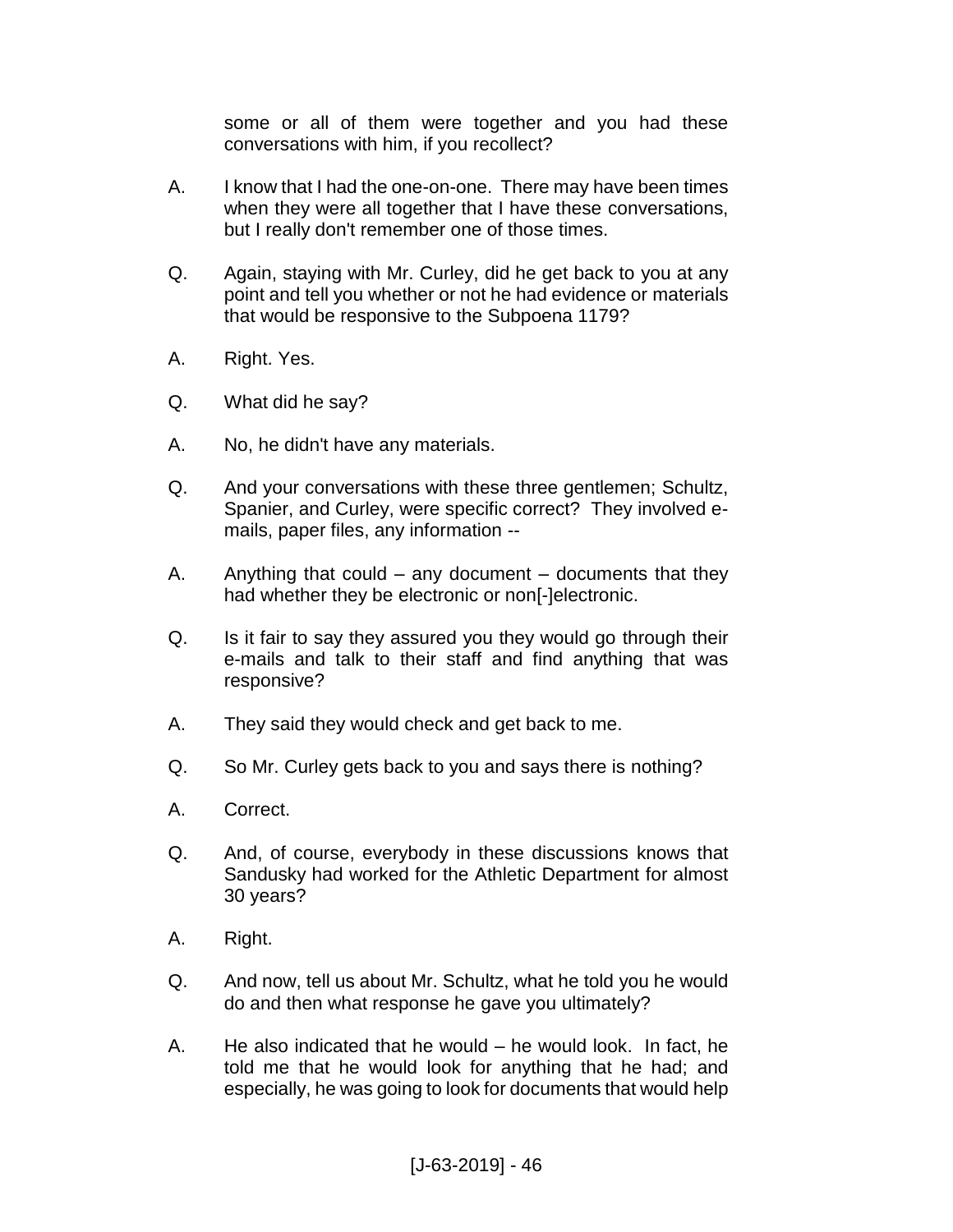his recollection and he got back to me specifically and said that he didn't have anything.

- Q. And, again, you mentioned Mr. Spanier and that he provided detail to you in terms of he told you that he had a great many e-mails that he could go through right?
- A. He said he had a lot of emails because he he never deleted anything. So, yeah, he may have had more emails than anybody else.
- Q. That was his claim?
- A. Right.
- Q. And again, he got back to you and said nothing?
- A. No.
- Q. He didn't say nothing. He said he didn't have anything?
- A. Right. He said, well, all of his e-mails were there, but he didn't have anything else.
- Q. Now, as you know and the grand jury knows, since this case was charged against Mr. Sandusky and Mr. Curley and Mr. Schultz, a fair number of e-mails from 1998 and 2001 have been discovered?
- A. I know that now.
- Q. Right. And those e-mails relate directly to the 1998 investigation of Sandusky and the 2001 allegations of crime – well, the criminality has actually been found at this point. Observed by Mr. McQueary.

Did they ever in any way, shape or form disclose to you when you were asking them for this materials anything about 1998 or 2001 and the existence of e-mails from those events?

- A. Never.
- Q. We also know that Mr. Schultz has a file regarding Jerry Sandusky in his office; and that in that file there were documents related to his retirement agreement. There were drafts and other documents related to his employment and his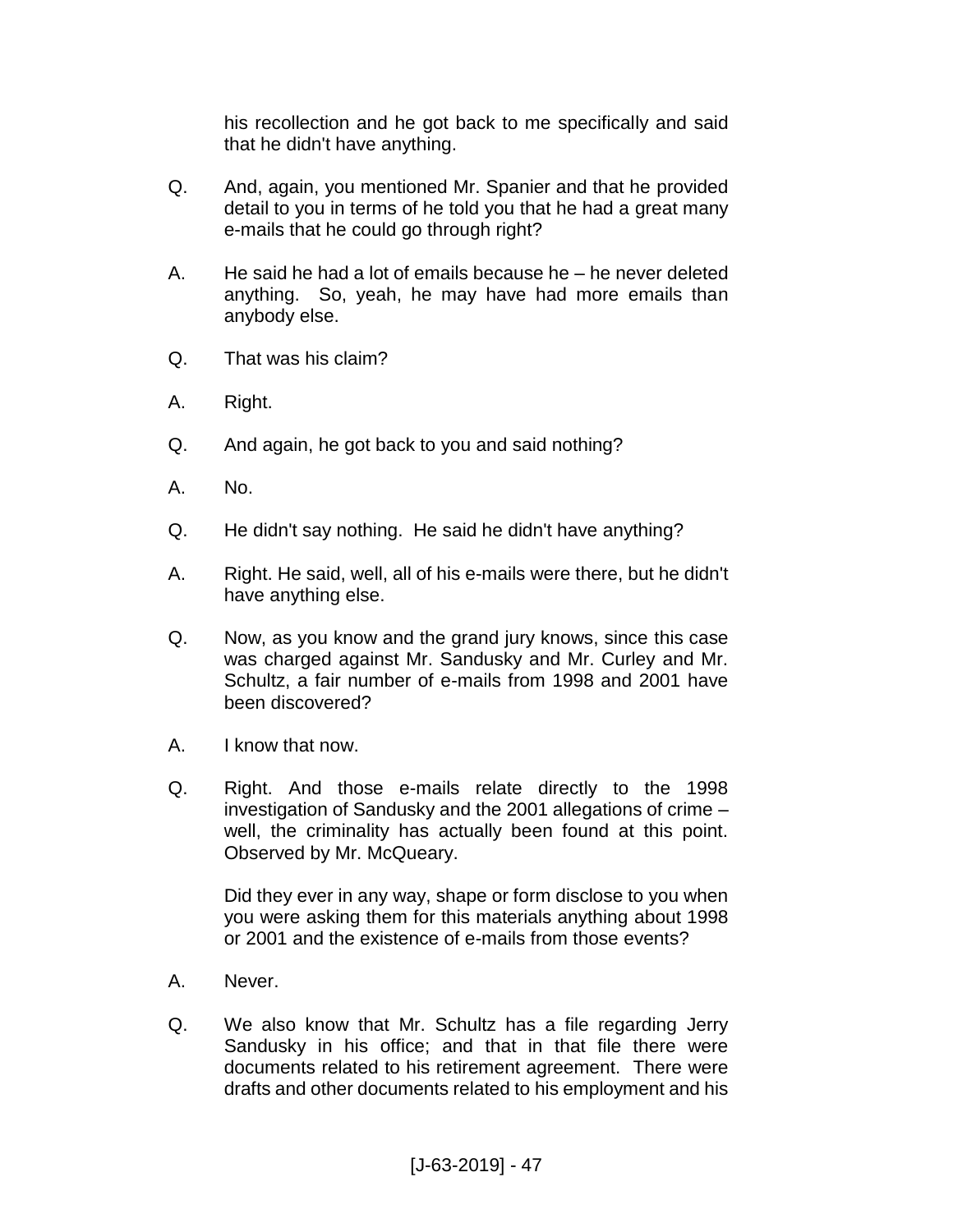retirement and then there were also handwritten notes and emails pertaining to the 1998 crimes of Mr. Sandusky and the 2001 crimes of Mr. Sandusky. Again, same question, did he ever reveal to you the existence of that Sandusky file or any of its contents?

A. Never. He told me he didn't have anything.

N.T. (grand jury), 10/26/2012 (Respondent testifying), at 16-20.

Respondent's testimony then turned to her conversations with Spanier. The OAG

interviewed Spanier, accompanied by Respondent, on or about March 22, 2011. On

March 24, 2011, the OAG served Spanier with a subpoena to compel his testimony before

the grand jury on April 13, 2011. Respondent offered the following testimony regarding

Spanier's preparation for the interview and subsequent testimony:

- Q. Okay. Now, tell us, if you would, about your discussions with Spanier before that interview. I'm specifically interested in, you know, that anticipation of questions he would have had going into that interview.
- A. Okay. Because being interviewed by the Office of Attorney General is serious in itself, I said to him, you know, when they question you, Graham, they are going to talk about things like – they are going to use words like, sodomy and pedophile because I didn't want him to be shocked by the questioning and the type of questioning.

And you have to, you know – you have to be aware that they are going to use that and you have to tell the truth and you will go in and be interviewed. He said to me, you know that is fine. I know that. No problem. That was it.

- Q. Okay. Well, tell us about the context, too, that these questions were likely to rise. In other words, at that point in time, March of 2011, is Graham Spanier fully aware that he is likely to be asked about the 1998 investigation of Sandusky and the 2001 allegations of Mike McQueary?
- A. He is fully aware of both 1998 and what was then 2002 but, yes. He was very aware of those and there is – there is no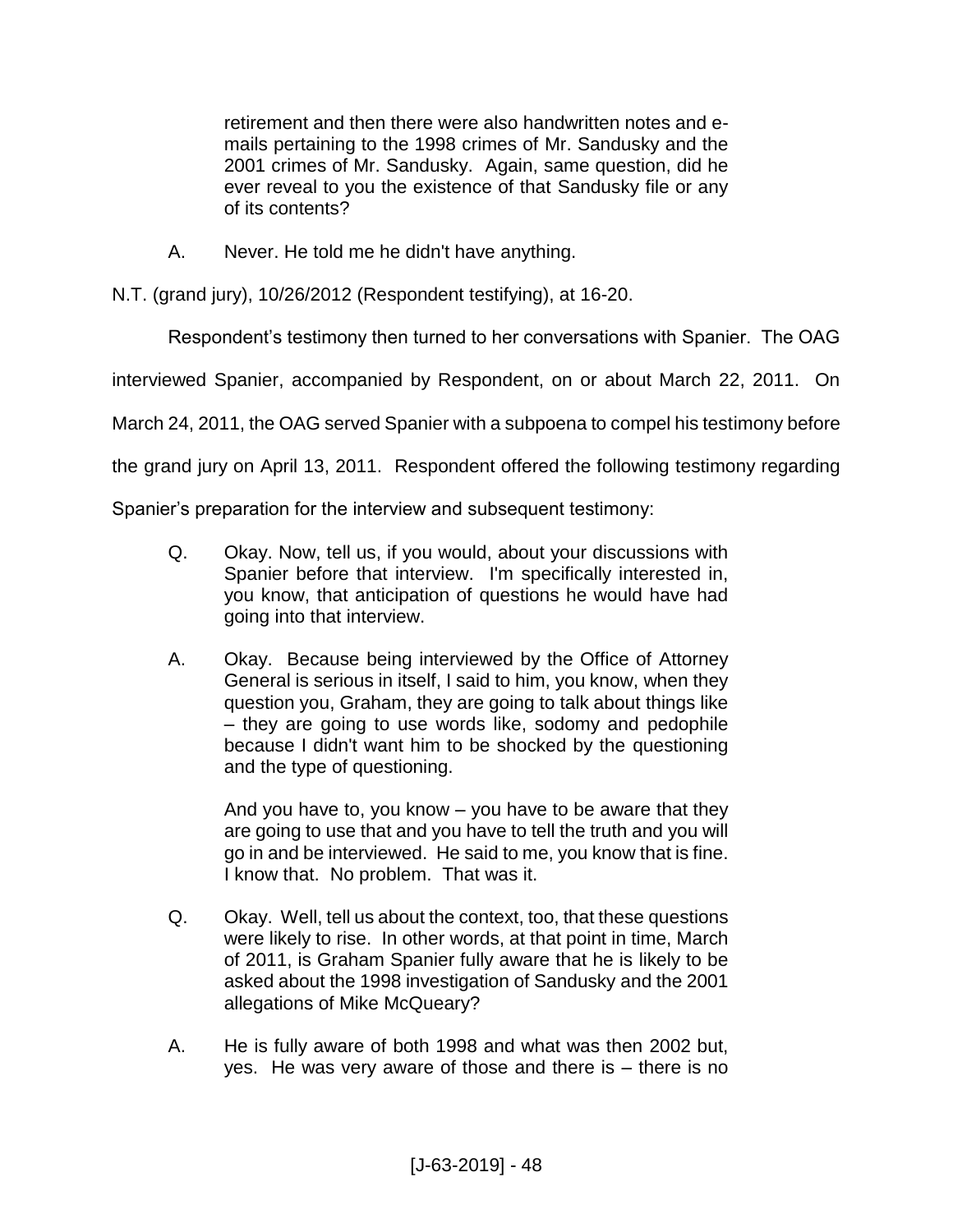doubt because at some point, I became aware of the 1998 and went to get the report.

- Q. Okay. And let's talk about that. You got the report from the 1998 investigation, I believe, in January of 2011, correct?
- A. Urn-hum. That is correct.
- Q. And that copy of the report that you had, was it copied and given to Spanier or disbursed to Spanier, Schultz, Curley or tell us about that?
- A. No. It was not disbursed because we had certain considerations because of various laws that there are and because of that, our office got the copy; but it was not disseminated even though Graham was aware that I had gotten a copy of the report.
- $Q.$  Okay. Did he ever ask to  $-$  to read it or come to your office as far as you know and read it?
- A. No, he did not.
- Q. And what was he telling you about the 1998 investigation?
- A. That he didn't know anything.
- Q. Now, however, before he comes to the interview, he knows that he is going to be questioned about that?
- A. He is aware of that.
- Q. Okay. Now, is he aware of that just from his conversations with you or did he become aware that he was getting that information from somewhere else as well?
- A. He appeared to be getting the information from elsewhere.
- Q. Well, tell us, you know, what you come to understand.
- A. I came to understand that he was having other discussions with Mr. Curley and Mr. Schultz.
- Q. Okay. That understanding tell us how clear it was. Was that what Spanier was telling you?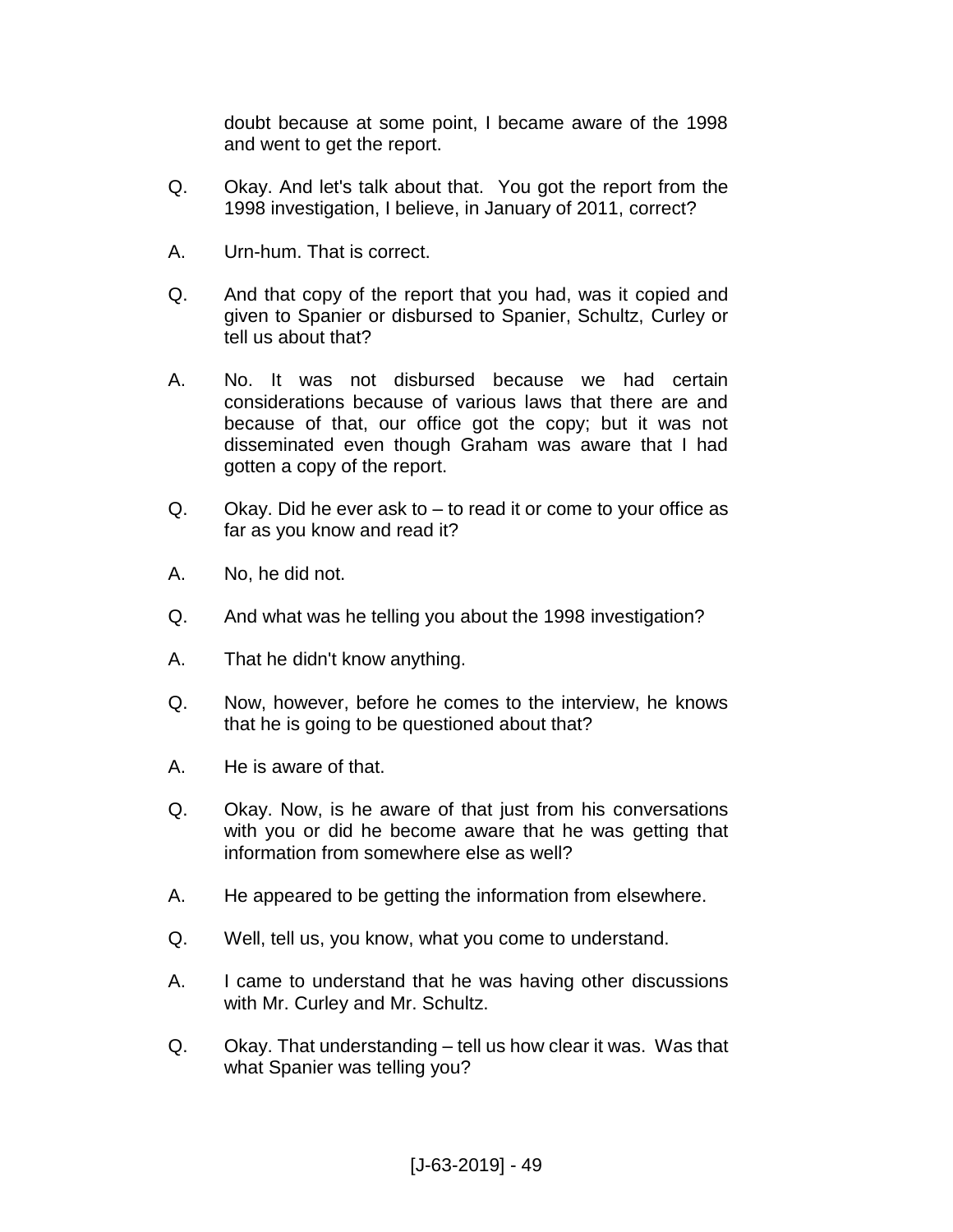## A. Correct.

## *Id.* at 22-25.

Respondent also provided a review of Spanier's representations to her regarding

the limited nature of his involvement in the resolution of the 2001 incident:

- Q. Now, as I understand it, and again, I don't want to mischaracterize anything, what Spanier has been telling you through this whole period of time is that he knows nothing about the 1998 investigation of Sandusky, he didn't know anything about it at the time, 1998?
- A. Correct.
- Q. And that in 2001, he was told very little about that. Can you tell us what he specifically was saying to you about those two incidents?
- A. What he was saying is basically this: I'm the President of the University. With this situation, it was a situation I expected my Senior Vice President and the Athletic Director to handle. Needless to say, they came to see me. We had a discussion, and I thought they handled it.
- Q. Had he ever provided you any details about his involvement in the 2001 situation?
- A. I remember that he had talked about they had come to him and they had reached a decision [about] what they were going to do and that he – his expectation was that Tim and Gary would take care of it.
- Q. Well, in addition to that, did he ever articulate, you know, what it was that he was told was seen in the shower?
- A. Yeah. Horsing around. Horseplay.
- Q. And that was are those the words or the type of words that he used repeatedly?
- A. Those were the words that he used. Horsing around and horseplay.

*Id.* at 39-40.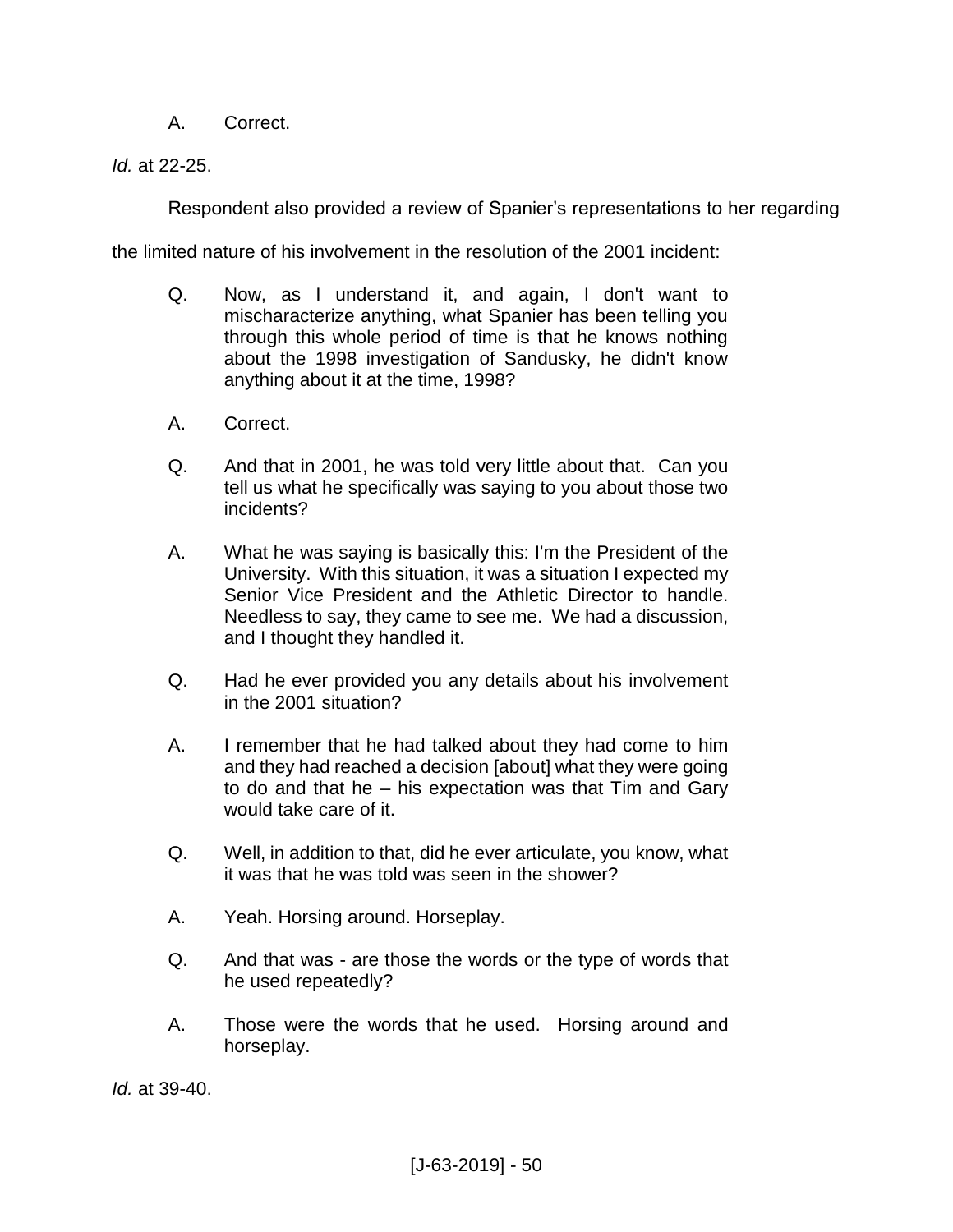Finally, Respondent testified to the grand jury regarding her reactions to Spanier's

interviews with the New Yorker magazine and ABC Nightline:

- Q. Okay. Let me talk to you about your perspective now on all of this. At the time that these events are occurring, and I don't mean to be incredibly obvious here, but at the time that these this investigation is occurring, you have no awareness of the e-mails from 1998 and 2001 and the other documents that demonstrate their awareness and involvement in the 1998 and 2001 incidents, correct?
- A. Correct.
- Q. And want what information are you operating on? What presumption are you acting on?
- A. I'm operating under the presumption that they have told me the truth. They don't know anything else. They have told me the truth. Graham has said that he – what he doesn't know and I believed him.
- Q. There is a great deal of time that has passed, a great deal of new information has come to light, a great deal of water under the bridge. Based upon what you know now, what can you tell us about Spanier's representations to you through this lengthy period of the investigation?
- A. That he is that he is not a person of integrity. He lied to me.
- Q. In retrospect, how would you characterize the decisions and actions that he made during the investigation? Why did he tell you the lies? Why did he say the things that he said to you?
- A. I can't get inside his mind, but the fact is that there is no doubt that he lied to me. I can't think of any reason, other reason for lying than trying to hide it from me.

*Id.* at 66-70.

Just four days after Respondent's testimony the grand jury recommended criminal charges against Spanier, and the OAG charged him with failure to report suspected child abuse, perjury, obstruction of justice, endangering the welfare of children, and conspiracy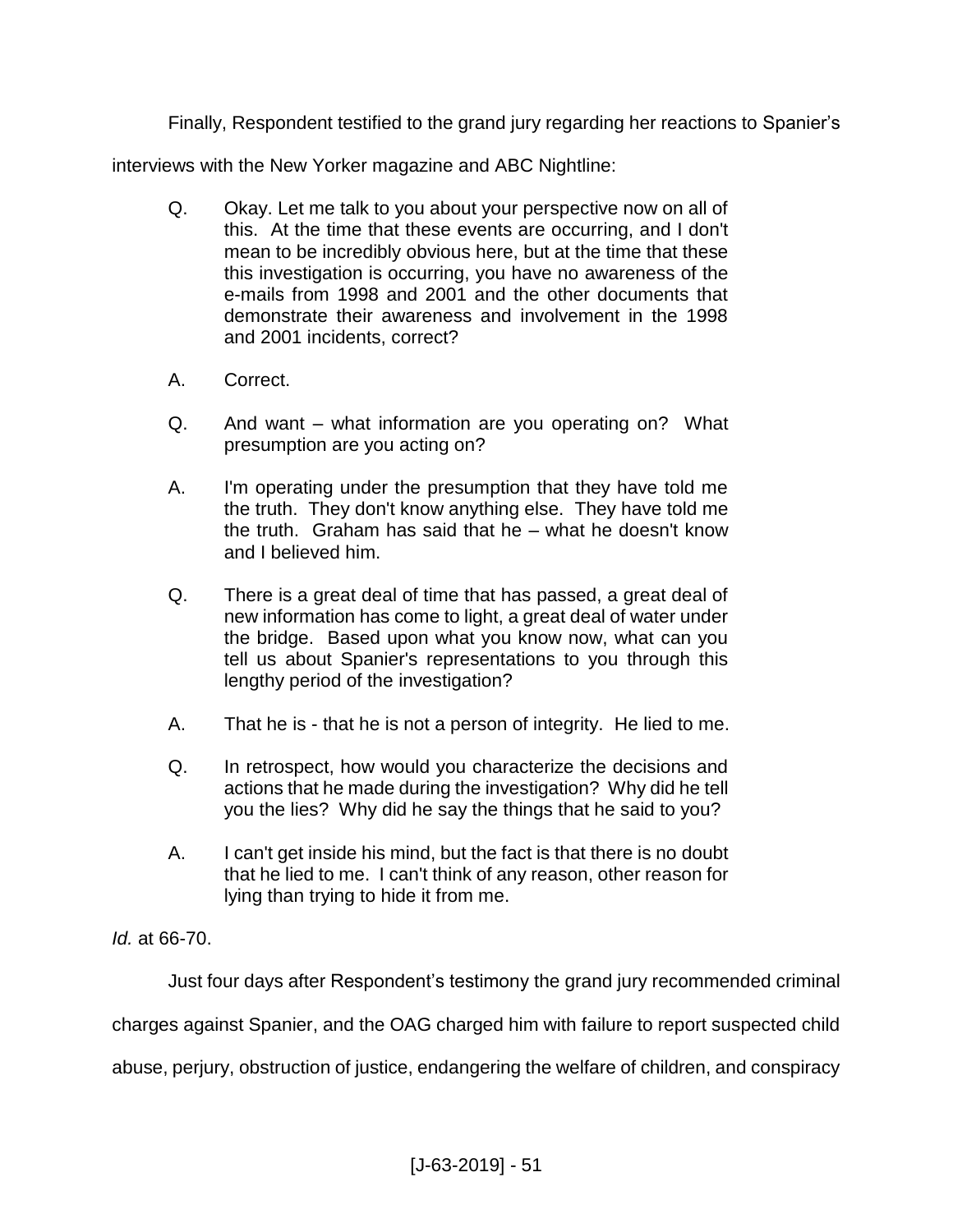related to these crimes. Hearing Committee Report, Exhibit U. Simultaneously, the grand jury recommended additional criminal charges against Curley and Schultz, and the OAG filed charges against them for endangering the welfare of children, obstruction of justice and conspiracy related to obstruction of justice, perjury and endangering the welfare of children. *Id.*, Exhibits R, T.

Based upon our review of Respondent's grand jury testimony, we conclude that she violated the strictures of Pa.R.P.C. 1.6(a) on multiple occasions. Rule 1.6(a) prohibits an attorney from disclosing any information relating to a representation, except in circumstances where the client consents to disclosure or where disclosures are impliedly authorized in order to carry out the representation. We agree with the Disciplinary Board that neither Curley, Schultz nor Spanier consented to Respondent's disclosure of confidential disclosures they made to her in private conversations. We likewise agree with the Disciplinary Board that Respondent's disclosures of certain confidences were not "impliedly authorized in order to carry out the representation." While Respondent's disclosures may well have been "impliedly authorized" to carry out her representation of Penn State relative to its production of documents in connection with the subpoena duces tecum, the "representation" at issue with respect to "implied authorization" under Rule 1.6(a) is the representation of the client "whose information is protected by Rule 1.6." ABA Formal Ethics Op. 08-450 (2008). Respondent's disclosures related to the production of documents pursuant to the subpoena duces tecum in no respect were "impliedly authorized" to carry out her personal representations of Curley, Schultz or Spanier, the three clients whose confidences she disclosed and who were not under a subpoena duces tecum. In the absence of their informed consent, Rule 1.6(a) did not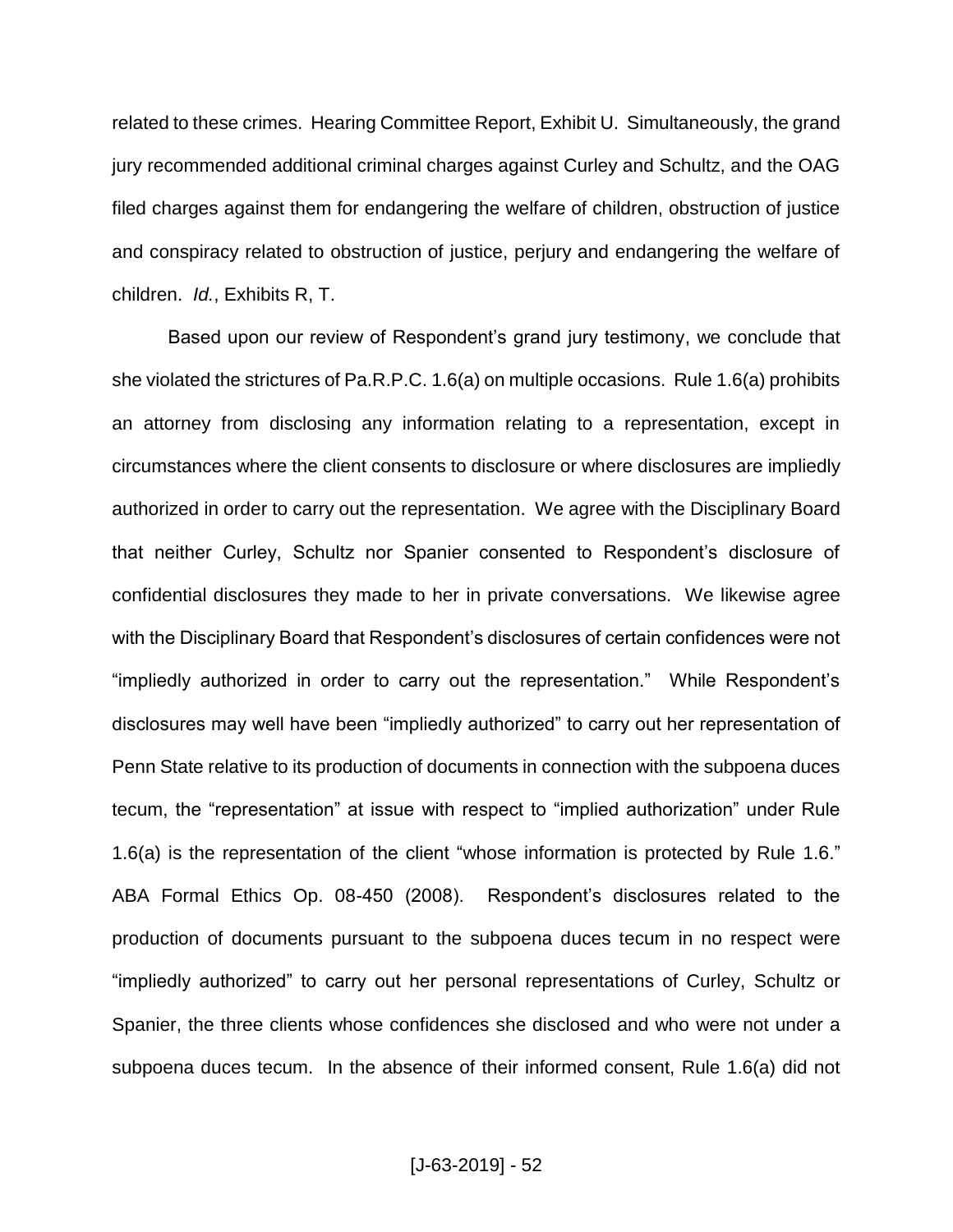permit the disclosure of their confidences to third parties.<sup>18</sup> While each of the Individual Clients were former or current employees of Respondent's client Penn State and, as such, could have been interviewed in connection with Penn State's response to the subpoena duces tecum to Penn State, under the circumstances presented, they were entitled to personal counsel during such an interview. As discussed, it was reasonable for the Individual Clients to believe that Respondent was acting as their personal counsel when discussing matters relating to Sandusky.

Respondent asserts a number of defenses to ODC's claims of violations of Rule 1.6(a). As an overarching defense, Respondent relies on the concept of waiver applicable to the attorney-client privilege. In this regard, we note that Respondent offers no legal analysis to explain the alleged interplay between the attorney-client privilege, an evidentiary privilege, and the duty of confidentiality embodied in the Rules of Professional Conduct, specifically Rule 1.6(a). Pertinently, Respondent does not explain how the waiver of an evidentiary privilege can be the basis of an ex post facto defense to a disciplinary claim when the client, the holder of the claim, was not heard in the evidentiary proceedings before the allegedly waived communication is discussed.

The attorney-client privilege is statutorily codified and provides:

 $\overline{a}$ 

In a criminal matter counsel shall not be competent or permitted to testify to confidential communications made by his client, nor shall the client be compelled to disclose the same, unless in either case this privilege is waived upon trial by the client.

<sup>18</sup> Concurrent clients' confidences may be shared with each other. *See* Pa.R.P.C. 1.6 cmt. 30 ("With regard to the attorney-client privilege, the prevailing rule is that, as between commonly represented clients, the privilege does not attach.").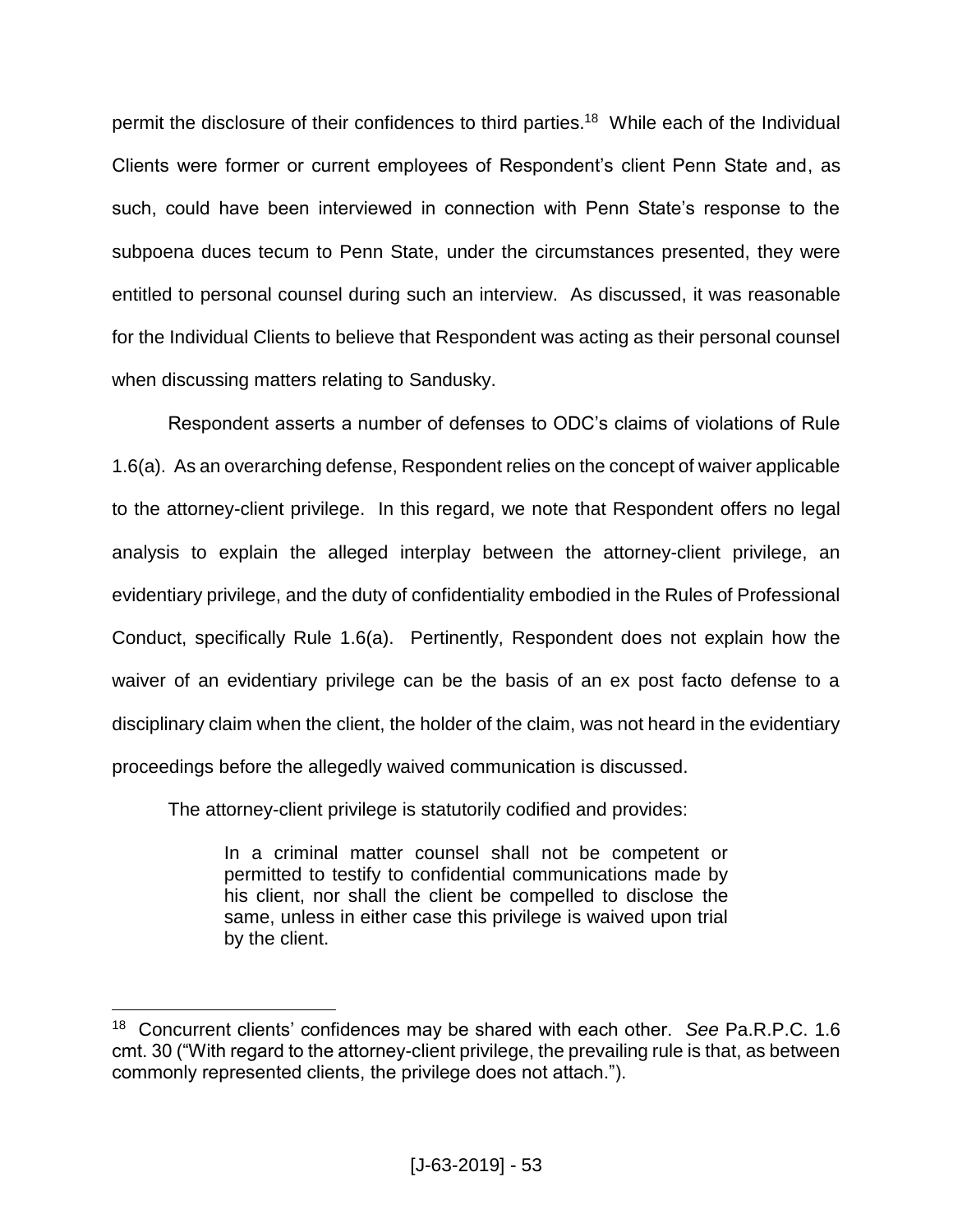42 Pa.C.S. § 5916.<sup>19</sup> Despite the language of the statute, communications from an attorney to a client – not just communications by a client to an attorney – are protected under Pennsylvania law. *Gillard v. AIG Insurance Company*, 15 A.3d 44 (Pa. 2011).

With regard to this privilege and with respect to Spanier, Respondent contends that he waived his attorney-client privilege when he discussed certain of the events in question here in communications he made after his termination from Penn State but before Respondent testified before the grand jury – including in an open letter Spanier wrote the Penn State Board of Trustees and in interviews with the New Yorker magazine and ABC News. In her brief filed with this Court, Respondent focuses in particular on the following passage from Spanier's open letter to the Board of Trustees:

> In reporting to the Trustees, I was guided by and followed all instructions from the University's General Counsel. She told me very little about how she was handling the Grand Jury investigation. She never told me anything about the content of the interviews with athletic department staff or the Curley and Schultz Grand Jury testimony or the interview of Curley and Schultz by the Attorney General when she was present. She did tell me on at least three occasions, however, that this was the third or fourth Grand Jury on this matter, that there appeared to be no issue for the University, and that the Attorney General did not seem to have any evidence to suggest that something happened involving Penn State. She had, she said, spoken several times to Attorney General staff. I was never told by her of any materials being subpoenaed from the University, or even that I had been subpoenaed to testify. She told me I was going voluntarily, as I had previously agreed to do, and she accompanied me before the judge and in the Grand Jury room and sat through my testimony. I had no preparation or understanding of the context. As I was being sworn in for my Grand Jury appearance, much to my surprise she handed over to the judge a thumb drive containing my entire history of emails back to 2004.

<sup>&</sup>lt;sup>19</sup> The same definition is codified to apply to civil matters.  $42$  Pa.C.S. § 5928.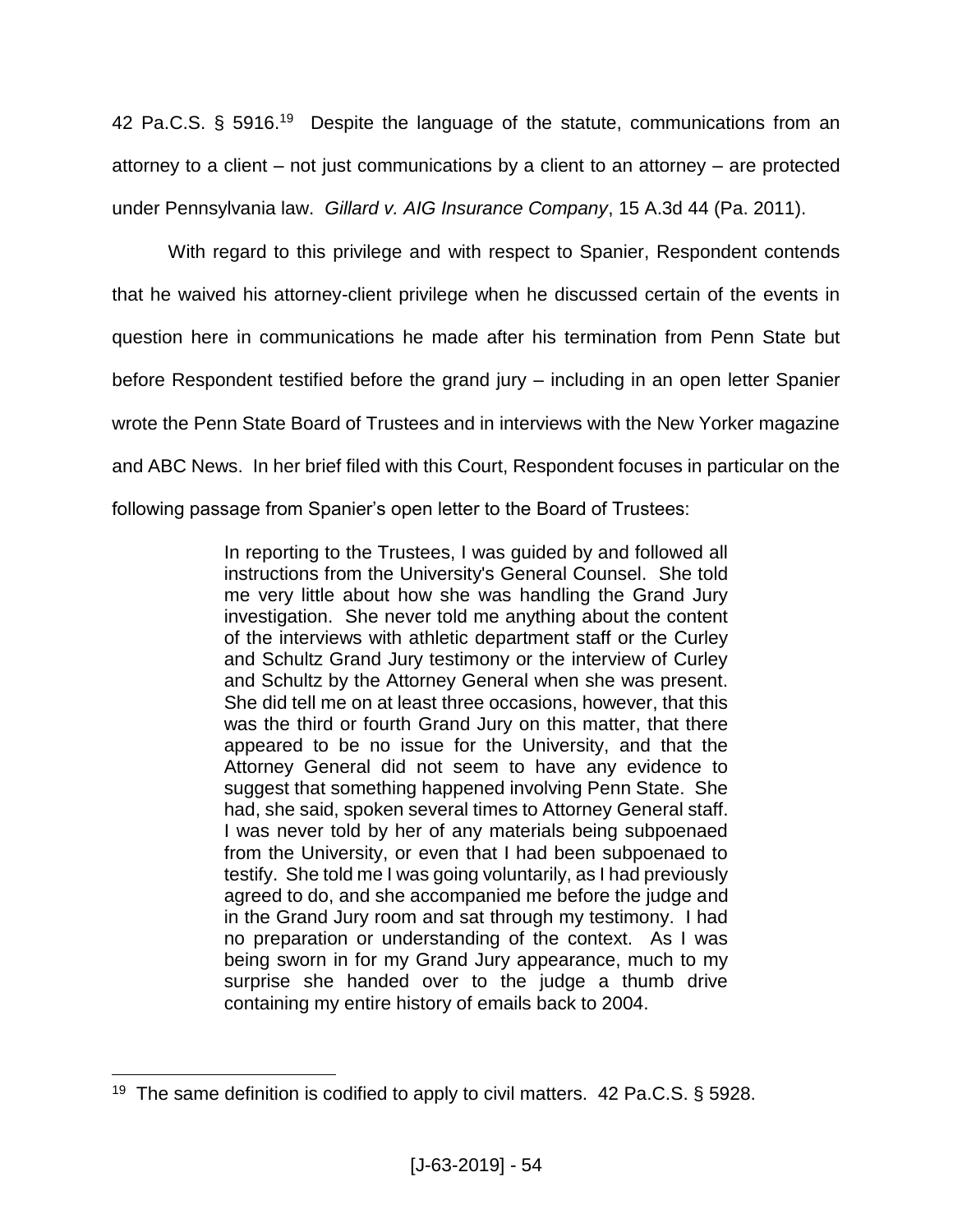Hearing Committee Report, Exhibit EEE. Spanier made similar statements in his New Yorker magazine and ABC News interviews. *Id.*, Exhibits LL, MM.

In support of this claim of waiver of the attorney-client privilege, Respondent relies upon this Court's recent decision in *BouSamra v. Excela Health*, 210 A.3d 967 (Pa. 2019), contending that this case "should put to rest any notion that Spanier's open disclosures of purportedly confidential and attorney-client privileged communications were not a complete waiver." Respondent's Brief at 34. In *BouSamra*, during discovery in a civil suit BouSamra sought the production of certain documents that Excela's in-house counsel shared with the company's media consultants, including in particular a memorandum from Excela's outside counsel containing legal advice on matters related to facts that were subsequently litigated. *BouSamra*, 210 A.3d at 971. This Court, concluding that the attorney-client privilege did not extend to the media consultants, affirmed the lower court's finding of waiver. *Id.* Aside from the fact-specific determination of the relationship of the media consultant as a third-party to the client, *BouSamra* did not plow new legal ground.

*BouSamra* is irrelevant to this case. In *BouSamra*, we restated the established proposition that evidentiary privileges are not favored because they are in derogation of the truth-determining process. *BouSamra*, 210 A.3d at 975 (citing *Commonwealth v. Stewart*, 690 A.2d 195, 197 (Pa. 1997)). Inherent in the determination of waiver of the attorney-client privilege is an evidentiary proceeding<sup>20</sup> in which the privilege can be claimed by the client and the assertion of waiver advanced by the party seeking the

<sup>20</sup> In *BouSamra*, BouSamra filed a motion to compel the questioned documents and Excela filed a written response, at which time the trial court appointed a special master to review the documents in camera. *BouSamra*, 210 A.3d at 971.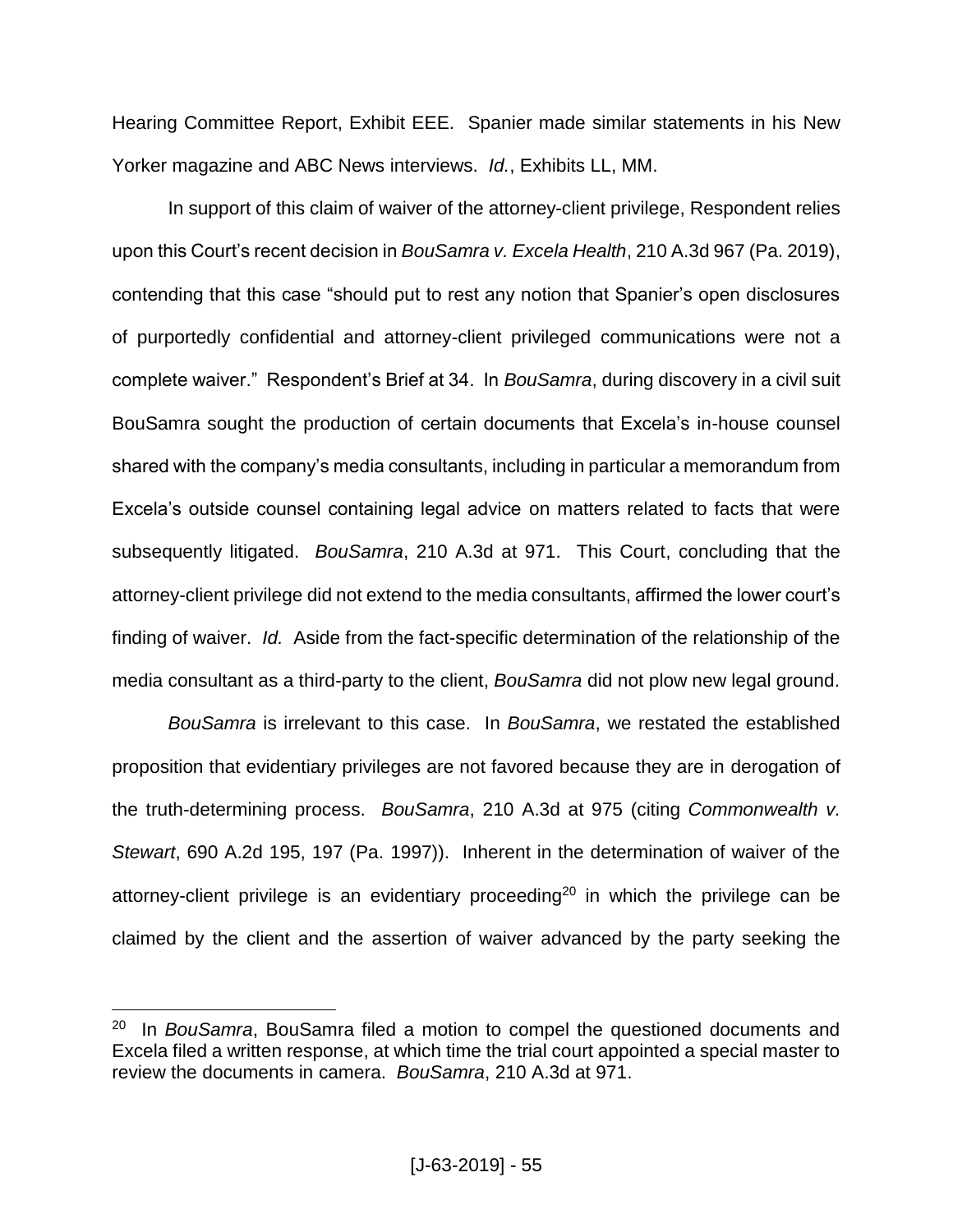disclosure.<sup>21</sup> Respondent takes the position that the mere fact of Spanier's public comments waived the attorney-client privilege and she alone could make the determination that his privilege was destroyed. This is, of course, an untenable proposition. Absent an evidentiary proceeding in which the privilege and waiver issues can be adjudicated, an attorney cannot rely on her self-determined and potentially selfserving conclusion that she has been relieved of her duty of confidentiality. *See, e.g., Commonwealth v. Flor*, 136 A.3d 314, 329 (Pa. 2016) (holding that while the filing of a claim of attorney ineffectiveness constitutes a waiver of the attorney-client privilege as to the matters at issue, it was error for the trial court not to conduct an issue-specific analysis to determine the extent and scope of the waiver); *Bagwell v. Pa. Dept. of Edu.*, 103 A.3d 409, 420 (Pa. Commw. 2014) (where the issue of waiver of the attorney-client privilege is raised, the burden shifts to the party asserting waiver to demonstrate that a waiver has in fact occurred).

<sup>&</sup>lt;sup>21</sup> We are unaware of any reported case involving a claim of a general waiver of the privilege by a client to justify disclosure of confidential communications **after the fact of disclosure**. In the ordinary course of evidentiary proceedings, the party opposing the client in a legal proceeding raises the claim of waiver to overcome the privilege; an attorney called to testify about privileged communications asserts the client's privilege and refuses to testify until the waiver issue is resolved.

Of relevance here on the issue of a prior judicial determination of waiver, Pa.R.P.C. Rule 3.10 prohibits a public prosecutor or government lawyer from subpoenaing an attorney to appear before a grand jury to provide evidence concerning a person who is or has been represented by the attorney/witness "without prior judicial approval." Comment 1 to Rule 3.10 provides that the required "prior judicial approval" specifically requires, inter alia, a finding that "the information sought is not protected by Rule 1.6, the attorney-client privilege or the work product doctrine." In the context of Respondent's testimony before the grand jury, this was the evidentiary proceeding in which to advance any waiver claims.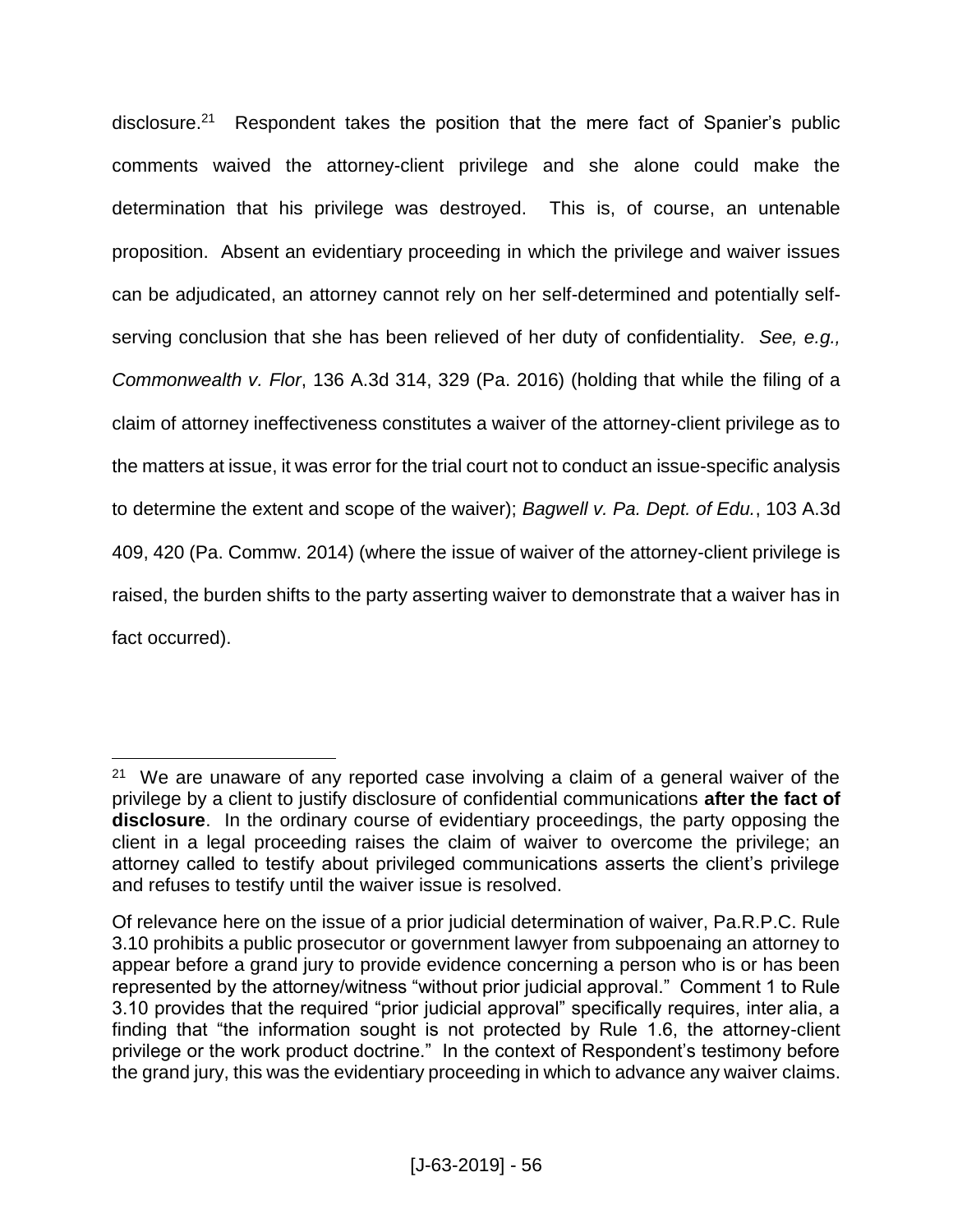This Court is acutely aware of the ruling made by the supervising judge of the grand jury prior to Respondent's testimony (see discussion supra at 12-13). Curley and Schultz, through counsel, advised both the Respondent and the supervising judge of their claims of privilege for their communications with Respondent in connection with their grand jury representation. Spanier had not yet done so but it was anticipated that he would. The supervising judge specifically **decided to postpone deciding** whether Curley, Schultz and Spanier held a personal privilege with Respondent. To the extent that the OAG ever intended to assert the waiver of the privilege in a proceeding where that determination could be made, it did not do so.<sup>22</sup>

The Respondent's claim of waiver of the attorney-client privilege by Spanier to justify her disclosures of confidential communications made during her representation of Spanier has no merit. Absent an express consent to disclosure of confidential communications, an attorney may not self-determine waiver.

Also relying on principles of waiver, Respondent claims that Curley, Schultz and Spanier waived their attorney-client privilege by asserting, in "motions, pleadings, [and] affidavits" filed in connection with their defenses to criminal charges before the common pleas court, that Respondent had engaged in professional misconduct with regard to her alleged representation of them and had attacked the quality of her advice and counsel as their individual counsel. Respondent's Brief at 32 (citing *Commonwealth v. Chmiel*, 738 A.2d 406, 414 (Pa. 1996) (holding that attorney-client privilege is waived in a case alleging

 $22$  It is not obvious that waiver of privilege was an issue contemplated by the OAG. It appears from the record that the OAG relied solely on the theory that Respondent did not represent the Individual Clients personally, and the privilege was Penn State's to control. Fina N.T. 8/1/2018 at 926.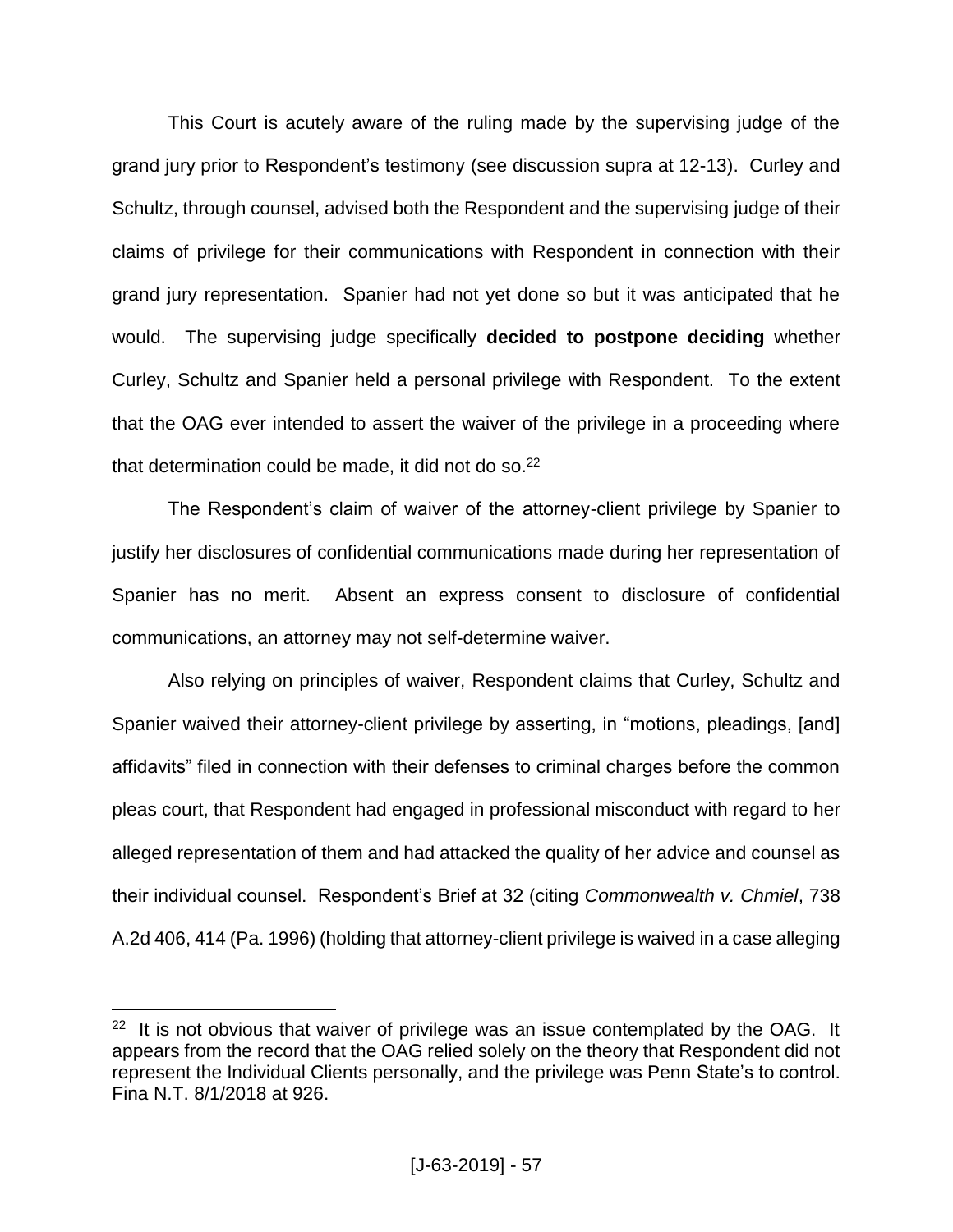a claim of ineffective assistance of counsel claim under the Post-Conviction Relief Act, 42 Pa.C.S. §§ 9541-46)), and *Nationwide v. Fleming*, 924 A.2d 1259, 1264-65 (Pa. Super. 1997), *aff'd on other grounds by an equally divided court*, 992 A.2d 65 (Pa. 2010), *abrogated on other grounds*, *Gillard v. AIG Ins. Co.*, 15 A.3d 44 (Pa. 2011).

This claim has no merit. While it is true that Curley, Schultz and Spanier did challenge various aspects of Respondent's representation of them in legal proceedings, they did not do so until well after Respondent had testified before the grand jury. Respondent testified before the grand jury on October 26, 2012. Curley, Schultz and Spanier, however, did not file motions in the Court of Common Pleas of Dauphin County challenging Respondent's representation until a year later, in October and November of 2013. Hearing Committee Report, Exhibits R, T, U. As a result, even if the former administrators' various filings in criminal court resulted in a waiver of the attorney-client privilege in those proceedings, there was no waiver at the time Respondent testified before the grand jury. Moreover, the exception to Pa.R.P.C. 1.6(a) set forth in Rule  $1.6(c)(4)^{23}$  has no application. At no time (either before the trial court, the Court of

<sup>23</sup> Rule 1.6(c)(4) provides:

 $\overline{a}$ 

## **Rule 1.6. Confidentiality of Information**

\* \* \*

(c) A lawyer may reveal such information to the extent that the lawyer reasonably believes necessary:

\* \* \*

(4) to establish a claim or defense on behalf of the lawyer in a controversy between the lawyer and the client, to establish a defense to a criminal charge or civil claim or disciplinary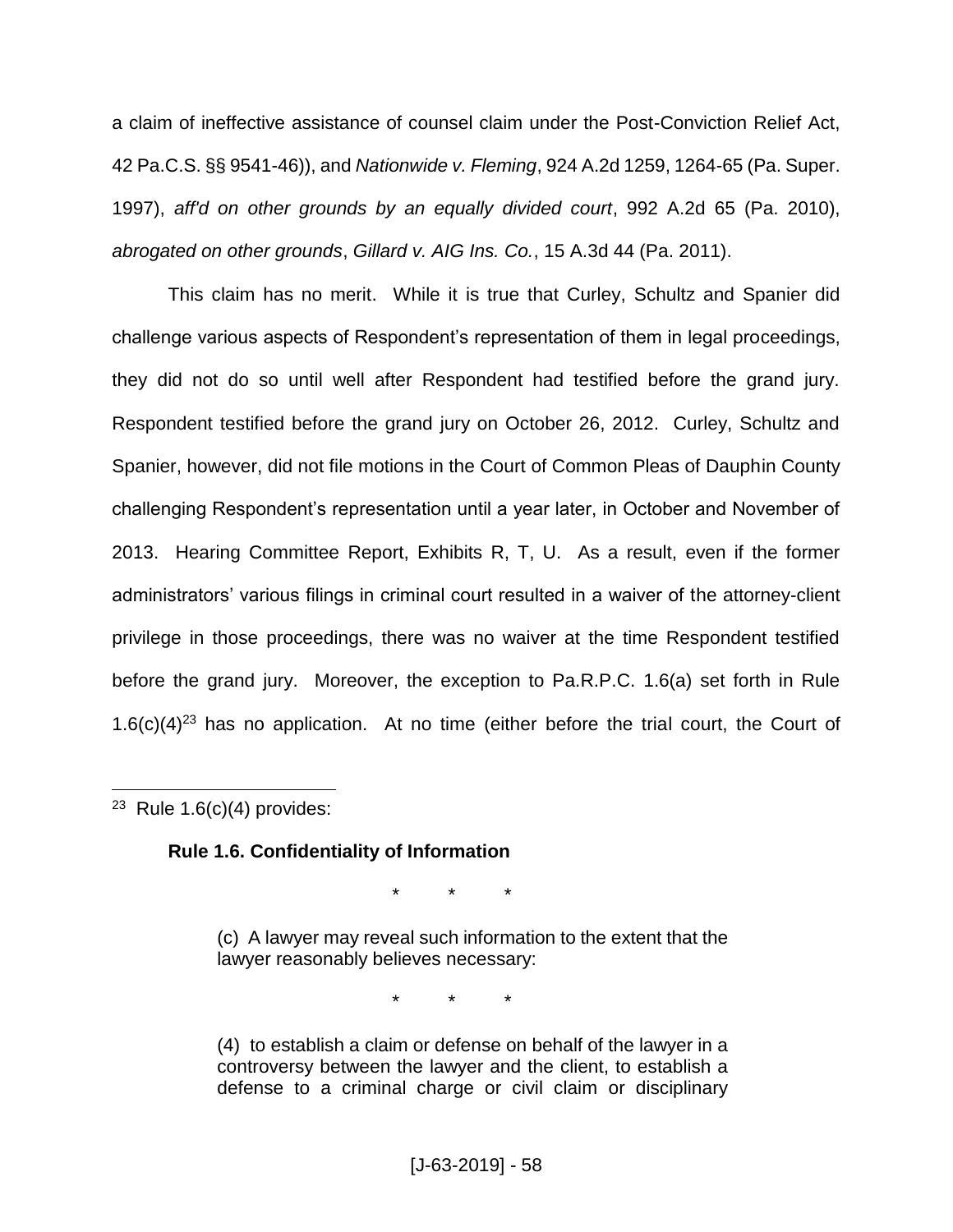Common Pleas of Dauphin County, or the Hearing Committee) did Respondent testify that prior to her grand jury testimony she had anticipated that she might later be required to defend herself in subsequently commenced criminal or disciplinary proceedings. In reality, Respondent was required to defend herself in subsequent legal proceedings **because of** her disclosure of confidences. Thus, the charges she defended against were created by her violation of Rule 1.6.

In addition to reliance on the attorney-client privilege waiver argument, Respondent points to the exceptions to Rule 1.6(a)'s disclosure requirements as set forth in Rule 1.6(c). Rule 1.6(c)(3) allows an attorney to disclose confidential communications "to prevent, mitigate, or rectify the consequences of a client's criminal or fraudulent act in the commission of which the lawyer's services are being used or had been used." Pa.R.P.C. 1.6(c)(3). The framework for analyzing whether Respondent's grand jury testimony "prevented, mitigated, or rectified" the criminal conduct of the three Penn State administrators is addressed in the comment to Rule 1.6(c)(3), which provides that "[i]f the lawyer's services were made an instrument of the client's crime or fraud, the lawyer has a legitimate and overriding interest in being able to **rectify** the consequences of such conduct." *Id.* comment 13 (emphasis added).

Respondent argues that the administrators were using her "to hide responsive documents from the OAG," Respondent's Brief at 42, apparently suggesting that her

proceeding against the lawyer based upon conduct in which the client was involved, or to respond to allegations in any proceeding concerning the lawyer's representation of the client;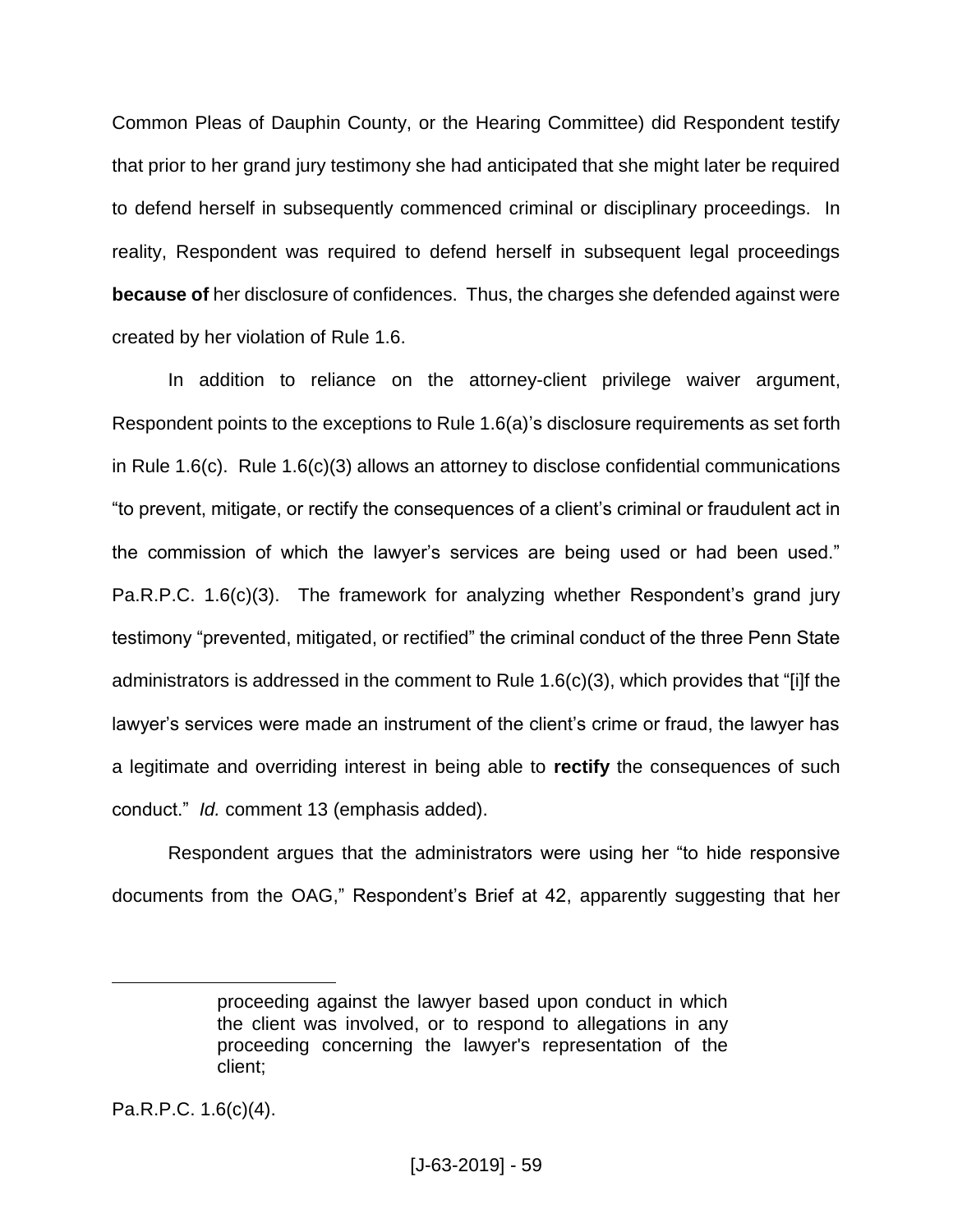services were used in the commission of the crime of obstruction of justice by concealing documents reflecting their involvement with the Sandusky matters. The Hearing Committee agreed with this contention, explaining as follows:

> Here the individual employees had obstructed justice by failing to produce responsive documents they knew existed with intent to prevent themselves from being incriminated. They did so by lying to Respondent with the understanding that she would knowingly use their denials of additional information in responding to the subpoena for the University and them [sic], which is precisely what she did: She responded to a lawful subpoena in her capacity as their lawyer [sic] and an officer of the court by unwittingly transmitting their lies as the truth. When she discovered how her services had been used in this course of the commission of the crime of obstruction of justice, she revealed how they had done this with her testimony before the Grand Jury. We find this to be a clear example of her right to do so under Rule 1.6(c)(3), and accordingly find that her testimony in this regard is not misconduct on this basis either.

Hearing Committee Report at 60.

This conclusion is dubious. Curley, Schultz and Spanier did not themselves receive a subpoena duces tecum and Respondent did not respond to Penn State's subpoena duces tecum as their lawyer but rather as Penn State's lawyer. As of early 2011, Curley, Schultz and Spanier could not have been engaged in a conspiracy "to hide responsive documents from the OAG." At most, they delayed a response because Respondent did not avail herself of other resources to produce the documents in the possession of Penn State. These administrators had no control over any responsive documents, which include the contents of the "secret file" found in Schultz's former office and the trove of incriminating emails on Penn State's computer servers. It is pertinent to emphasize that there was no allegation that documents were destroyed by the Individual Clients and, in fact, the smoking gun documents were at all times in the possession of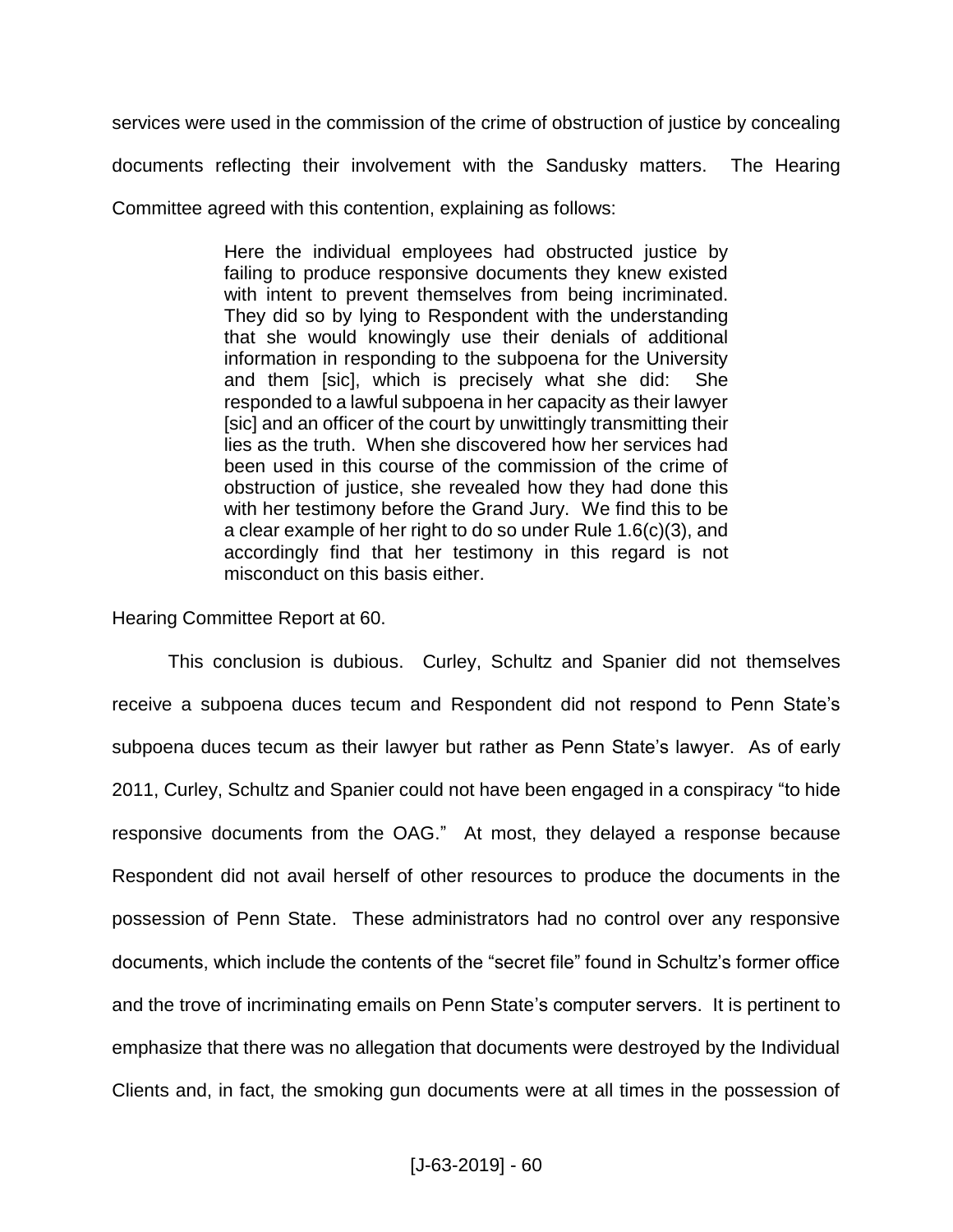Penn State and were ultimately produced after Penn State hired special investigative counsel (*see* supra footnote 3).

For reasons known only to the OAG, Respondent was never questioned as to what steps, if any, she took to respond to the subpoena duces tecum other than her efforts to locate documents through inquiry to her Individual Clients. By the time of Respondent's grand jury testimony, millions of responsive documents had been produced to the grand jury through the efforts of special investigative counsel in coordination with Penn State's SOS unit. The questions posed by OAG's counsel were specific only to Curley's, Schultz' and Spanier's communications to Respondent in response to her inquiries about their possession of documents responsive to the subpoena duces tecum.

It is clear from Respondent's answers to OAG counsel's questions that she tasked Curley, Spanier and Schultz (who was no longer an employee of Penn State) with the responsibility of cumulating documents, including electronically stored emails, for Penn State's response to the subpoena.

A Well, everybody was told that they – that any people who worked under them, they had to notify any people who worked under them to also preserve everything and find out if there was any Sandusky-related materials so that we could turn them over to the Office of Attorney General. That was done with Mr. Curly [sic]. That was done with Mr. Schultz and with Graham Spanier. I remember a conversation with Graham about his emails, and he was telling me about how many emails he had because the IT people would have to go in and get those e-mails.

N.T. (grand jury), 10/26/2012 (Respondent testifying), at 16. In that very few documents were produced until special investigative counsel was engaged, we must conclude that she believed her obligation to investigate and respond to the subpoena duces tecum was fulfilled without any independent request to the SOS unit to search for documents, even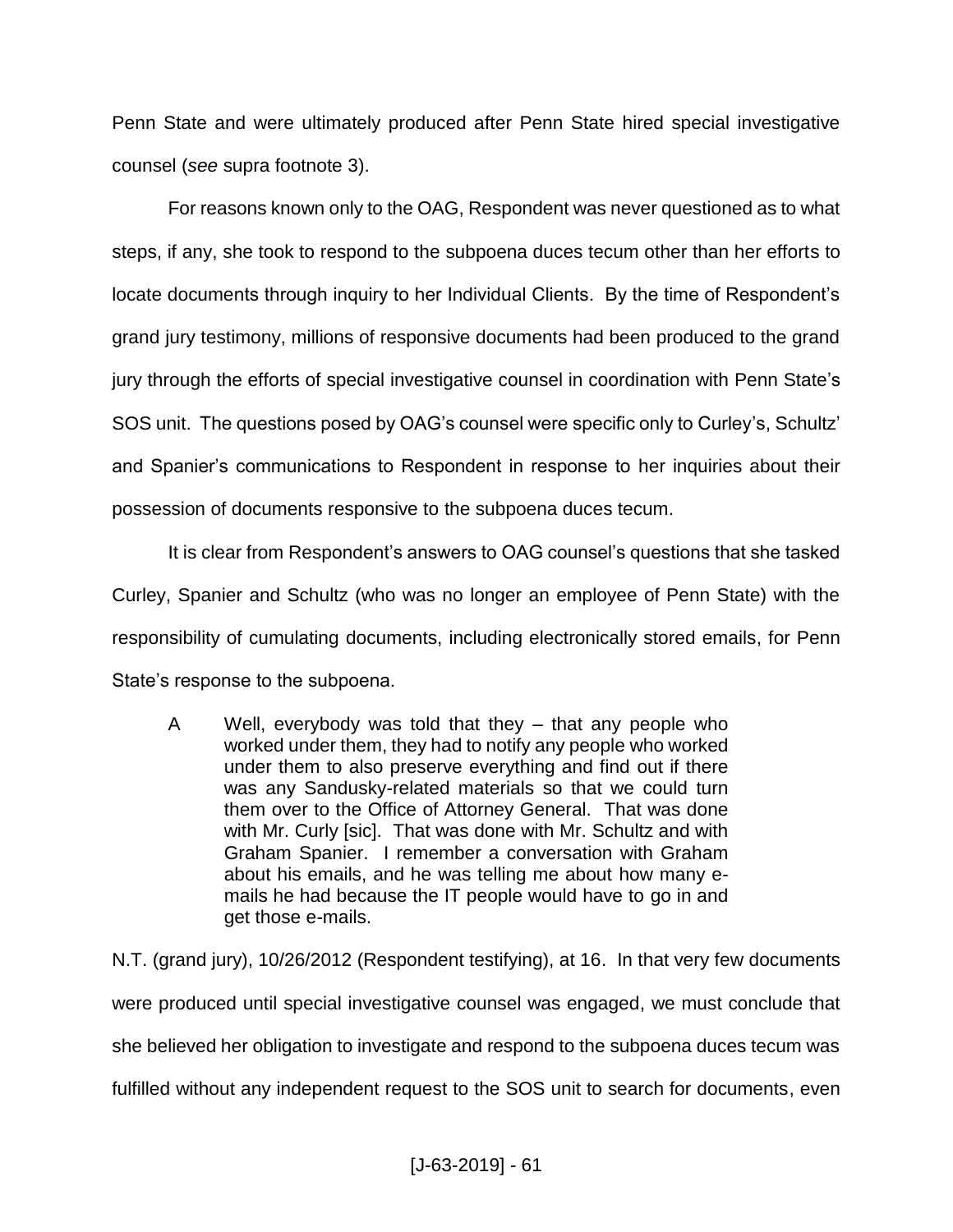though the protocol for handling responses to subpoena duces tecum was well established and required the involvement of the SOS unit to respond to any subpoena.

As previously discussed, Respondent's failure to investigate prior to undertaking the concurrent representation of the Clients was a breach of the duty of competent representation pursuant to Rule 1.1. Even so (or because of it), based on the record before us, we cannot conclude that Respondent believed that she had any further responsibilities in responding to the subpoena or that it was anything other than the Individual Clients' responsibilities to gather and produce documents. Moreover, believing the Respondent's grand jury testimony as we must because it is uncontradicted, the responses of Curley, Schultz and Spanier, at the least, delayed the timing of a full response to the grand jury's subpoena duces tecum.

However, the Respondent's disclosure did not rectify the use of her services to the extent they lied to her about the non-existence of documents related to Sandusky matters. By the time she made the disclosures about their confidential communications in her grand jury testimony, all of the responsive documents in the possession of Penn State had been produced to the grand jury. Rule 1.6(c)(3) does not authorize disclosure by an attorney to gratuitously incriminate a client. When the disclosure does not serve the purpose of preventing, mitigating or rectifying the consequences of the use of the client's services, disclosure is not authorized.<sup>24</sup>

<sup>24</sup> Without any legal analysis, Respondent states that the common law crime-fraud exception to the attorney-client privilege allowed her to disclose client confidences to the grand jury. Respondent's Brief at 37-43.

Respondent does not grapple with the precise language of Rule 1.6(c)(3) which unequivocally states that an attorney may only reveal confidences associated with criminal or fraudulent activities if, at the time of said disclosures, doing so would prevent,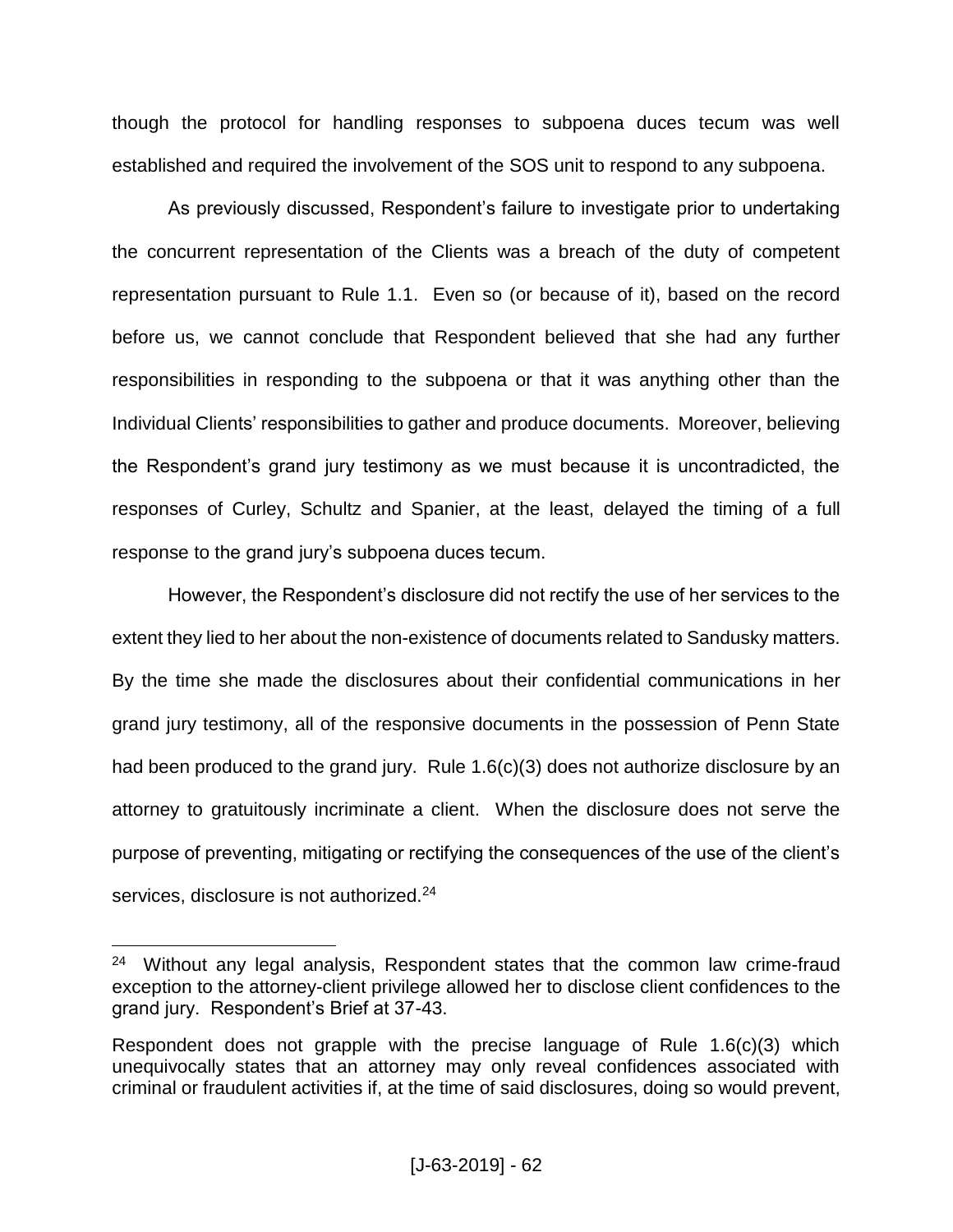Finally, Respondent now contends that she was justified in disclosing client confidences under Rule 1.6(c)(4), which provides, inter alia, that a lawyer may reveal such information to the extent that the lawyer reasonably believes necessary to establish a defense to a criminal charge or civil claim or disciplinary proceeding against the lawyer based upon conduct in which the client was involved. Pa.R.P.C. 1.6(c)(4).

Respondent argues that she was justified under Rule 1.6(c)(4) in disclosing the confidences because at the time of her testimony before the grand jury, she understood that the OAG suspected her of obstruction of justice in connection with Penn State's production of documents in response to the subpoena duces tecum. She points to the testimony of Fina who indicated that the OAG was "aggressively conducting an investigation as to whether [Respondent] and others may have had criminal liability for, again, obstruction, hindering you know." N.T., 5/22/2018, at 261.

The record does not reflect, however, that at the time of her grand jury testimony Respondent knew that she was under suspicion or faced any criminal liability. While she indicated before the Hearing Committee that she received a letter dated December 19, 2011, raising questions regarding Penn State's continuing failure to provide documents in response to the subpoena duces tecum, she also acknowledged that the letter "was

mitigate or rectify the consequences of the client's wrongful actions. Rule 1.6(c)(3) does not permit disclosures of prior crimes where the only effect or purpose of the revelations is to incriminate the client. *See United States v. Zolin*, 491 U.S. 554, 562-63 (1989) (stating that the benefit of revealing a past harm that can no longer be prevented does not outweigh the injury to attorney-client relations that would result from such a disclosure).

For the reasons previously discussed, we conclude that Respondent's disclosures of confidential communications with the Individual Clients did not prevent, mitigate or rectify the use of her services to the extent they lied to her about the existence of documents related to Sandusky matters. Rule 1.6(c)(3) thus has no application here.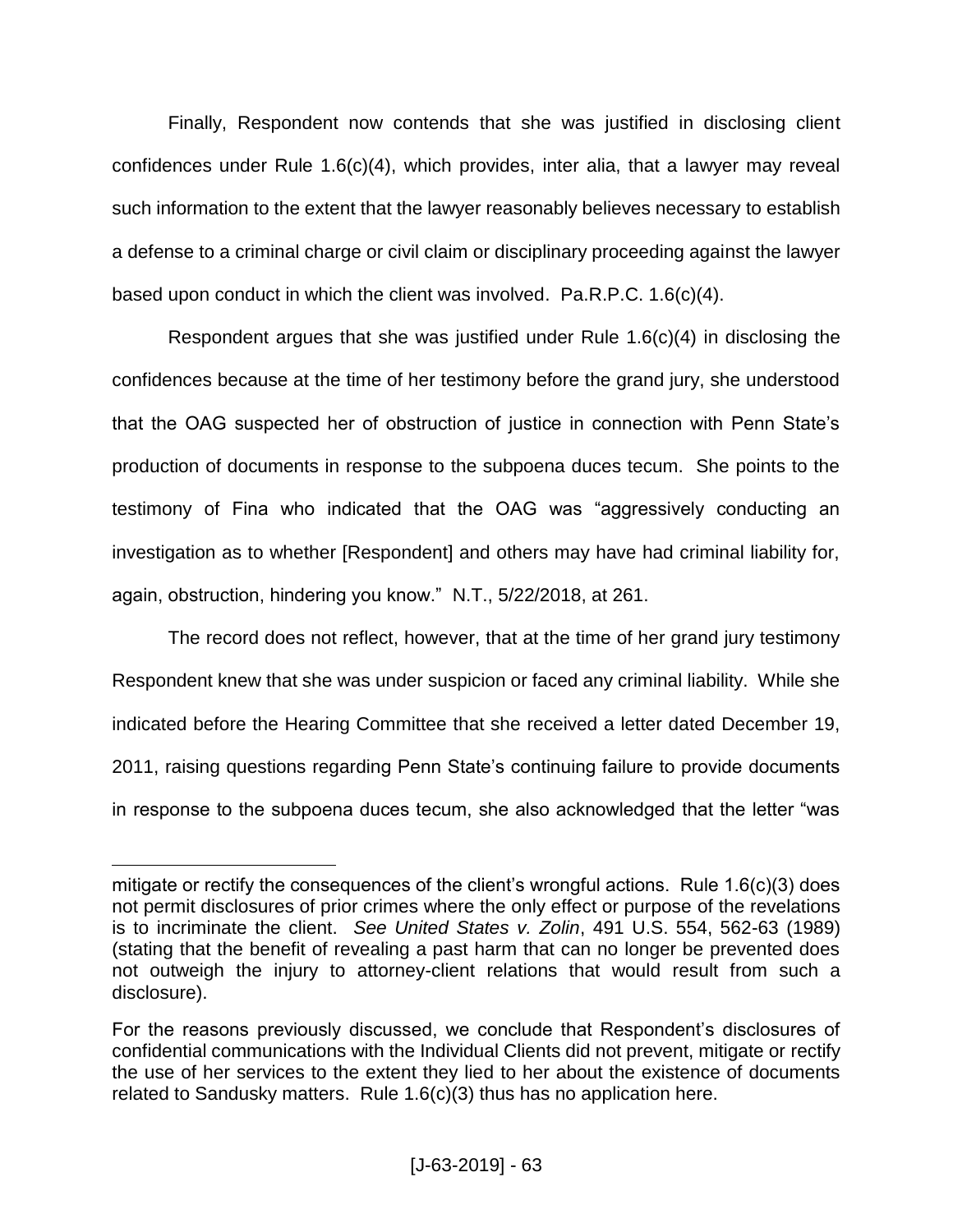not a personal contempt letter," but rather was addressed to Penn State's failures, not her own. N.T., 5/23/2018, at 402. In this regard, it is also significant that by the time Respondent testified before the grand jury (October 26, 2012), Penn State had largely complied, if not completely, with the subpoena duces tecum. Respondent's testimony before the Hearing Committee failed to establish that she understood that the OAG suspected her of possible criminal wrongdoing at the time she testified before the grand jury. Respondent responded to a question as to whether she understood that the OAG considered her a criminal suspect by indicating that "I did learn that much later." N.T., 5/23/2018, at 403.

Moreover, Fina's testimony at the Hearing Committee's evidentiary proceedings, in which he suggested that she was a target in an "aggressive investigation" regarding possible obstruction of justice charges against her for failure to comply with the subpoena duces tecum, is itself questionable. A review of the transcript of Respondent's grand jury testimony reflects that Fina's questioning plainly does not reflect any "aggressive investigation" of possible criminal wrongdoing by Respondent. Other than having Respondent confirm that neither Curley, Schultz nor Spanier provided her with any Sandusky-related documents upon her request, Fina did not question Respondent regarding the slow pace of Penn State's production of documents responsive to the subpoena duces tecum while Respondent was primarily responsible for compliance. In this regard, it is significant that Fina asked Respondent no questions relating to the grand jury's finding, as set forth in its Grand Jury Presentment, that upon service of the subpoena duces tecum on Penn State in January 2011, it had not been sent to Penn State's specialized SOS unit or any other information technology professionals to collect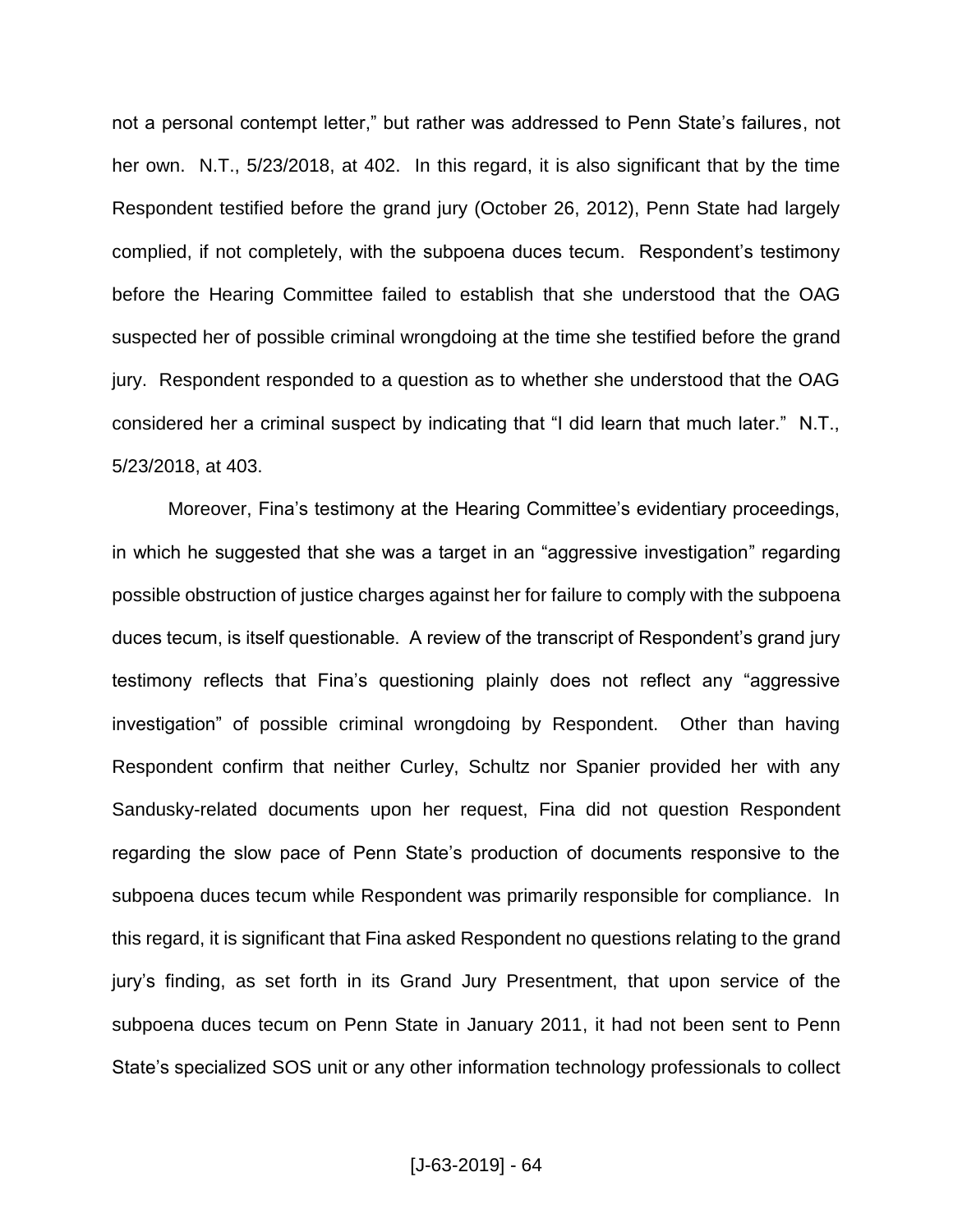documents (including emails) related to Sandusky matters. Grand Jury Presentment at 23. As previously described, Fina's questioning of Respondent focused almost exclusively on implicating Curley, Schultz and Spanier for their efforts to avoid the disclosure of incriminating documents and not on any wrongdoing by Respondent.

Because the record does not reflect that Respondent believed that she was potentially subject to criminal liability at the time she disclosed client confidences during her grand jury testimony, we cannot conclude that her disclosures were made as a defense to any such unanticipated criminal charges. Respondent violated Rule 1.6(a) repeatedly in her grand jury testimony by disclosing client confidences without the Individual Client's informed consent and without justification otherwise set forth in Pa.R.P.C. 1.6(c)(3) or (4).

#### **D. Conduct Prejudicial to the Administration of Justice**

#### **Pa.R.P.C. 8.4(d)**

Pa.R.P.C. 8.4(d) makes it "professional misconduct" for a lawyer to "engage in conduct that is prejudicial to the administration of justice." Pa.R.P.C. 8.4(d). Curley, Schultz and Spanier were charged with multiple crimes based on their testimony before the grand jury. Our Superior Court, in a decision not appealed to this Court, concluded that Respondent had revealed confidential communications between herself and the three administrators and that Respondent breached the attorney-client privilege and was incompetent to testify during her grand jury testimony. The Superior Court also determined that Schultz was constructively denied counsel during his grand jury testimony. As a result, the Superior Court quashed the counts of obstruction of justice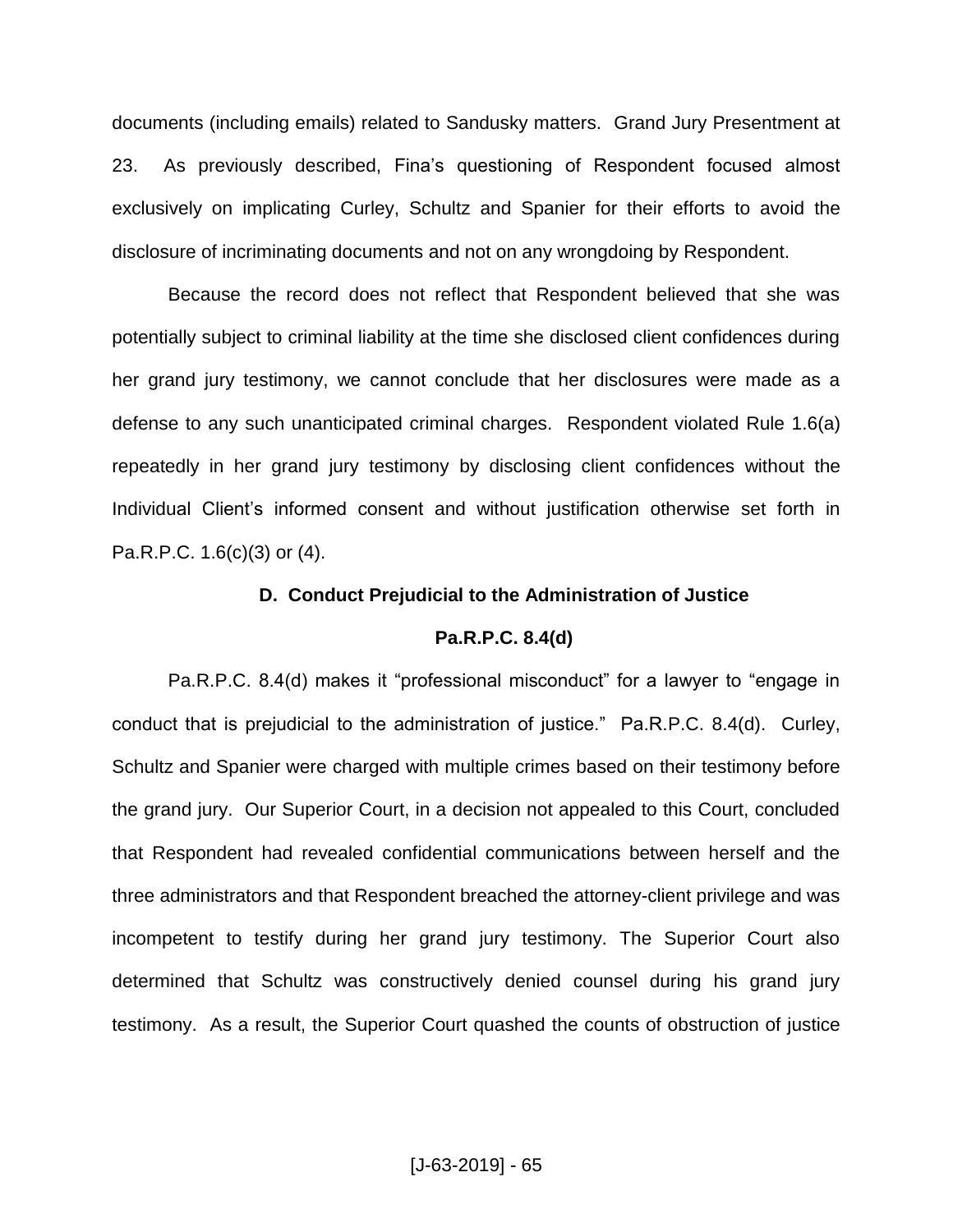and related conspiracy as to Curley; perjury, obstruction of justice and related conspiracy as to Schultz; and perjury, obstruction of justice and related conspiracy as to Spanier.

Respondent's multiple violations of the Pennsylvania Rules of Professional Conduct thus resulted in an inability to prosecute Curley, Schultz and Spanier on a wide number of criminal charges. The Disciplinary Board thus properly found that her conduct was prejudicial to the administration of justice in violation of Rule of Professional Conduct 8.4(d).

## **IV. Discipline**

We turn to the appropriate form of discipline for Respondent's professional misconduct. The Disciplinary Board, having concluded that Respondent poses no danger to the public<sup>25</sup> or the profession and recognizing that her misconduct here did not reflect any dishonesty in the practice of law, recommends that this Court neither suspend nor disbar her. Instead, the Disciplinary Board recommends that this Court discipline Respondent by and through a public censure.<sup>26</sup>

The primary purpose of our lawyer discipline system in Pennsylvania is to protect the public, preserve the integrity of the courts, and deter unethical conduct. *See Office of Disciplinary Counsel v. Czmus*, 889 A.2d 1197, 1203 (Pa. 2005); *In re Iulo*, 766 A.2d 335, 339 (Pa. 2001). Consistency in the results reached in disciplinary cases is always an important priority, as similar misconduct should not be punished in radically different ways. *Office of Disciplinary Counsel v. Lucarini*, 472 A.2d 186, 190 (Pa. 1983). We must

<sup>&</sup>lt;sup>25</sup> At the time of the Hearing Committee proceedings, the Respondent was acting as an arbitrator. N.T., 5/23/2018, at 350.

<sup>26</sup> Respondent argues that even if she violated any rule, discipline is not warranted. Respondent's Brief at 59.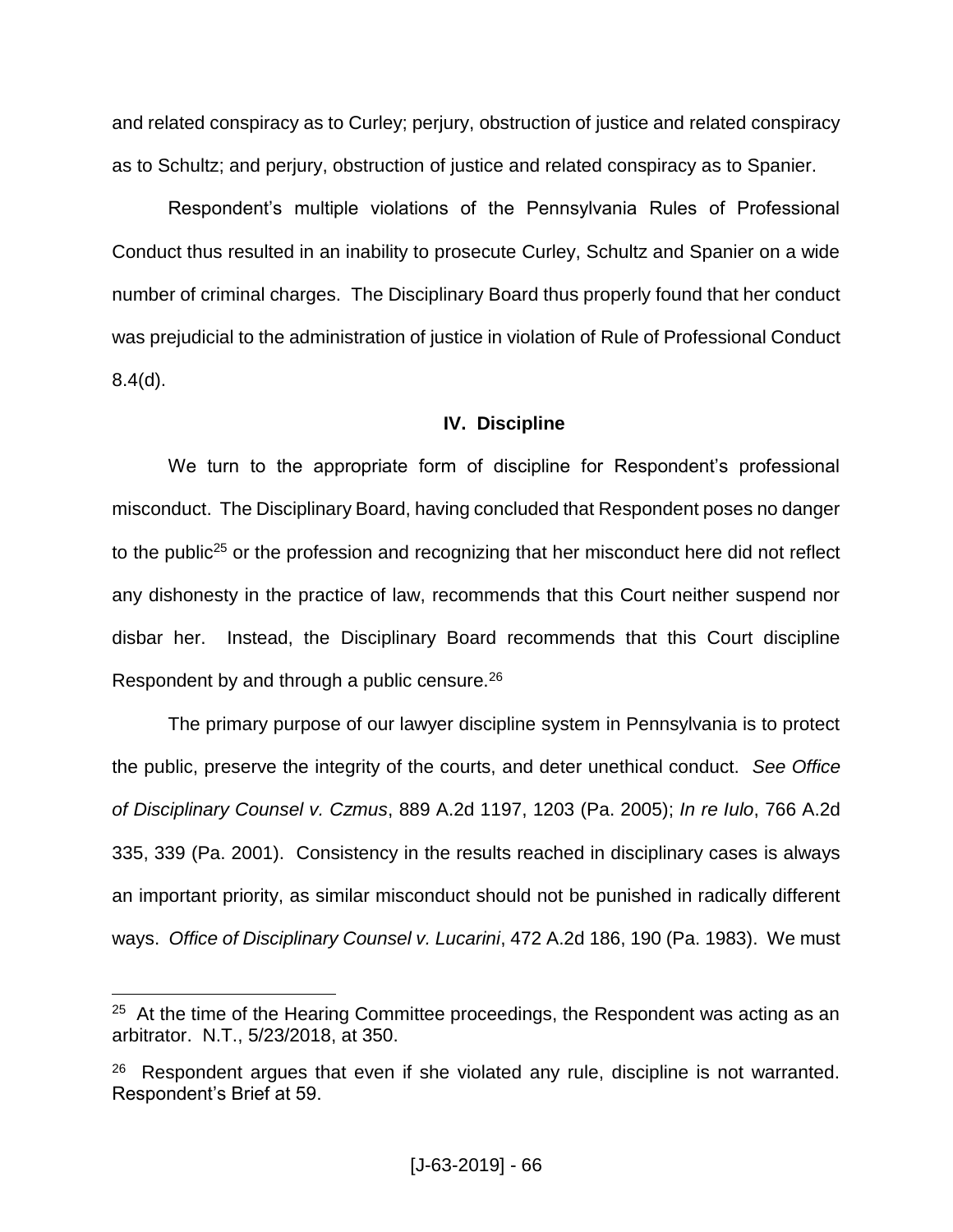be mindful, however, that each case must be judged on its own facts, as it is subject to our exclusive jurisdiction and de novo review. *Id.*

While the discipline imposed in prior cases is typically instructive, this case presents a unique circumstance, as we have not identified any prior case that presents similar facts and circumstances to those at issue here. Recognizing that Respondent has not been the subject of previous disciplinary proceedings and noting that the current violations do not reflect any intentional dishonesty, the Disciplinary Board has recommended that the appropriate discipline for Respondent is a public censure to be administered by this Court, as opposed to a public reprimand to be administered by the Board. In so recommending, the Disciplinary Board relies upon prior disciplinary cases that do not effectively capture the totality or the consequences of the violations that are present here. In particular, the Disciplinary Board references the following matters:

- *Office of Disciplinary Counsel v. Blair Harry Hindman*, No. 122 DB 2013 (D.Bd. Rpt. 12/8/2014) (S. Ct. Order 2/10/2015), in which this Court, based upon a recommendation by the Disciplinary Board, publicly censured an attorney who redacted information from a document that was unfavorable to his client and submitted the document to the court.
- *Office of Disciplinary Counsel v. Charles J. Allano*, No. 25 DB 2003 (D. Bd. Rpt. 8/31/2005) (S. Ct. Order 12/1/2005), in which the attorney, while serving as a part-time district attorney, dropped criminal charges against a defendant while simultaneously representing that defendant's wife in an unrelated matter. Based upon the Disciplinary Board's recommendation, this Court publicly censured the attorney.
- *Office of Disciplinary Counsel v. John Allen Roth*, No. 139 DB 2016 (D, Bd. Order 9/13/2016), in which the attorney violated RPC 1.7(a) and 8.4(d) by engaging in a conflict of interest in two matters, which required opposing counsel to petition the court to have the respondent disqualified. Noting a prior instance of misconduct that resulted in a public reprimand, the Disciplinary Board recommended another public reprimand, which this Court imposed.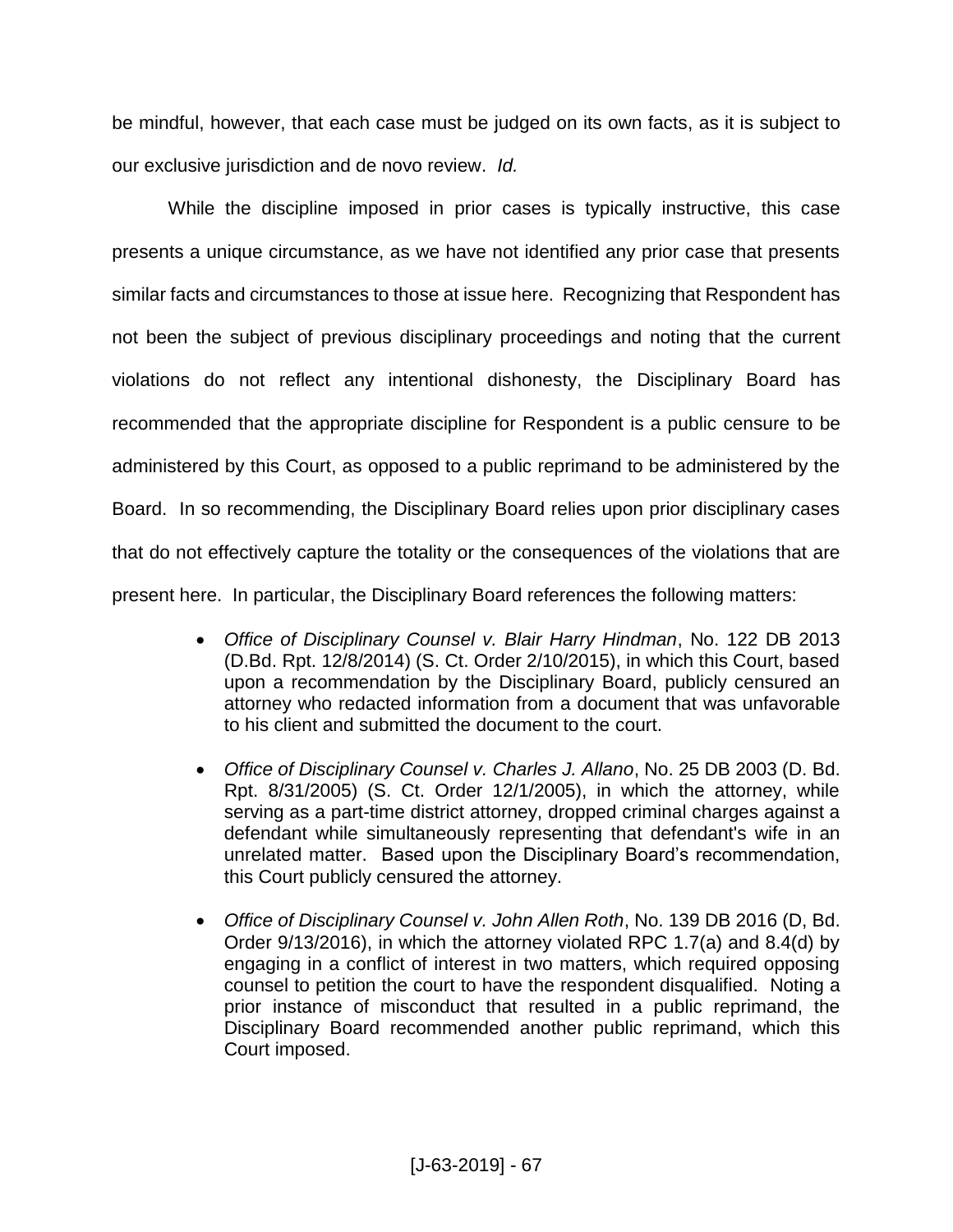*Office of Disciplinary Counsel v. Carol Tatum Herring*, No. 153 DB 2017 (D.Bd. Order 10/16/2017), in which the attorney represented the parents of juveniles that county authorities sought to remove as a result of repeated instances of sexual abuse. The attorney was found to have violated Rule 1.1 by failing to follow court orders and directives, demonstrating a lack of understanding of the rules of the court and rules of evidence, and failing to timely appeal the correct adjudication. The attorney also violated Rule 1.7 by failing to recognize a conflict of interest in simultaneously representing both her clients and their two older children. With no prior disciplinary history, the attorney received a public reprimand.

Disciplinary Board Report at 46-48.

 $\overline{a}$ 

Given the unique circumstances presented in the current case, these prior decisions do not adequately guide our decision with regard to the appropriate discipline to impose. Unlike the cases relied upon by the Disciplinary Board, which involved a single (or a limited number) of transgressions of the disciplinary rules, the present situation involves a high profile case subject to intense public scrutiny in which Respondent failed in her responsibilities to four clients by undertaking their representations in a highly specialized forum implicating the criminal laws in which she had no prior experience<sup>27</sup> and without consulting with experienced counsel to guide or advise her. She failed to prepare herself or her clients for their grand jury testimony. She also failed to conduct any proper investigation into potential conflicts of interests between her clients before accepting the multiple representations. In her grand jury testimony, she impermissibly revealed many client confidences, which in turn led to criminal charges being filed against her clients. With respect to Spanier, she all but guaranteed that the grand jury would

 $27$  On its own, a lack of prior experience in an area in which the attorney is unfamiliar is not grounds for a violation of Rule 1.1. Pa.R.P.C. 1.1 cmt. 2. Per comment 2 to Rule 1.1, a lawyer may provide adequate representation in a wholly novel field "through necessary study" or consultation with an attorney of established confidence in the field in question. *Id.* For the reasons set forth hereinabove, Respondent made no effort to overcome her lack of experience in the present case.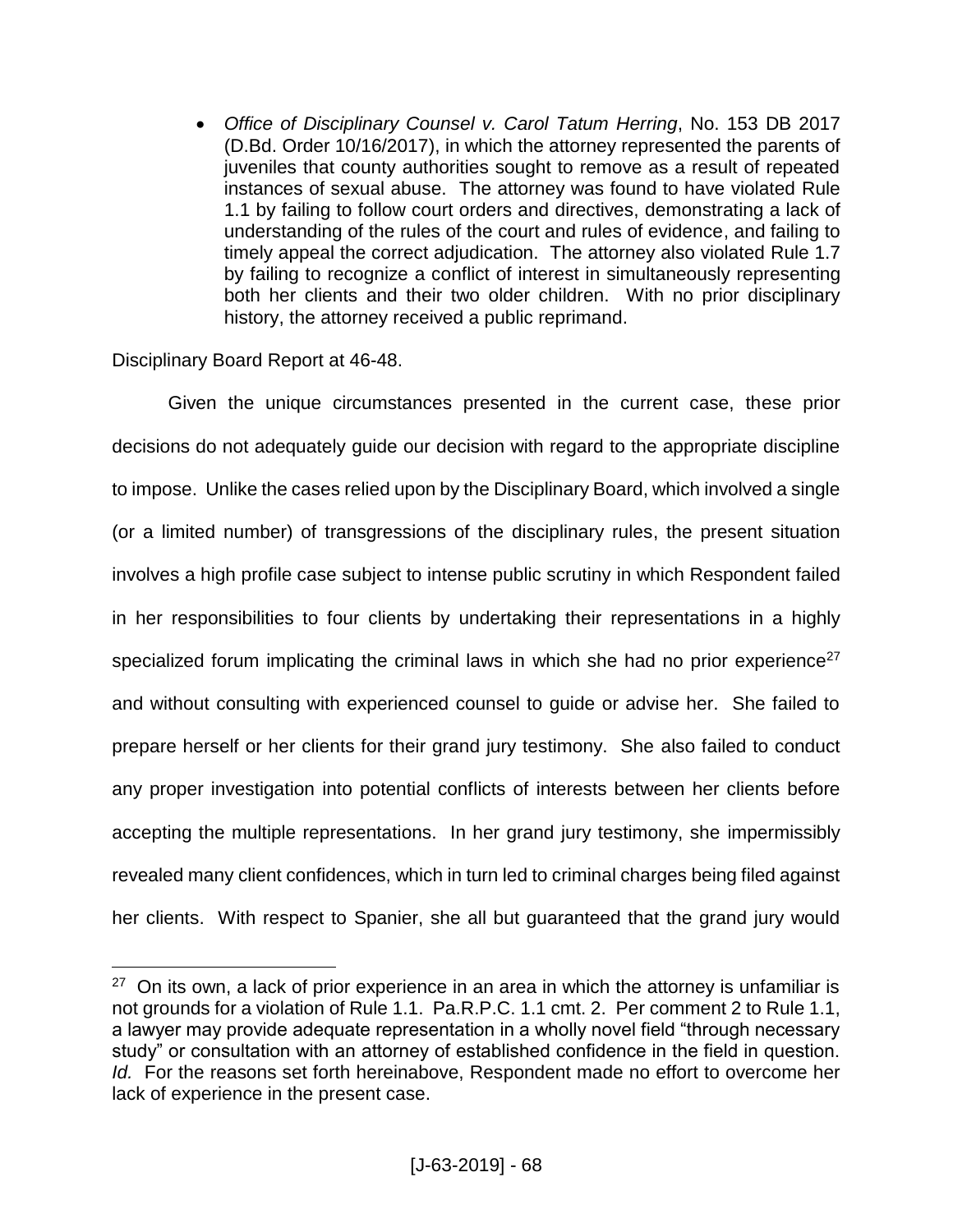recommend criminal charges, telling the grand jury that Spanier "knew about the 1998 incident [and] he knew about the shower too," and further referred to him as "not a person of integrity." N.T. (grand jury), 10/26/2012 (Respondent testifying), at 60, 70. Poignantly, as a result of her disclosures of client confidences before the grand jury in violation of Rule 1.6, certain criminal charges against the Penn State administrators were not able to be prosecuted. In sum, her simultaneous representations of Penn State, Curley, Schultz and Spanier reflected incompetence, violated her obligation to avoid conflicts of interest, resulted in the revelation of client confidences, and prejudiced the proper administration of justice in cases with significant personal and public effect.

While we agree with the Disciplinary Board's acknowledgement that Respondent has never been the subject of prior disciplinary proceedings, this mitigating factor is offset by her lack of remorse for her actions. In her briefs filed with this Court, Respondent has seen fit to cast blame for her problems on everyone involved here including the Disciplinary Board, the ODC, the Superior Court, and the Individual Clients.

Respondent has held a license to practice law in this Commonwealth for approximately twenty years.<sup>28</sup> During this time, she has had an unblemished record, marred by the two episodes of misconduct detailed in this Opinion: undertaking the conflicted and incompetent representations of the Clients and the subsequent breach of her duties to maintain client confidences.

<sup>&</sup>lt;sup>28</sup> Respondent was admitted to practice in 1980 and did so until 1989 when she became a common pleas court judge and then an appointed justice to the Pennsylvania Supreme Court where she served until January 2008 after which her license to practice was reactivated.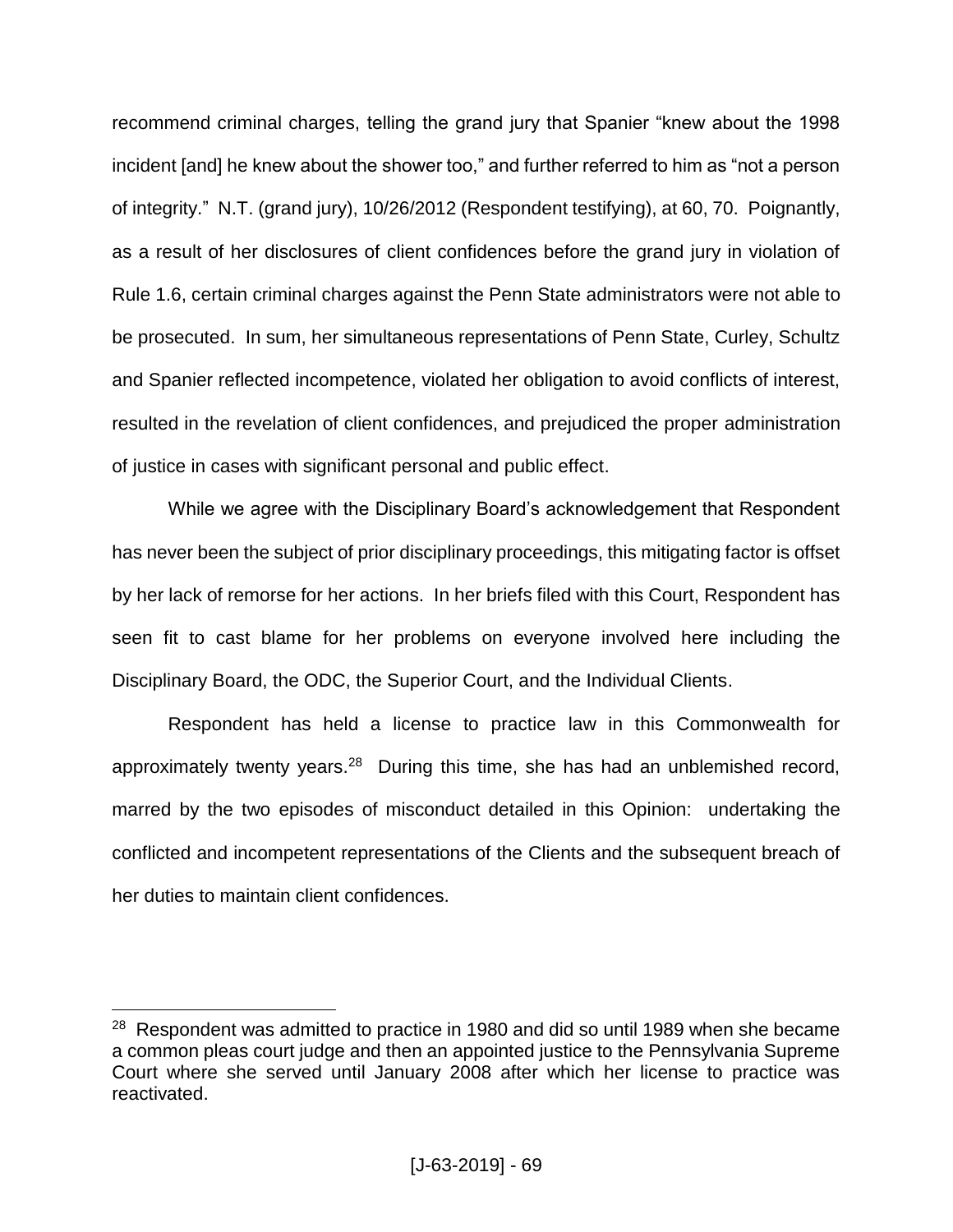At the time of her disciplinary hearing testimony in May 2018, Respondent, then 73 years old, testified about the extreme stress associated with the fallout from her representations of the Clients and the emotional and physical impact of it. N.T., 5/23/2019, at 349-51. While we have no doubt that most lawyers who are the subject of disciplinary proceedings experience stress in the process, Respondent's experience was intensified because of the significant and persistent public attention associated with her role as general counsel to Penn State in the aftermath of the Sandusky grand jury investigation.

We are also cognizant that the Respondent's disciplinary process has a public element to it, unlike most such proceedings. The Hearing Committee's and the Disciplinary Board's recommendations attracted media attention, as did the oral argument before this Court. We do not discount the effect of the publication of this Opinion recounting Respondent's violations of our rules. It is, in itself, a public censure.

Even against this background and with confidence that the Respondent is unlikely to violate our Rules of Professional Conduct again, we find it necessary to impose discipline in the nature of a public reprimand to be administered by the Disciplinary Board. This is because we are concerned that Respondent has never contemplated, much less expressed, remorse. It is our belief that a public reprimand will reinforce our trust that the Respondent's legal career will go forward without another blemish.

We hereby impose discipline in the form of a public reprimand, to be administered by the Disciplinary Board. Respondent is ordered to pay the costs of investigation and prosecution in this matter.

Justices Dougherty, Wecht and Mundy join the opinion.